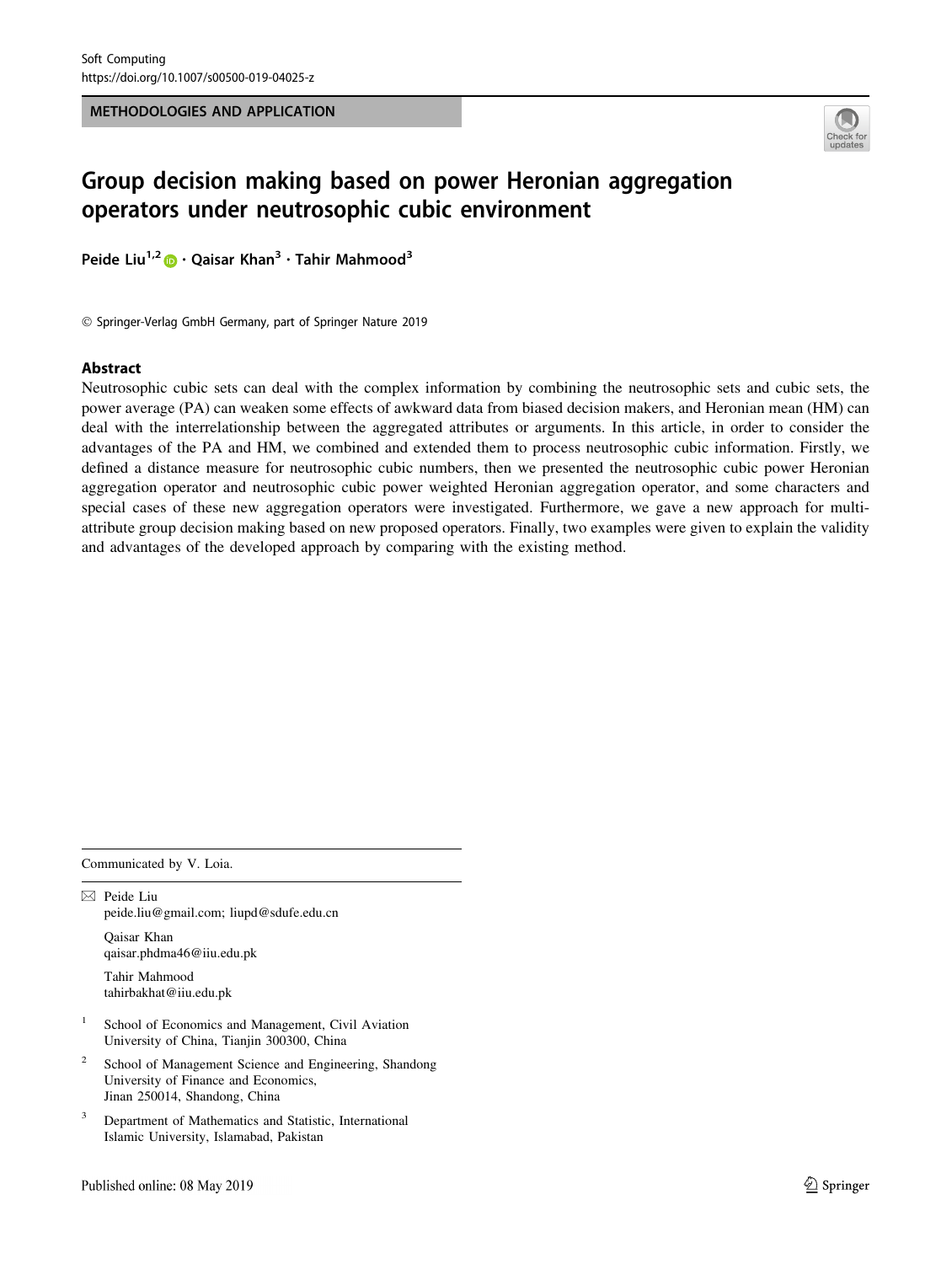### Graphical abstract



Keywords MAGDM · Neutrosophic cubic sets · Power average · Heronian mean

# 1 Introduction

The entire world is designated with complex circumstances. In order to process the complexity and uncertainty, Zadeh [\(1965](#page-26-0)) was the first one who introduced the concept of fuzzy set (FS), which is described by membership function (MF) in the closed interval [0, 1]. After then, Fs theory was successfully applied into various fields, such as pattern recognition, medical diagnosis, algebra, and decision making. But in FS, only MF was taken into account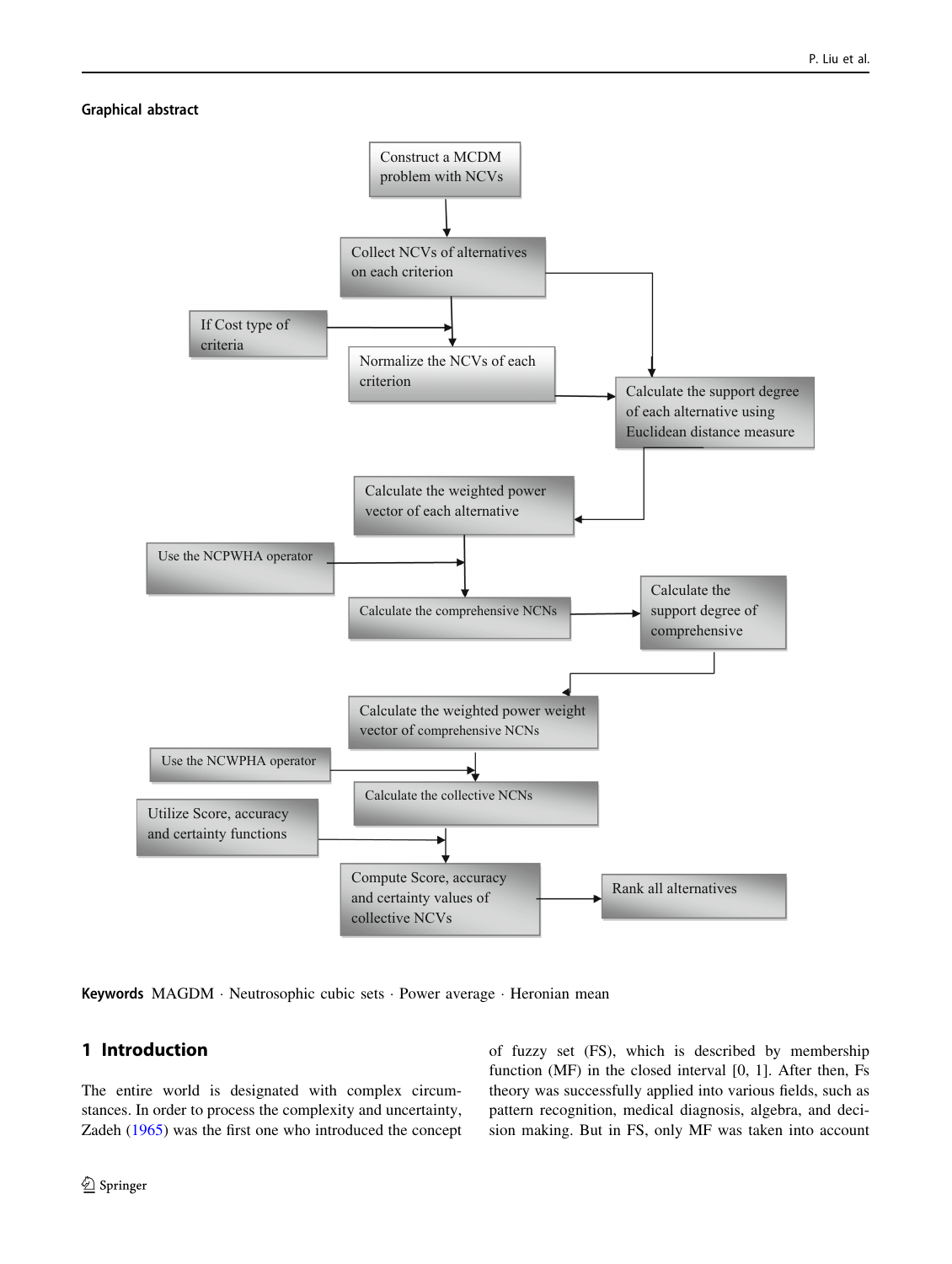and it cannot handle the non-membership function (NMF) degree. To handle this kind of information, Attanassov [\(1986](#page-25-0)) proposed the concept of intuitionistic fuzzy sets (IFSs) which consisted of both MF and NMF degrees. In IFS, the hesitation degree can be obtained automatically by subtracting the sum of MF and NMF degrees from one. Now, IFS gained more and more attention from the researchers. Several similarity measures, correlation coefficient, and entropy measures for IFSs were defined by many researchers and also were applied to various fields (Szmidt and Kacprzyk [2000](#page-26-0), [2001](#page-26-0); Xu [2007](#page-26-0); Liu et al. [2017\)](#page-25-0). Atanassov and Gargov ([1989\)](#page-25-0) further generalized the concept of IFSs into interval-valued IFSs (IVIFSs), which extended the MF and NMF of IFSs to an interval number. Ye ([2011\)](#page-26-0) defined the fuzzy cross-entropy of IVIFSs and applied it to MADM. In IFSs and IVIFSs, the MF and NMF degrees are defined independently, while indeterminacy membership function (IMF) is dependent on MF and NMF degrees. To overcome this limitation of IFSs, Smarandache [\(1998](#page-26-0)) proposed the concept of neutrosophic sets (NSs) by generalized IFSs. In NSs, MF, NMF, and IMF are defined independently. Similar to FSs, IFSs, IVIFSs, and NSs have also some limitations. NSs are difficult to use in practical and engineering problems due to the containment of nonstandard united interval. To overcome this limitation, several subclasses of NSs were proposed by changing the nonstandard unit interval into standard interval, such as single-valued NSs (SVNSs) (Wang et al. [2010\)](#page-26-0), interval NSs (INSs) (Wang et al. [2005](#page-26-0)), simplified NSs (Ye [2014\)](#page-26-0), and multi-valued NSs (Peng et al. [2015\)](#page-26-0).

In the recent years, Jun et al.  $(2012)$  proposed the concept cubic set (CS), and it is characterized by IVFS (Turksen [1986](#page-26-0)) and FS, which is more effective tool to deal with uncertain and vague information. The hybrid structure of CS has the advantage that it can contain more information than FS and IVFS. Taking the advantages of this hybrid structure of CS, several scholars extended the concept of CSs and proposed several generalizations of CSs, such as cubic hesitant fuzzy sets (CHFSs) (Mehmood et al. [2016\)](#page-26-0), cubic soft sets (CFSs) (Muhiuddin and Al-roqi [2014\)](#page-26-0), and neutrosophic cubic sets (NCSs) (Jun et al. [2017\)](#page-25-0). In the above generalizations of CSs, NCSs gained much attention from the researchers, because they are more effective and informative by the available information in the form of INSs and SVNSs.

The information aggregation operator is one of the most important tools, which receives a great attention from the researchers in the recent years (Liu and Li [2017;](#page-25-0) Liu and Shi [2017](#page-25-0); Liu et al. [2016a](#page-25-0); Liu and Tang [2016](#page-25-0); Liu and Wang [2017\)](#page-25-0). Zhou and He [\(2015](#page-26-0)) and Chen ([2014\)](#page-25-0) presented an ordered precise weighted aggregation operator and a prioritized aggregation operator for IVIFSs, respectively. He et al. ([2016\)](#page-25-0) presented the concept of power Bonferroni mean (PBM) for IVIFSs and extended PBM for interval-valued hesitant fuzzy sets. Liu and Zhang [\(2018](#page-25-0)) proposed MAGDM method-based Bonferroni mean operator under intuitionistic uncertain linguistic environment. Liu and Chen ([2017\)](#page-25-0) proposed extended PBM for IVIFSs. Yu and Wu [\(2012](#page-26-0)) proposed the concept of HM operator for IVIFSs. Liu [\(2017](#page-25-0)) proposed the concept of power HM operator (PHM) for IVIFSs by combining the PA defined by Yager [\(2001](#page-26-0)) and the HM operator defined by Sykora [\(2009](#page-26-0)). Ju et al. [\(2018\)](#page-25-0) proposed a MAGDM method based on power generalized Heronian mean operators under hesitant fuzzy linguistic environment. Recently, Liu et al. ([2018\)](#page-26-0) combined PA operator with HM operators to develop PHM to deal with linguistic neutrosophic information. For NSs and their subclasses, several other studies were made by many researchers, such as aggregation operators (Zhang et al. [2016](#page-26-0)), similarity measures (Ye and Fu [2016;](#page-26-0) Bolturk and Kahraman [2018](#page-25-0)), correlation coefficients (Ye [2013](#page-26-0)), and entropy measures (Tian et al. [2016](#page-26-0); Wu et al. [2018](#page-26-0)), that were explored. Abdel-Basset et al. ([2018\)](#page-25-0) developed a novel GDM method for triangular neutrosophic numbers. Recently, some studies on NCSs were made. Lu and Ye ([2017\)](#page-26-0) proposed cosine similarity measure for NCSs and applied it to MADM, and Ali et al. [\(2016](#page-25-0)) proposed some similarity measures for NCSs and applied them to pattern recognition. Banerjee et al. ([2017\)](#page-25-0) proposed GRA for NC environment. Iqbal et al. ([2016\)](#page-25-0) defined NC sub-algebras, and NC closed ideals in B-algebras. Zhan et al.  $(2017)$  $(2017)$  and Ye [\(2018](#page-26-0)) defined some operational laws, score, accuracy, and certainty functions for NCNs and proposed some aggregation operators which considered the relationship between the input arguments and applied them to MADM under neutrosophic cubic environment. From the existing studies, there are no such aggregation operators to deal with NC information which have the capacity for considering interrelationship among input arguments and removing the effect of awkward data at the same time.

Furthermore, in real word, the complexity in MAGDM problems is increasing day by day. In order to solve a decision-making problem, it is necessary for us to consider the following needs for selecting the best alternative. (a) About how to describe the complex uncertain information, as mentioned above, NCS contained more information than SVNS and INS. Therefore, NCS is a good tool to solve this problem; (b) sometimes, due to the partiality of the DMs, they give some awkward attribute values of alternatives, which may be unnecessarily low or unnecessarily high. In order to reduce these effects, we can choose PA to attain this function by earmarking the corresponding weights according to the support degrees; (c) In some situations, the relationship between the attributes (or input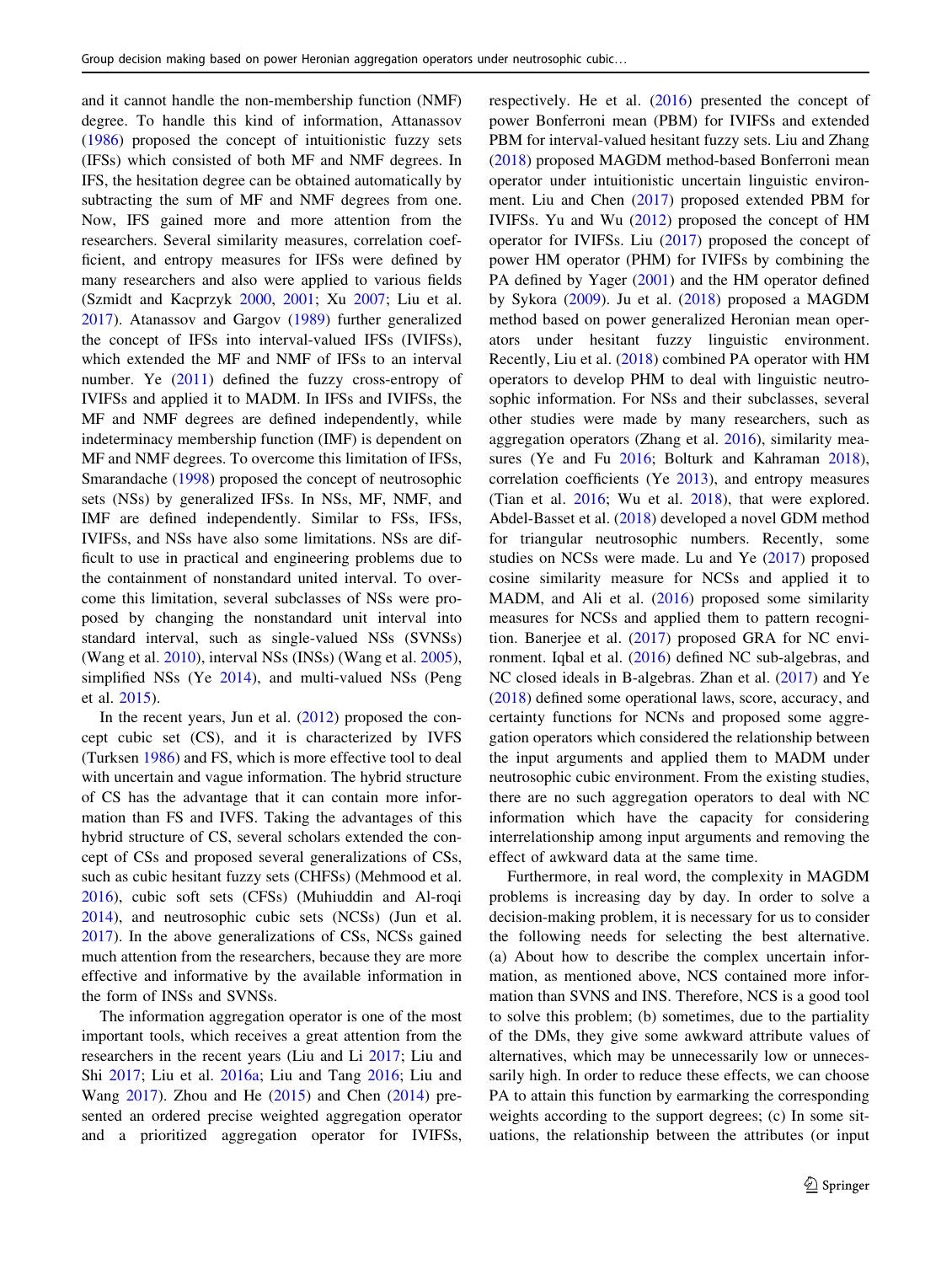<span id="page-3-0"></span>arguments) can also be taken under consideration and the HM or BM can achieve this goal. However, because HM has more advantages than the BM, we can select HM to deal with interactions. So the motivation and goal of this paper are (a) to define some distance and similarity measures for NCNs; (b) to combine the PA and HM operators, extend them to neutrosophic cubic environments, further propose some neutrosophic cubic PHM aggregation operators, such as NCPHA operator and NCPWHA operator, and investigate some properties and some special cases of them; (c) to develop new approach for MAGDM problems by these operators; (d) to illustrate the validity and advantages of the developed method.

To finish these goals, the rest of this article is organized as follows. In Sect. 2, we give some basic definitions and results of the NCSs, NCNs, PA, and HM. In Sect. [3](#page-5-0), some novel PHM aggregation operators for NCNs are proposed. In Sect. [4](#page-16-0), a novel MAGDM approach based on the proposed operators is developed. In Sect. [5](#page-17-0), we explain the validity of the proposed method by two examples. Section [6](#page-25-0) gives the conclusions.

# 2 Preliminaries

In this section, we give some basic definitions and results of NCSs, PA operator, and HM operator.

#### 2.1 NCSs and their operations

**Definition 1** (Jun et al. [2017\)](#page-25-0). Let  $\aleph$  be the universe of discourse set. A NCS in  $\aleph$  is a pair  $N = (\Theta, \Xi)$ , in which  $\Theta$ is an INS and  $\Xi$  is SVNS, and then,  $n = \{ \langle [\Theta_T, \Theta_{\overline{T}}],$  $[\Theta_I \Theta_{\bar{I}}], [\Theta_F \Theta_{\bar{F}}] \rangle, \langle \Xi_T, \Xi_I, \Xi_F \rangle \}$  is called a NCN.

**Definition 2** (Zhan et al. [2017](#page-26-0)). Let  $n_1 =$  $\Big[\Theta_{T^L_1},\Theta_{T^U_1}\Big], \Big[\Theta_{I^L_1},$  $\overline{C}$  $\left\{ \Theta_{I_1^U}\right\} , \left\{ \Theta_{F_1^L}, \Theta_{F_1^U}\right\} \rangle , \langle \Xi_{T_1}, \Xi_{I_1}, \Xi_{F_1}\rangle \}$ and  $n_2 = \left\{ \left\langle \left[\Theta_{T_2^L}, \Theta_{T_2^U}\right], \left[\Theta_{I_2^L}, \Theta_{I_2^U}\right], \left[\Theta_{F_2^L}, \Theta_{F_2^U}\right] \right\rangle, \left\langle \Xi_{T_2}, \right.\right\}$  $\{E_{I_2}, E_{F_2}\}\}$  be any two NCNs and  $\xi > 0$ . Then, the operational laws for CNNs are shown as follows:

(1)

$$
n_1 + n_2
$$
\n
$$
= \left\{ \left\langle \left[ \Theta_{T_1^L} + \Theta_{T_2^L} - \Theta_{T_1^L} \Theta_{T_2^L}, \Theta_{T_1^U} + \Theta_{T_2^U} - \Theta_{T_1^U} \Theta_{T_2^U} \right], \left[ \Theta_{I_1^L} + \Theta_{I_2^L} - \Theta_{I_1^L} \Theta_{I_2^L}, \Theta_{I_1^U} + \Theta_{I_2^U} - \Theta_{I_1^U} \Theta_{I_2^U} \right], \left[ \Theta_{F_1^L} + \Theta_{F_2^L} - \Theta_{F_1^L} \Theta_{F_2^L}, \Theta_{F_1^U} + \Theta_{F_2^U} - \Theta_{F_1^U} \Theta_{F_2^U} \right] \right\rangle, \n\left\langle \Xi_{T_1} \Xi_{T_2}, \Xi_{I_1} \Xi_{I_2}, \Xi_{F_2} \Xi_{F_2} \right\rangle \};
$$
\n(1)

$$
n_1 \times n_2 = \left\{ \left\langle \left[ \Theta_{T_1^L} \Theta_{T_2^L}, \Theta_{T_1^U} \Theta_{T_2^U} \right], \left[ \Theta_{I_1^L} \Theta_{I_2^L}, \Theta_{I_1^U} \Theta_{I_2^U} \right], \left[ \Theta_{F_1^L} \Theta_{F_2^L}, \Theta_{F_1^U} \Theta_{F_2^U} \right] \right\},
$$
\n
$$
\left\langle \Xi_{T_1} + \Xi_{T_2} - \Xi_{T_1} \Xi_{T_2}, \Xi_{I_1} + \Xi_{I_2} - \Xi_{I_1} \Xi_{I_2}, \Xi_{F_2} \right\rangle + \Xi_{F_2} - \Xi_{F_2} \Xi_{F_2} \right\rangle; \tag{2}
$$

(3)

$$
\xi n_1 = \left\{ \left\langle \left[ 1 - \left( 1 - \left( \Theta_{T_1^L} \right) \right)^{\xi}, 1 - \left( 1 - \left( \Theta_{T_1^U} \right) \right)^{\xi} \right], \left[ 1 - \left( 1 - \left( \Theta_{T_1^L} \right) \right)^{\xi}, 1 - \left( 1 - \left( \Theta_{T_1^U} \right) \right)^{\xi} \right], \left[ 1 - \left( 1 - \left( \Theta_{F_1^L} \right) \right)^{\xi}, 1 - \left( 1 - \left( \Theta_{F_1^U} \right) \right)^{\xi} \right] \right\rangle, \left\langle (\Xi_{T_1})^{\xi}, (\Xi_{T_1})^{\xi}, (\Xi_{F_1})^{\xi} \rangle \right\};
$$
\n(3)

(4)

$$
n_1^{\xi} = \left\{ \left\langle \left( \left[ \Theta_{T_1^L}, \Theta_{T_1^U} \right] \right)^{\xi}, \left( \left[ \Theta_{I_1^L}, \Theta_{I_1^U} \right] \right)^{\xi}, \left( \left[ \Theta_{F_1^L}, \Theta_{F_1^U} \right] \right)^{\xi} \right\rangle, \\ \left\langle 1 - \left( 1 - (\Xi_{T_1}) \right)^{\xi}, 1 - \left( 1 - (\Xi_{I_1}) \right)^{\xi}, 1 - \left( 1 - (\Xi_{F_1}) \right)^{\xi} \right\rangle \right\}. \tag{4}
$$

**Theorem 1** (Zhan et al. [2017\)](#page-26-0). Let  $n_1 =$  $\left[\Theta_{T_{1}^{L}},\Theta_{T_{1}^{U}}\right],\left[\Theta_{I_{1}^{L}},\right.$  $\overline{C}$  $\left\{ \Theta_{I_1^U}\right\} , \left\{ \Theta_{F_1^L}, \Theta_{F_1^U}\right\} \rangle , \langle \Xi_{T_1}, \Xi_{I_1}, \Xi_{F_1}\rangle \}$ and  $n_2 = \left\{ \left\langle \left[\Theta_{T_2^L}, \Theta_{T_2^U}\right], \left[\Theta_{I_2^L}, \Theta_{I_2^U}\right], \left[\Theta_{F_2^L}, \Theta_{F_2^U}\right] \right\rangle, \left\langle \Xi_{T_2}, \right.\right\}$  $\{E_{I_2}, E_{F_2}\}\}$  be any two NCNs. Then, they have the following properties.

$$
(1) \t n_1 + n_2 = n_2 + n_1; \t (5)
$$

(2) 
$$
n_1 \times n_2 = n_2 \times n_1;
$$
 (6)

(3) 
$$
\psi(n_1 + n_2) = \psi \cdot n_1 + \psi \cdot n_2, \psi > 0;
$$
 (7)

(4) 
$$
\psi_1 n_1 + \psi_2 n_1 = (\psi_1 + \psi_2) n_1, \psi_1, \psi_2 > 0;
$$
 (8)

(5) 
$$
n_1^{\psi_1} \times n_1^{\psi_2} = (n_1)^{\psi_1 + \psi_2}, \psi_1, \psi_2 > 0;
$$
 (9)

(6) 
$$
n_1^{\psi} \times n_2^{\psi} = (n_1 \times n_2)^{\psi}.
$$
 (10)

 $\mathcal{D}$  Springer

(2)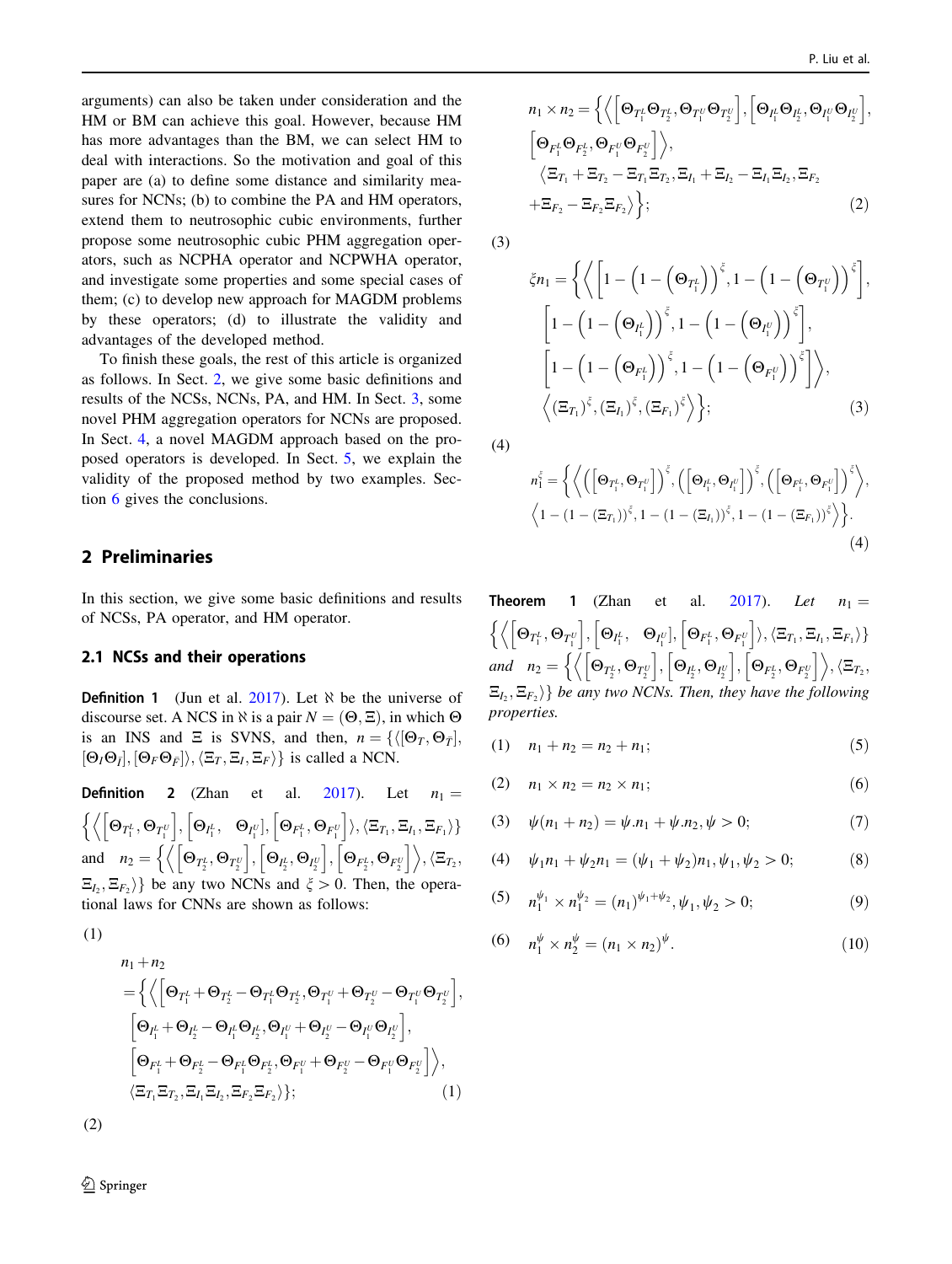<span id="page-4-0"></span>**Definition 3** (Zhan et al. [2017](#page-26-0)). Let  $n_1 =$  $\left[\Theta_{T^L_{\text{I}}},\Theta_{T^U_{\text{I}}}\right],\left[\Theta_{I^L_{\text{I}}},\Theta_{I^U_{\text{I}}}\right],\left[\Theta_{F^L_{\text{I}}},\right]$  $\frac{1}{2}$  $\{\Theta_{F_1^U}\}\rangle, \langle \Xi_{T_1}, \Xi_{I_1}, \Xi_{F_1}\rangle\}$ be a NCN. Then, the score, accuracy, and certainty functions of NCN are defined as follows:

$$
\begin{aligned} \widehat{S}(n_1) &= \frac{\Theta_{T_1^L} + 2 - \Theta_{I_1^L} - \Theta_{F_1^L} + \Theta_{T_1^U} + 2 - \Theta_{I_1^U} - \Theta_{F_1^U} + \Xi_{T_1} + 2 - \Xi_{I_1} - \Xi_{F_1}}{9} ; \end{aligned} \tag{11}
$$

(2)

(1)

$$
\widehat{A}(n_1) = \Theta_{T_1^L} - \Theta_{F_1^L} + \Theta_{T_1^U} - \Theta_{F_1^U} + \Xi_{T_1} - \Xi_{F_1};
$$
\n(12)

(3)

$$
\widehat{C}(n_1) = \Theta_{T_1^L} + \Theta_{T_1^U} + \Xi_{T_1}.
$$
\n(13)

**Theorem 2** (Zhan et al.  $2017$ ). Let  $\Big[\Theta_{T^L_1},\Theta_{T^U_1}\Big], \Big[\Theta_{I^L_1},$  $\overline{C}$  $\left\{ \Theta_{I_1^U}\right\} , \left\{ \Theta_{F_1^L}, \Theta_{F_1^U}\right\} \rangle , \langle \Xi_{T_1}, \Xi_{I_1}, \Xi_{F_1}\rangle \}$ and  $n_2 = \left\{ \left\langle \left[\Theta_{T_2^L}, \Theta_{T_2^U}\right], \left[\Theta_{I_2^L}, \Theta_{I_2^U}\right], \left[\Theta_{F_2^L}, \Theta_{F_2^U}\right] \right\rangle, \left\langle \Xi_{T_2}, \right.\right\}$  $\{\Xi_I, \Xi_F\}$  be any two NCNs. Then, the comparison rules for NCNs can be defined as follows:

- (1) If  $\hat{S}(n_1) > \hat{S}(n_2)$ , then  $n_1$  is greater than  $n_2$  and is denoted by  $n_1 > n_2$ ;
- (2) If  $\hat{S}(n_1) = \hat{S}(n_2)$  and  $\hat{A}(n_1) > \hat{A}(n_2)$ , then  $n_1$  is greater than  $n_2$  and is denoted by  $n_1 > n_2$ ;
- (3) If  $\hat{S}(n_1) = \hat{S}(n_2) \hat{A}(n_1) = \hat{A}(n_2)$ , and  $\hat{C}(n_1) > \hat{C}(n_2)$ ,

 $(0.2)$ ;  $(0.5, 0.1, 0.2)$  are two NCNs, then based on Definition 3, we have the following results:

$$
\begin{aligned} \widehat{S}(n_1) \\ &= \frac{0.3 + 2 - 0.2 - 0.1 + 0.4 + 2 - 0.3 - 0.3 + 0.2 + 2 - 0.2 - 0.3}{9} \\ &= 0.6111 \end{aligned}
$$

and  $\hat{S}(n_2) = 0.7444$  implies that  $\hat{S}(n_1) < \hat{S}(n_2)$ . So, by Theorem 2, we have  $n_1 < n_2$ .

**Example 2** If  $n_1 = (\langle [0.6, 0.7], [0.3, 0.4], [0.1, 0.2] \rangle, \langle 0.6,$ 0.3, 0.2) and  $n_2 = (\langle [0.4, 0.6], [0.2, 0.3], [0.1, 0.2] \rangle, \langle 0.5,$  $(0.2, 0.1)$  are two NCNs, then

$$
\widehat{S}(n_1) = \widehat{S}(n_2) = 0.7111
$$
. So, we need to calculate  $\widehat{A}(n_1)$   
= 1.4,  $\widehat{A}(n_2) = 1.1$ .

Hence, by Theorem 2, we have  $n_1 > n_2$ .

**Example 3** If  $n_1 = (\langle [0.5, 0.7], [0.1, 0.2], [0.3, 0.4] \rangle, \langle 0.6,$ 0.1, 0.3) and  $n_2 = (\langle [0.4, 0.6], [0.1, 0.2], [0.2, 0.3] \rangle, \langle 0.5,$  $(0.1, 0.2)$  are two NCNs, then

$$
\widehat{S}(n_1) = \widehat{S}(n_2) = 0.7111
$$
 and  $\widehat{A}(n_1) = \widehat{A}(n_2) = 0.8$ ;

so, we need to calculate  $C(n_1) = 1.8$ ,  $C(n_2) = 1.5$ . Hence, by Theorem 2, we have  $n_1 > n_2$ .

**Definition 4** Let  $n_1 = \left\{ \left\langle \left[\Theta_{T_1^L}, \Theta_{T_1^U}\right], \left[\Theta_{I_1^L}, \Theta_{I_1^U}\right], \left[\Theta_{F_1^L}, \Theta_{F_1^U}\right], \left[\Theta_{F_1^L}, \Theta_{F_1^U}\right], \left[\Theta_{F_1^L}, \Theta_{F_1^U}\right], \left[\Theta_{F_1^L}, \Theta_{F_1^U}\right], \left[\Theta_{F_1^L}, \Theta_{F_1^U}\right], \left[\Theta_{F_1^L}, \Theta_{F_1^U}\right], \left[\Theta_{F_1^L}, \Theta$  $\frac{1}{2}$  $\langle \Theta_{F_1^U} \rangle \rangle, \langle \Xi_{T_1}, \Xi_{T_1}, \Xi_{F_1} \rangle \}$  and  $n_2 = \left\{ \left\langle \left[ \Theta_{T_2^L}, \Theta_{T_2^U} \right], \left[ \Theta_{T_2^L}, \Theta_{T_2^U} \right], \left[ \Theta_{T_2^L}, \Theta_{T_2^U} \right], \left[ \Theta_{T_2^L}, \Theta_{T_2^L} \right], \left[ \Theta_{T_2^L}, \Theta_{T_2^L} \right], \left[ \Theta_{T_2^L}, \Theta_{T_2^L} \right], \left[ \Theta_{T_2^L}, \Theta$  $\frac{1}{1}$  $\Theta_{I_2^U}], \, \Theta_{F_2^L},$ h  $\{\Theta_{F_2^U}\}\rangle, \langle \Xi_{T_2}, \Xi_{I_2}, \Xi_{F_2}\rangle\}$  be any two NCNs. Then, the Euclidean distance measure between two NCNs is defined and given as follows:

$$
D(n_1, n_2) = \sqrt{\frac{1}{9} \left( \left( \Theta_{T_1^L} - \Theta_{T_2^L} \right)^2 + \left( \Theta_{T_1^U} - \Theta_{T_2^U} \right)^2 + \left( \Theta_{T_1^L} - \Theta_{T_2^L} \right)^2 + \left( \Theta_{T_1^U} - \Theta_{T_2^U} \right)^2 + \left( \Theta_{F_1^L} - \Theta_{F_2^L} \right)^2 + \left( \Theta_{F_1^U} - \Theta_{F_2^U} \right)^2 + (\Xi_{T_1} - \Xi_{T_2})^2 + (\Xi_{T_1} - \Xi_{T_2})^2 + (\Xi_{F_1} - \Xi_{F_2})^2 \right)}.
$$
\n(14)

then  $n_1$  is greater than  $n_2$  and is denoted by  $n_1 > n_2$ ;

(4) If  $\hat{S}(n_1) = \hat{S}(n_2)$ ,  $\hat{A}(n_1) = \hat{A}(n_2)$ , and  $\hat{C}(n_1) = \hat{C}(n_2)$ , then  $n_1$  is equal to  $n_2$  and is denoted by  $n_1 = n_2$ .

**Example 1** If  $n_1 = (\langle [0.3, 0.4], [0.2, 0.3], [0.1, 0.3] \rangle, \langle 0.2,$ 0.2, 0.3) and  $n_2 = (\langle [0.5, 0.6], [0.1, 0.2], [0.1,$  **Example 4** Let  $n_1 = (\langle [0.3, 0.4], [0.2, 0.3], [0.1, 0.3] \rangle, \langle 0.2,$ 0.2, 0.3) and  $n_2 = (\langle [0.5, 0.6], [0.1, 0.2], [0.1, 0.2] \rangle, \langle 0.5,$  $(0.1, 0.2)$  be two NCNs. Then, based on Definition 4, we have the following distance measure: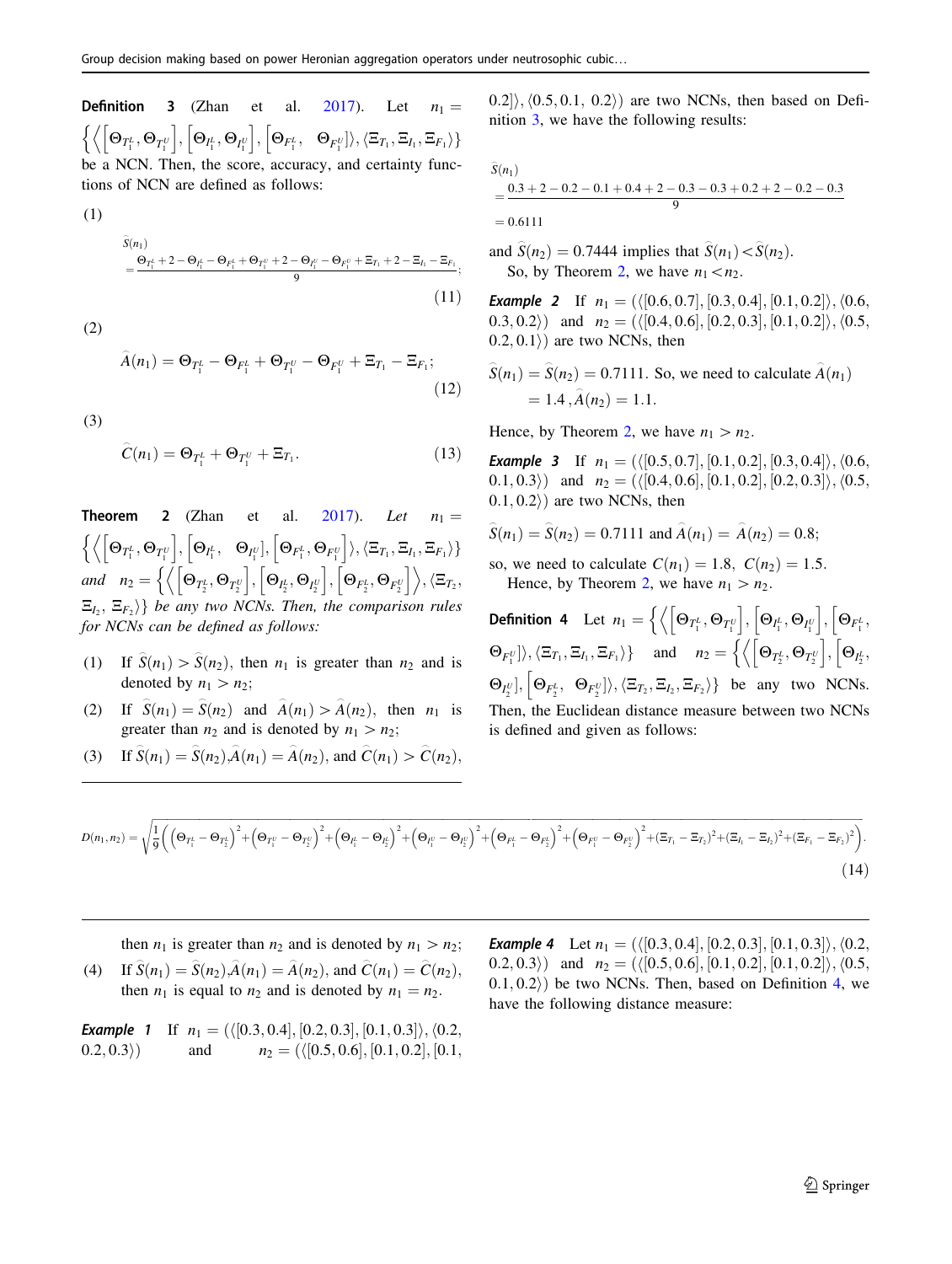<span id="page-5-0"></span>
$$
D(n_1, n_2)
$$
  
=  $\sqrt{\frac{1}{9} \left( (0.3 - 0.5)^2 + (0.4 - 0.6)^2 + (0.2 - 0.1)^2 + (0.3 - 0.2)^2 + (0.1 - 0.1)^2 + (0.3 - 0.2)^2 + (0.2 - 0.5)^2 + (0.2 - 0.1)^2 + (0.3 - 0.2)^2 \right)}$  = 0.1563.

### 2.2 The PA operator

Yagar [\(2001](#page-26-0)) was the first one who presented the concept of the PA which is one of the important aggregation operators. The PA operator diminishes some negative effects of unnecessarily high or unnecessarily low arguments given by experts. The conventional PA operator can only deal with crisp numbers and is defined as follows.

**Definition 5** (Yager [2001](#page-26-0)). Let  $b_i$  ( $i = 1, 2, ..., m$ ) be a group of nonnegative crisp numbers; the PA is a function defined by

$$
PA(b_1, b_2, \ldots, b_m) = \frac{\sum_{i=1}^{m} (1 + T(b_i))b_i}{\sum_{i=1}^{m} (1 + T(b_i))},
$$
\n(15)

where

$$
T(b_i) = \sum_{\substack{j=1 \ j \neq i}}^{m} \text{Sup}(b_i, b_j)
$$
 (16)

and  $\text{Sup}(b, c)$  is the support degree for b from c, which satisfies some axioms. (1)  $\text{Sup}(b, c) \in [0, 1]$ ; (2)  $\text{Sup}(b, c) = \text{Sup}(c, b);$  (3)  $\text{Sup}(b, c) \geq \text{Sup}(d, e),$  if  $|b - c| < |d - e|$ .

#### 2.3 HM operator

HM (Sykora [2009](#page-26-0)) is also an important tool, which can represent the interrelationships of the input values, and it is defined as follows:

**Definition 5** (Sykora [2009](#page-26-0)). Let  $I = [0, 1], x, y \ge 0, H^{x,y}$ :  $I^m \to I$ . If  $H^{x,y}$  satisfies

$$
H^{x,y}(b_1, b_2, \ldots, b_m) = \left(\frac{2}{m^2 + m} \sum_{i=1}^m \sum_{j=i}^m b_i^x b_j^y\right)^{\frac{1}{x+y}}, \qquad (17)
$$

then the mapping  $H^{x,y}$  is said to be HM operator with parameters. The HM satisfies the properties of idem potency, boundedness, and monotonicity.

### 3 The neutrosophic cubic PHM operators

In this part, we introduce neutrosophic cubic PHM operator and the neutrosophic cubic power weighted HM based on the operational rules for NCNs, shown as follows.

 $\circled{2}$  Springer

**Definition 7** Let  $n_i = \left\{ \left\langle \left[\Theta_{T_i^L}, \Theta_{T_i^U}\right], \left[\Theta_{I_i^L}, \Theta_{I_i^U}\right], \left[\Theta_{F_i^L}, \Theta_{I_i^U}\right], \left[\Theta_{T_i^L}, \Theta_{I_i^U}\right], \left[\Theta_{T_i^L}, \Theta_{I_i^U}\right], \left[\Theta_{T_i^L}, \Theta_{T_i^U}\right], \left[\Theta_{T_i^L}, \Theta_{T_i^U}\right], \left[\Theta_{T_i^L}, \Theta_{T_i^U}\right], \left[\Theta_{T_i^L}, \Theta_{T_i^U}\right], \left[\Theta_{T_i^L},$  $\frac{1}{2}$  $\{\Theta_{F_i^U}\}\rangle, \langle \Xi_{T_i}, \Xi_{I_i}, \Xi_{F_i}\rangle\}$   $(i = 1, 2, ..., m)$  be a group of NCNs,  $x, y \ge 0$ , and NCPHA :  $\aleph^m \to \aleph$ , if

 $NCPHA^{x,y}(n_1, n_2, \ldots, n_m)$ 

$$
= \left(\frac{2}{m^2+m}\sum_{i=1}^m\sum_{j=1}^m\left(m\frac{(T(n_i)+1)}{\sum_{z=1}^m(T(n_z)+1)}n_i\right)^x\otimes_h\left(m\frac{(T(n_j)+1)}{\sum_{z=1}^m(T(n_z)+1)}n_j\right)^y\right)^{\frac{1}{x+y}}\!\!\!,\tag{18}
$$

where  $\aleph$  is the set of all NCNs and  $T(n_z) = \sum_{i=1}^{m} \text{Sup}(n_z, n_i)$ , in which  $\text{Sup}(n_z, n_i)$  is the supi≠z

port degree for  $n_z$  from  $n_i$ , which satisfies the following axioms.

(1)  $\sup(n_z, n_i) \in [0, 1]$ ; (2)  $\sup(n_z, n_i) = \sup(n_i, n_i)$  $n_z$ ); (3) sup $(s, t) \geq$ sup $(p, q)$ ; if  $D(s, t) < D(p, q)$ , in which  $D(s, t)$  is the distance measure defined in Definition [4,](#page-4-0) then NCPHA is called the neutrosophic cubic PHM aggregation operator.

In order to simplify Eq.  $(18)$ , we can define

$$
\varphi_{g} = \frac{(T(n_g) + 1)}{\sum_{g=1}^{m} (T(n_g) + 1)}
$$
\n(19)

and call  $(\varphi_1, \varphi_2, \ldots, \varphi_m)$  as the power importance degree, which satisfies the condition that  $\varphi_g \ge 0$ ,  $\sum_{g=1}^m \varphi_g = 1$ . Then, Eq.  $(18)$  can be expressed as follows:

NCPHA<sup>x,y</sup>(n<sub>1</sub>, n<sub>2</sub>,..., n<sub>m</sub>)  
= 
$$
\left(\frac{2}{m^2 + m} \sum_{i=1}^{m} \sum_{j=1}^{m} (m\varphi_i n_i)^x \otimes_h (m\varphi_j n_j)^y\right)^{\frac{1}{x+y}}
$$
. (20)

Based on the operational rules of the NCNs described in Definition [1](#page-3-0), we have the following theorem.

**Theorem 3** Let  $n_i = \left\{ \left\langle \left[\Theta_{T_i^L}, \Theta_{T_i^U} \right], \left[\Theta_{I_i^L}, \Theta_{I_i^U} \right], \left[\Theta_{F_i^L}, \Theta_{I_i^U} \right], \left[\Theta_{F_i^L}, \Theta_{I_i^U} \right], \left[\Theta_{F_i^L}, \Theta_{I_i^U} \right], \left[\Theta_{F_i^L}, \Theta_{I_i^U} \right], \left[\Theta_{F_i^L}, \Theta_{I_i^U} \right], \left[\Theta_{F_i^L}, \Theta_{I_i^U} \right], \left[\Theta_{F_i^L}, \Theta_{I_i^U} \right], \left[\Theta$  $\frac{1}{2}$  $\{\Theta_{F_i^U}\}\rangle, \langle \Xi_{T_i}, \Xi_{I_i}, \Xi_{F_i}\rangle\}$   $(i = 1, 2, ..., m)$  be a group of NCNs and  $x, y \ge 0$ , then the aggregated value from Eq. (20) is still NCN and even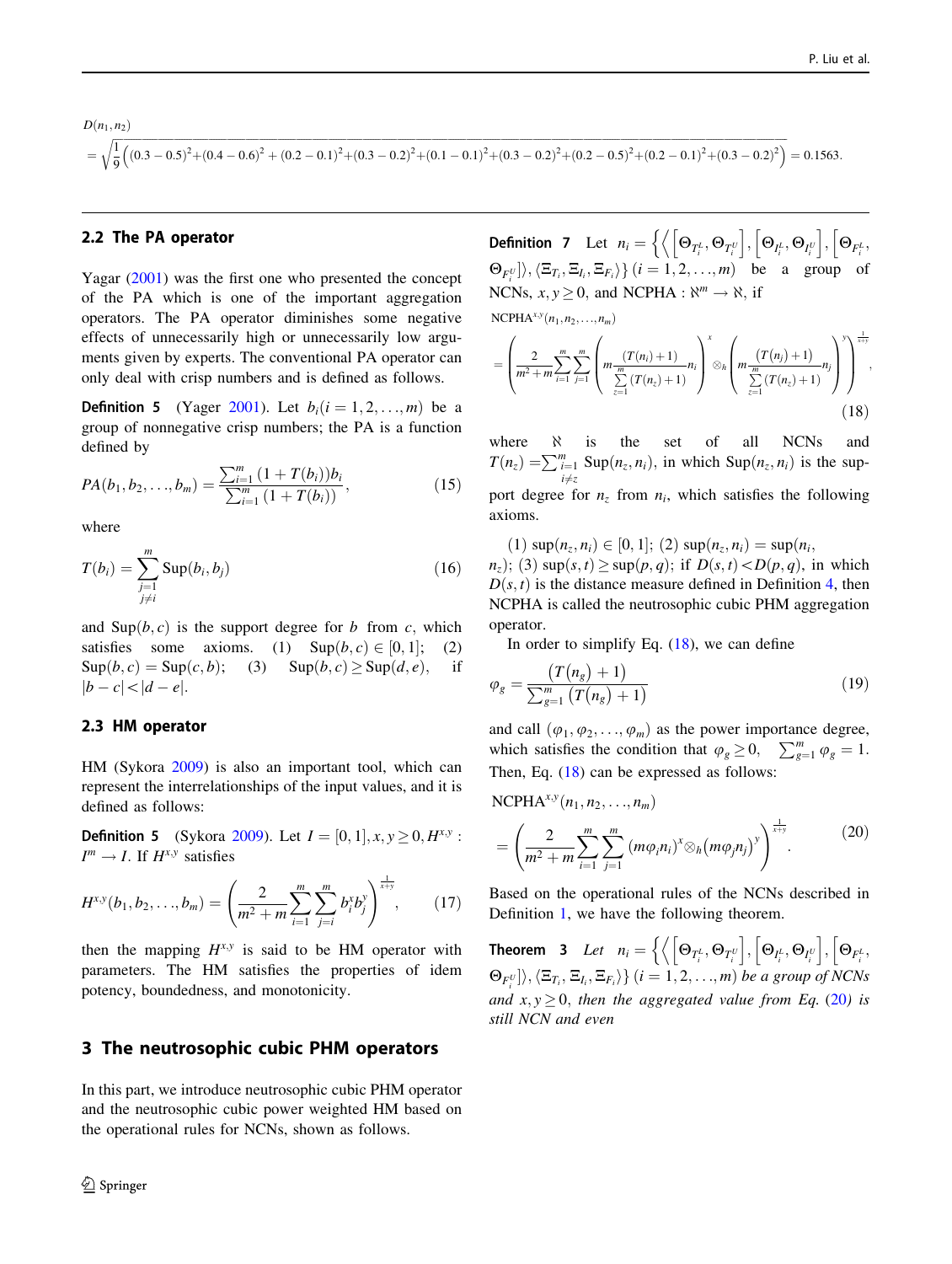NCPHA<sup>X,Y</sup>(n<sub>1</sub>, n<sub>2</sub>,...,n<sub>m</sub>)  
\n=
$$
\left(\left\langle \left[\left(1-\left(\prod_{i=1}^{m} \prod_{j=i}^{m} \left(1-\left(1-\left(1-\Theta_{T_i^L}\right)^{m\phi_i}\right)^x \times \left(1-\left(1-\Theta_{T_i^L}\right)^{m\phi_j}\right)^x\right)\right]^{\frac{2}{m^2+n}}\right]^{\frac{1}{n^2}}\right]^{\frac{1}{n^2}}\right]^{\frac{1}{n^2}}\right)^{\frac{1}{n^2}}\right)^{\frac{1}{n^2}}\right)^{\frac{1}{n^2}}\left(\left(1-\left(\prod_{i=1}^{m} \prod_{j=i}^{m} \left(1-\left(1-\left(1-\Theta_{T_i^U}\right)^{m\phi_j}\right)^x\right)\right)^{\frac{2}{m^2+n}}\right)^{\frac{1}{n^2}}\right)^{\frac{1}{n^2}}\right)^{\frac{1}{n^2}}\right)^{\frac{1}{n^2}}\right)^{\frac{1}{n^2}}\right)^{\frac{1}{n^2}}\left(\left(1-\left(\prod_{i=1}^{m} \prod_{j=i}^{m} \left(1-\left(1-\left(1-\Theta_{T_i^U}\right)^{m\phi_j}\right)^x\right)\right)^{\frac{2}{m^2+n}}\right)^{\frac{1}{n^2}}\right)^{\frac{1}{n^2}}\right)^{\frac{1}{n^2}}\right)^{\frac{1}{n^2}}\left(\left(1-\left(\prod_{i=1}^{m} \prod_{j=i}^{m} \left(1-\left(1-\left(1-\Theta_{T_i^U}\right)^{m\phi_j}\right)^x\right)\right)^{\frac{2}{m^2+n}}\right)^{\frac{1}{n^2}}\right)^{\frac{1}{n^2}}\right)^{\frac{1}{n^2}}\right)^{\frac{1}{n^2}}\left(\left(1-\left(\prod_{i=1}^{m} \prod_{j=i}^{m} \left(1-\left(1-\left(1-\Theta_{T_i^U}\right)^{m\phi_j}\right)^x\right)\right)^{\frac{2}{m^2+n}}\right)^{\frac{1}{n^2}}\right)^{\frac{1}{n^2}}\right)^{\frac{1}{n^2}}\right)^{\frac{1}{n^2}}\left(\left(1-\left(\prod_{i=1}^{m} \prod_{j=i}^{m} \left(1-\left(1-\left
$$

# Proof Since

$$
m\varphi_i n_i = \left( \left\langle \left[ 1 - \left( 1 - \Theta_{T_i^L} \right)^{m\varphi_i}, 1 - \left( 1 - \Theta_{T_i^U} \right)^{m\varphi_i} \right], \right. \\ \left. \left[ 1 - \left( 1 - \Theta_{I_i^L} \right)^{m\varphi_i}, 1 - \left( 1 - \Theta_{I_i^U} \right)^{m\varphi_i} \right], \right. \\ \left. \left[ 1 - \left( 1 - \Theta_{F_i^L} \right)^{m\varphi_i}, 1 - \left( 1 - \Theta_{F_i^U} \right)^{m\varphi_i} \right] \right\rangle, \\ \left\langle (\Xi_{T_i})^{m\varphi_i}, (\Xi_{I_i})^{m\varphi_i}, (\Xi_{F_i})^{m\varphi_i} \right\rangle, \\ \text{So,}
$$

$$
\left(\text{sup}_{i}n_{i}\right)^{x}=\left(\frac{\left\langle \left[\left(1-\left(1-\Theta_{T_{i}^{L}}\right)^{\text{m}\varphi_{i}}\right)^{x},\left(1-\left(1-\Theta_{T_{i}^{U}}\right)^{\text{m}\varphi_{i}}\right)^{x}\right],\left[\left(1-\left(1-\Theta_{I_{i}^{L}}\right)^{\text{m}\varphi_{i}}\right)^{x},\left(1-\left(1-\Theta_{I_{i}^{U}}\right)^{\text{m}\varphi_{i}}\right)^{x}\right],\left[\left(1-\left(1-\Theta_{I_{i}^{U}}\right)^{\text{m}\varphi_{i}}\right)^{x}\right]^{x},\left[\left(1-\left(1-\Theta_{I_{i}^{L}}\right)^{\text{m}\varphi_{i}}\right)^{x},\left(1-\left(1-\Theta_{I_{i}^{U}}\right)^{\text{m}\varphi_{i}}\right)^{x}\right]\right),
$$

Similarly, we have

$$
(m\varphi_jn_j)^y=\left(\frac{\left\langle\left[\left(1-\left(1-\Theta_{T_j^l}\right)^{m\varphi_j}\right)^y,\left(1-\left(1-\Theta_{T_j^l}\right)^{m\varphi_j}\right)^y\right],\left[\left(1-\left(1-\Theta_{T_j^l}\right)^{m\varphi_j}\right)^y,\left(1-\left(1-\Theta_{T_j^l}\right)^{m\varphi_j}\right)^y\right],\left[\left(1-\left(1-\Theta_{T_j^l}\right)^{m\varphi_j}\right)^y\right],\left[\left(1-\left(1-\Theta_{T_j^l}\right)^{m\varphi_j}\right)^y,\left(1-\left(1-\Theta_{T_j^l}\right)^{m\varphi_j}\right)^y\right]\right\rangle\right)
$$

### and then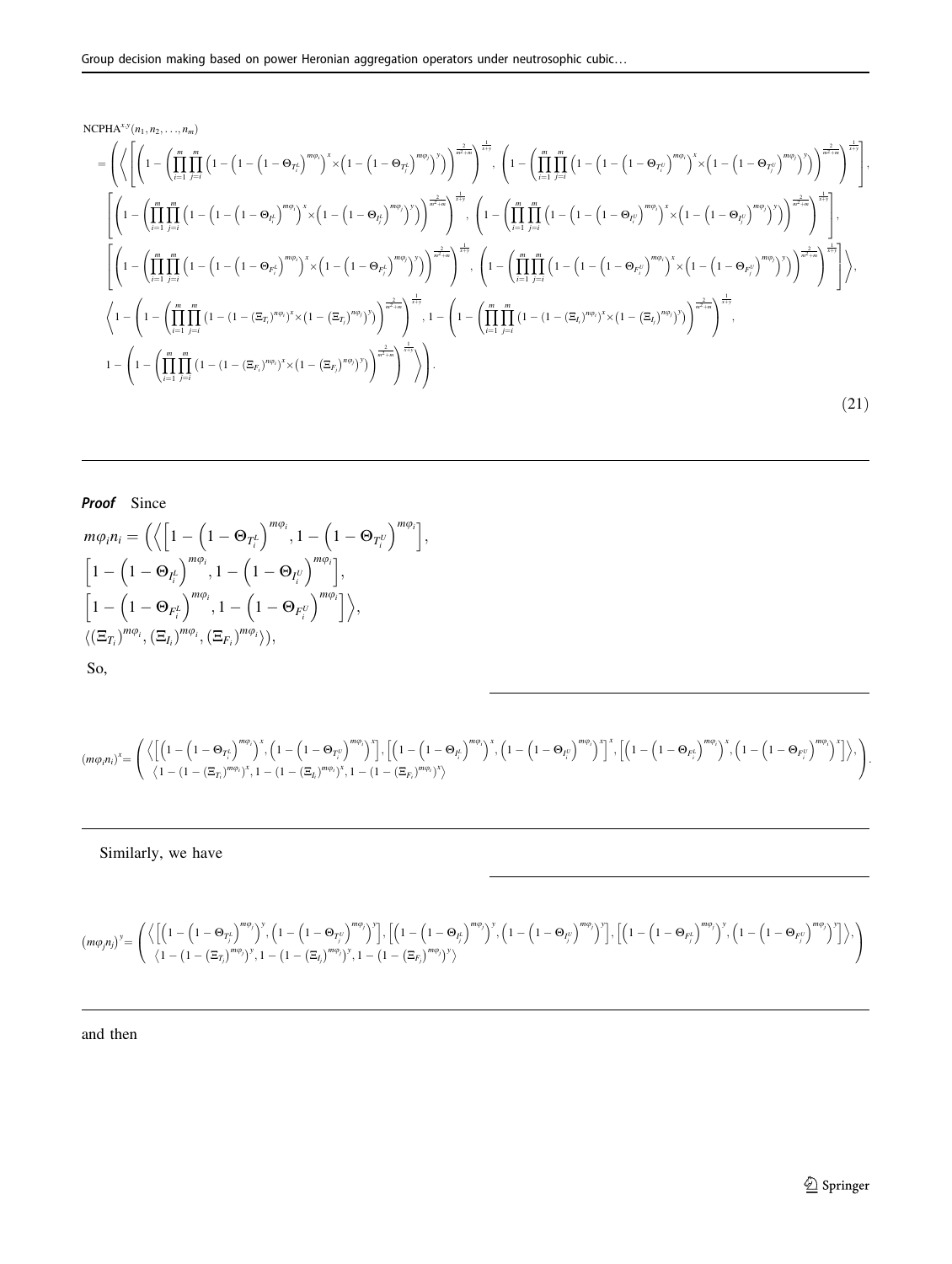$$
(m\varphi_{i}n_{i})^{x}\otimes_{h}(m\varphi_{j}n_{j})^{y} = \left( \left\langle \left[ \left( 1-\left( 1-\Theta_{T_{i}^{L}} \right)^{m\varphi_{i}} \right)^{x} \times \left( 1-\left( 1-\Theta_{T_{i}^{L}} \right)^{m\varphi_{i}} \right)^{y}, \left( 1-\left( 1-\Theta_{T_{i}^{L}} \right)^{m\varphi_{i}} \right)^{x} \times \left( 1-\left( 1-\Theta_{T_{i}^{L}} \right)^{m\varphi_{i}} \right)^{y}, \left( 1-\left( 1-\Theta_{T_{i}^{L}} \right)^{m\varphi_{i}} \right)^{y}, \left( 1-\left( 1-\Theta_{T_{i}^{L}} \right)^{m\varphi_{i}} \right)^{y}, \left( 1-\left( 1-\Theta_{T_{i}^{L}} \right)^{m\varphi_{i}} \right)^{y}, \left( 1-\left( 1-\Theta_{T_{i}^{L}} \right)^{m\varphi_{i}} \right)^{y}, \left( 1-\left( 1-\Theta_{T_{i}^{L}} \right)^{m\varphi_{i}} \right)^{y}, \left( 1-\left( 1-\Theta_{T_{i}^{L}} \right)^{m\varphi_{i}} \right)^{y}, \left( 1-\left( 1-\Theta_{T_{i}^{L}} \right)^{m\varphi_{i}} \right)^{y}, \left( 1-\left( 1-\Theta_{T_{i}^{L}} \right)^{m\varphi_{i}} \right)^{y}, \left( 1-\left( 1-\Theta_{T_{i}^{L}} \right)^{m\varphi_{i}} \right)^{y} \right), \left( 1-\left( 1-\Theta_{T_{i}^{L}} \right)^{m\varphi_{i}} \right)^{y}, \left( 1-\left( 1-\Theta_{T_{i}^{L}} \right)^{m\varphi_{i}} \right)^{y}, \left( 1-\left( 1-\Theta_{T_{i}^{L}} \right)^{m\varphi_{i}} \right)^{y}, \left( 1-\left( 1-\Theta_{T_{i}^{L}} \right)^{m\varphi_{i}} \right)^{y}, \left( 1-\left( 1-\Theta_{T_{i}^{L}} \right)^{m\varphi_{i}} \right)^{y} \right) \right), \left( 1-\left( 1-\left( 1-\Theta_{T_{i}^{L}} \right)^{m\varphi_{i}}
$$

# Further,

$$
\begin{split} &\frac{2}{m^2+m}\sum_{i=1}^m\sum_{j=i}^m \left(m\varphi_i n_i\right)^x\otimes_h(m\varphi_j n_j)^y\\&=\left(\left\langle\left[1-\left(\prod_{i=1}^m\prod_{j=i}^m\left(1-\left(1-\left(1-\Theta_{T_i^L}\right)^{m\varphi_i}\right)^x\times\left(1-\left(1-\Theta_{T_i^L}\right)^{m\varphi_j}\right)^y\right)\right)^{\frac{2}{m^2+m}},1-\left(\prod_{i=1}^m\prod_{j=i}^m\left(1-\left(1-\left(1-\Theta_{T_i^U}\right)^{m\varphi_j}\right)^x\times\left(1-\left(1-\Theta_{T_i^U}\right)^{m\varphi_j}\right)^y\right)\right)^{\frac{2}{m^2+m}},1-\left(\prod_{i=1}^m\prod_{j=i}^m\left(1-\left(1-\left(1-\Theta_{T_i^U}\right)^{m\varphi_j}\right)^y\times\left(1-\left(1-\Theta_{T_i^U}\right)^{m\varphi_j}\right)^y\right)\right)^{\frac{2}{m^2+m}},1-\left(\prod_{i=1}^m\prod_{j=i}^m\left(1-\left(1-\left(1-\Theta_{T_i^U}\right)^{m\varphi_j}\right)^x\times\left(1-\left(1-\Theta_{T_i^U}\right)^{m\varphi_j}\right)^y\right)\right)^{\frac{2}{m^2+m}},1-\left(\prod_{i=1}^m\prod_{j=i}^m\left(1-\left(1-\left(1-\Theta_{T_i^U}\right)^{m\varphi_j}\right)^x\times\left(1-\left(1-\Theta_{T_i^U}\right)^{m\varphi_j}\right)^y\right)\right)^{\frac{2}{m^2+m}},1-\left(\prod_{i=1}^m\prod_{j=i}^m\left(1-\left(1-\left(1-\left(1-\Theta_{F_i^U}\right)^{m\varphi_j}\right)^y\right)\right)^{\frac{2}{m^2+m}}\right),1-\left(\prod_{i=1}^m\prod_{j=i}^m\left(1-\left(1-\left(1-\Theta_{F_i^U}\right)^{m\varphi_j}\right)^x\times\left(1-\left(1-\Theta_{F_i^U}\right)^{m\varphi_j}\right)^y\right)\right)^{\frac{2}{m^2+m}},1-\left(\prod_{i=1}^m\prod_{j=i}^m\left(1-\left(1-\left(1-\Theta_{
$$

So,

$$
\begin{split} &\left(\frac{2}{m^2+m}\sum_{i=1}^m\sum_{j=i}^m\left(m\varphi_i n_i\right)^x\otimes_h\left(m\varphi_j n_j\right)^y\right)^{\frac{1}{n+y}}\\ &=\left(\left\langle\left[\left(1-\left(\prod_{i=1}^m\prod_{j=i}^m\left(1-\left(1-\left(1-\Theta_{T_i^j}\right)^{m\varphi_j}\right)^x\times\left(1-\left(1-\Theta_{T_i^j}\right)^{m\varphi_j}\right)^x\right)\right]^{\frac{1}{n^2+m}}\right)^{\frac{1}{n+y}}\right,\left(1-\left(\prod_{i=1}^m\prod_{j=i}^m\left(1-\left(1-\left(1-\Theta_{T_i^j}\right)^{m\varphi_j}\right)^x\right)\right)^{\frac{1}{n^2+m}}\right)^{\frac{1}{n+y}}\right),\\ &\left[\left(1-\left(\prod_{i=1}^m\prod_{j=i}^m\left(1-\left(1-\left(1-\Theta_{T_i^j}\right)^{m\varphi_j}\right)^x\times\left(1-\left(1-\Theta_{T_i^j}\right)^{m\varphi_j}\right)^x\right)\right)^{\frac{1}{n^2+m}}\right)^{\frac{1}{n+y}}\right],\\ &\left[\left(1-\left(\prod_{i=1}^m\prod_{j=i}^m\left(1-\left(1-\left(1-\Theta_{T_i^j}\right)^{m\varphi_j}\right)^x\times\left(1-\left(1-\Theta_{T_i^j}\right)^{m\varphi_j}\right)^x\right)\right)^{\frac{1}{n^2+m}}\right)^{\frac{1}{n+y}}\right],\\ &\left[\left(1-\left(\prod_{i=1}^m\prod_{j=i}^m\left(1-\left(1-\left(1-\Theta_{T_i^j}\right)^{m\varphi_j}\right)^x\times\left(1-\left(1-\Theta_{T_i^j}\right)^{m\varphi_j}\right)^x\right)\right)^{\frac{1}{n^2+m}}\right)^{\frac{1}{n+y}}\right],\\ &\left(1-\left(\prod_{i=1}^m\prod_{j=i}^m\left(1-\left(1-\left(1-\Theta_{T_i^j}\right)^{m\varphi_j}\right)^x\times\left(1-\left(\Xi_{T_i}\right)^{m\varphi_j}\right)^x\right)\right)^{\frac{1}{n^2+m}}\right)^{\frac{1}{n+y}}\right)^{\frac{1}{n+y}}\right),\\
$$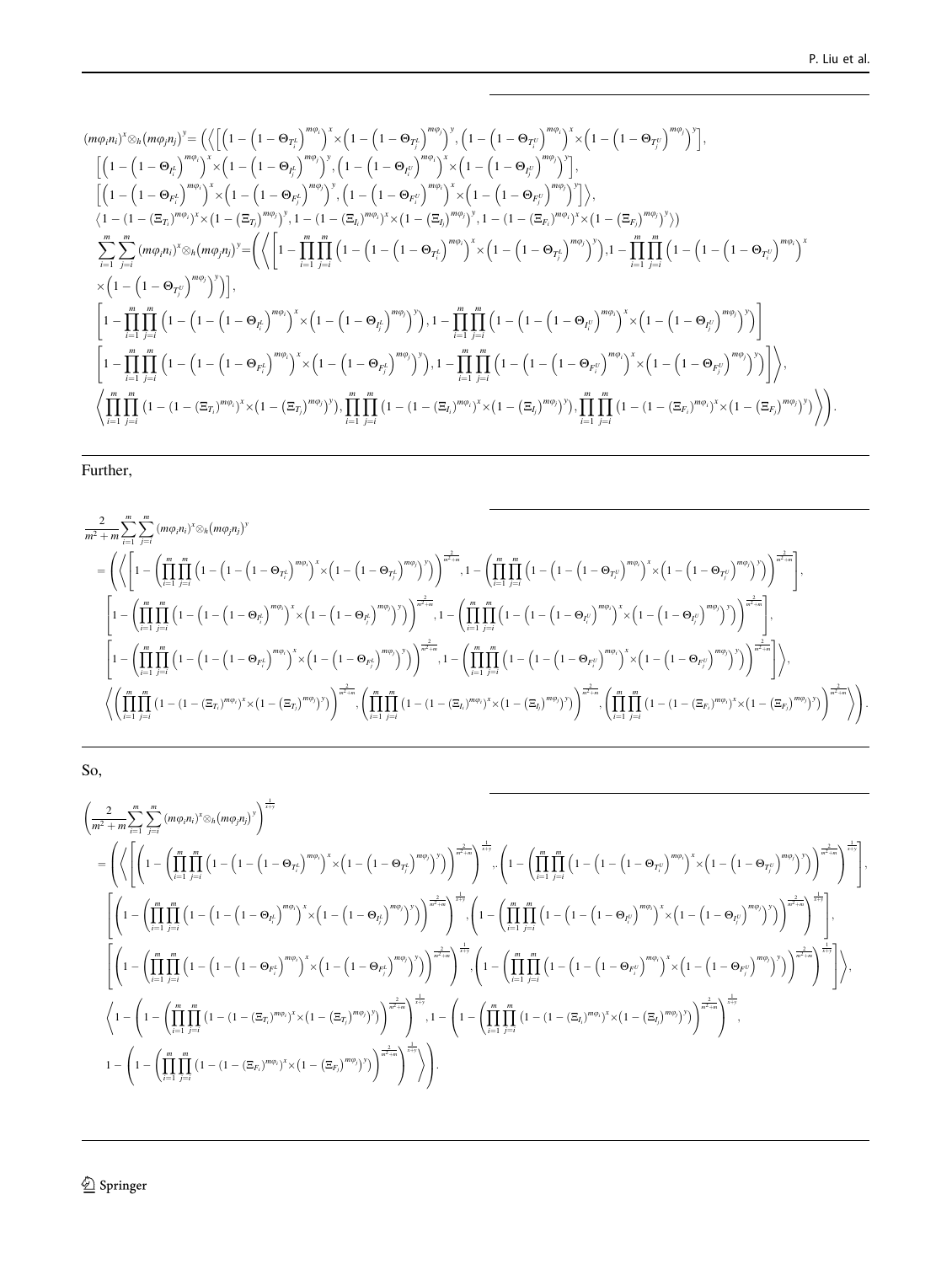This completes the proof.

In order to obtain the weight vector  $\varphi$ , it is necessary to calculate the support degree between NCNs. In general, the support degree between NCNs can be regarded as similarity degree between NCNs. That is,

$$
Sup(n_i, n_l) = 1 - D(n_i, n_l) (i, l = 1, 2, ..., m).
$$
 (22)

**Example 5** Let  $n_1 = (\langle [0.4, 0.5], [0.2, 0.3], [0.3, 0.4] \rangle, \langle 0.5,$ 0.2, 0.3 $),$   $n_2 = (\langle [0.5, 0.6], [0.1, 0.2], [0.2, 0.3] \rangle, \langle 0.6,$ 0.1, 0.2), and  $n_3 = (\langle [0.7, 0.8], [0.1, 0.2], [0.1, 0.2] \rangle, \langle 0.8,$  $(0.1, 0.2)$  be three NCNs,  $x = 1, y = 2$ . Then, by Theorem [3](#page-5-0) in (21), we can aggregate these three NCNs and generate the comprehensive value  $n =$  $(\langle [\Theta_{T^L}, \Theta_{T^U}], [\Theta_{I^L}, \Theta_{I^U}], [\Theta_{F^L}, \Theta_{F^U}] \rangle, \langle \Xi_T, \Xi_I, \Xi_F \rangle)$  which is calculated as follows.

**Step 1.** Calculate the supports  $\text{Sup}(n_i, n_j), i, j = 1, 2, 3$ by using Eq. (22), and then, we get  $\text{Sup}(n_1, n_2) =$  $\text{Sup}(n_2, n_1) = 0.9001, \text{Sup}(n_1, n_3) = \text{Sup}(n_3, n_1) = 0.9001, \text{Sup}(n_2, n_2) = 0.9001$  $0.7919, \text{Sup}(n_2, n_3) = \text{Sup}(n_3, n_2) = 0.8753.$ 

Step 2. Calculate the power weight vector by using Eq.  $(16)$ , and we have

$$
T(n_1) = \text{Sup}(n_1, n_2) + \text{Sup}(n_1, n_3) = 1.6920, T(n_2)
$$
  
= 
$$
\text{Sup}(n_2, n_1) + \text{Sup}(n_2, n_3) = 1.7754, T(n_3)
$$
  
= 
$$
\text{Sup}(n_3, n_1) + \text{Sup}(n_3, n_2) = 1.6673
$$

and

$$
\varphi_1 = \frac{(T(n_1) + 1)}{(T(n_1) + 1) + (T(n_2) + 1) + (T(n_3) + 1)} = 0.3309,
$$
  
\n
$$
\varphi_2 = \frac{(T(n_2) + 1)}{(T(n_1) + 1) + (T(n_2) + 1) + (T(n_3) + 1)} = 0.3412,
$$
  
\n
$$
\varphi_3 = \frac{(T(n_3) + 1)}{(T(n_1) + 1) + (T(n_2) + 1) + (T(n_3) + 1)} = 0.3279.
$$

**Step 3.** Calculate the comprehensive value  $n =$  $(\langle [\Theta_{T^L}, \Theta_{T^U}], [\Theta_{I^L}, \Theta_{I^U}], [\Theta_{F^L}, \Theta_{F^U}] \rangle, \langle \Xi_T, \Xi_I, \Xi_F \rangle)$  by Eq.  $(21)$ , and we have

$$
[\Theta_{T^L},\Theta_{T^U}] = \left[ \left( 1 - \left( \prod_{i=1}^3 \prod_{j=1}^3 \left( 1 - \left( 1 - \left( 1 - \Theta_{T_i^L} \right)^{3\phi_i} \right)^1 \times \left( 1 - \left( 1 - \Theta_{T_i^L} \right)^{3\phi_i} \right)^2 \right) \right)^{\frac{2}{2^2+3}} \right]^{\frac{1}{3}}, \left( 1 - \left( \prod_{i=1}^3 \prod_{j=1}^3 \left( 1 - \left( 1 - \left( 1 - \Theta_{T_i^U} \right)^{3\phi_i} \right)^2 \right) \times \left( 1 - \left( 1 - \left( 1 - \Theta_{T_i^U} \right)^{3\phi_i} \right)^2 \right) \right)^{\frac{2}{2^2+3}} \right) \right]^{\frac{1}{3}}
$$
\n
$$
= \left[ \left( \left( 1 - \left( 1 - (1 - 0.4)^{3\phi_1} \right)^1 \times \left( 1 - (1 - 0.4)^{3\phi_1} \right)^2 \right) \times \left( 1 - \left( 1 - (1 - (1 - 0.4)^{3\phi_1} \right)^1 \times \left( 1 - (1 - 0.5)^{3\phi_2} \right)^2 \right) \right] \times \left( 1 - \left( 1 - (1 - (1 - 0.5)^{3\phi_2} \right)^1 \times \left( 1 - (1 - 0.5)^{3\phi_2} \right)^2 \right) \right] \times \left( 1 - \left( 1 - (1 - 0.5)^{3\phi_2} \right)^1 \times \left( 1 - (1 - (1 - 0.5)^{3\phi_2} \right)^2 \right) \times \left( 1 - \left( 1 - (1 - 0.5)^{3\phi_2} \right)^2 \right) \times \left( 1 - \left( 1 - (1 - 0.5)^{3\phi_2} \right)^2 \right) \right] \times \left( 1 - \left( 1 - (1 - 0.5)^{3\phi_1} \right)^2 \right) \times \left( 1 - \left( 1 - (1 - 0.5)^{3\phi_1} \right)^3 \times \left( 1 - (1 - (1 - 0.5)^{3\phi_1} \right)^2 \right) \times \left( 1 - (1 - (1 -
$$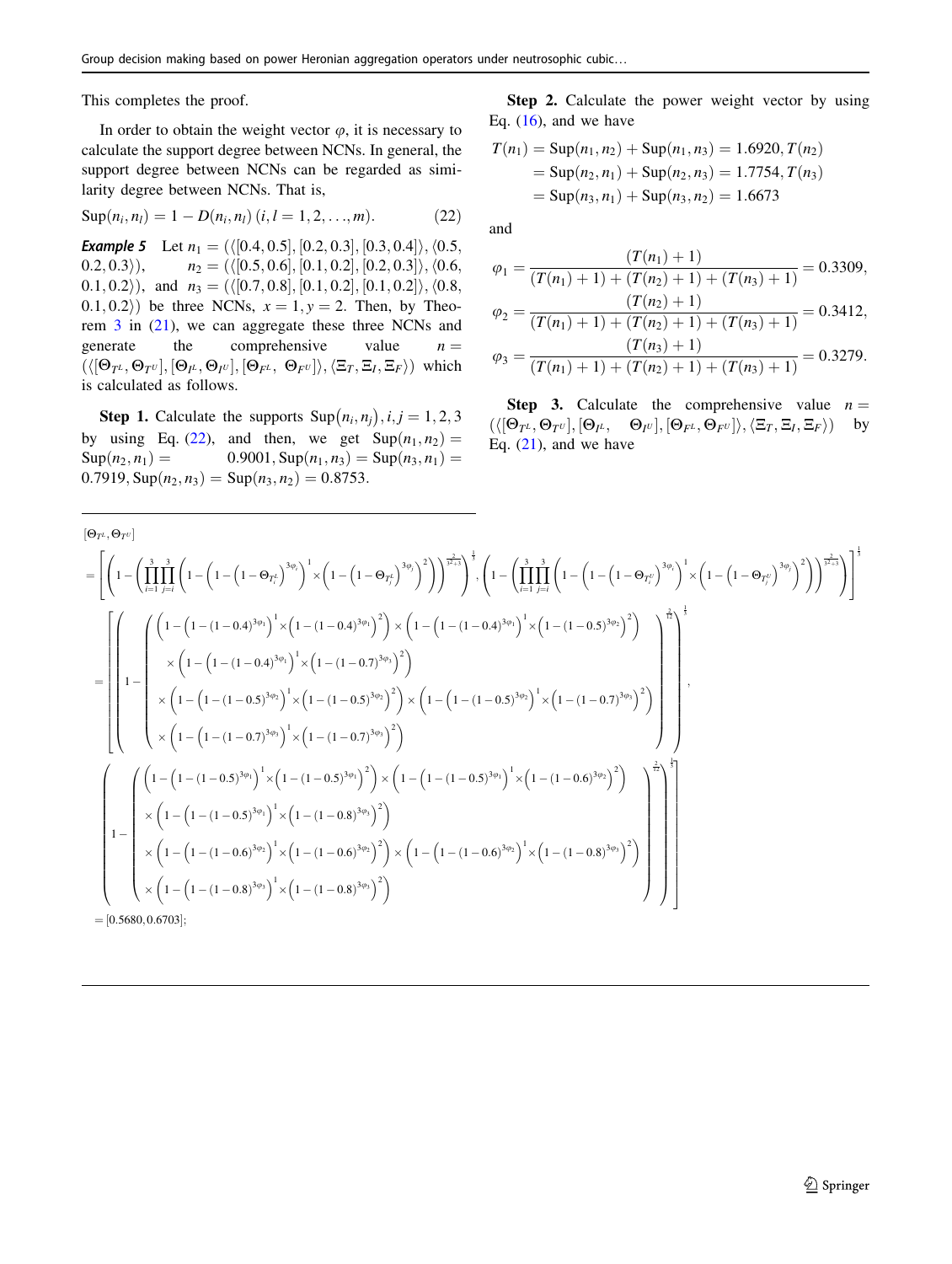$$
\begin{split} & [\Theta_{\mu},\Theta_{\mu^{U}}] = \left[ \left(1-\left(\prod_{i=1}^{3}\prod_{j=1}^{3}\left(1-\left(1-\left(1-\Theta_{f_{i}^{L}}\right)^{3\phi_{i}}\right)^{1}\times\left(1-\left(1-\Theta_{f_{i}^{L}}\right)^{3\phi_{i}}\right)^{2}\right)\right)^{\frac{2}{2^{2}+3}}\right)^{\frac{1}{3}} \right] \left(1-\left(\prod_{i=1}^{3}\prod_{j=1}^{3}\left(1-\left(1-\left(1-\Theta_{f_{i}^{U}}\right)^{3\phi_{i}}\right)^{2}\right)\right)^{\frac{2}{2^{2}+3}}\right)^{\frac{1}{3}}\right) \\ &=\left[\left(1-\left(\left(1-\left(1-(1-0.2)^{3\phi_{1}}\right)^{1}\times\left(1-(1-0.2)^{3\phi_{1}}\right)^{2}\right)\times\left(1-\left(1-(1-0.2)^{3\phi_{1}}\right)^{1}\times\left(1-(1-0.1)^{3\phi_{2}}\right)^{2}\right)\left(1-\left(1-(1-0.2)^{3\phi_{1}}\right)^{1}\times\left(1-(1-0.1)^{3\phi_{2}}\right)^{2}\right)\right)\right]^{-\frac{2}{\phi_{1}-3}}\right] \right] \left.\left.\left.\left(\left(1-\left(1-(1-0.1)^{3\phi_{2}}\right)^{1}\times\left(1-(1-0.1)^{3\phi_{2}}\right)^{2}\right)\times\left(1-\left(1-(1-0.1)^{3\phi_{2}}\right)^{1}\times\left(1-(1-0.1)^{3\phi_{2}}\right)^{2}\right)\right)\left(1-\left(1-(1-0.1)^{3\phi_{2}}\right)^{1}\times\left(1-(1-0.1)^{3\phi_{2}}\right)^{2}\right)\right)\right) \right] \right) \\ & =\left[\left(1-\left(\left(1-\left(1-(1-0.3)^{3\phi_{1}}\right)^{1}\times\left(1-(1-0.3)^{3\phi_{1}}\right)^{2}\right)\times\left(1-\left(1-(1-(1-0.3)^{3\phi_{1}}\right)^{3\phi_{1}}\right)^{1}\times\left(1-(1-0.2)^{3\phi_{2}}\right)^{2}\right)\left
$$

$$
\begin{split} &\left[\Theta_{F^L},\Theta_{F^U}\right] = \left[\left(1-\left(\prod_{i=1}^3\prod_{j=i}^3\left(1-\left(1-\left(1-\Theta_{F_i^L}\right)^{3\phi_i}\right)^1\times\left(1-\left(1-\Theta_{F_i^L}\right)^{3\phi_j}\right)^2\right)\right)^{\frac{2}{2^2+3}}\right)^{\frac{1}{3}}, \left(1-\left(\prod_{i=1}^3\prod_{j=i}^3\left(1-\left(1-\left(1-\Theta_{F_i^U}\right)^{3\phi_i}\right)^1\times\left(1-\left(1-\Theta_{F_i^U}\right)^{3\phi_j}\right)^2\right)\right)^{\frac{2}{2^2+3}}\right)^{\frac{1}{3}}\right] \\ &=\left[\left(1-\left(\left(1-\left(1-(1-0.3)^{3\phi_1}\right)^1\times\left(1-(1-0.3)^{3\phi_1}\right)^2\times\left(1-\left(1-(1-0.3)^{3\phi_1}\right)^1\times\left(1-(1-0.2)^{3\phi_2}\right)^2\right)\left(1-\left(1-(1-0.3)^{3\phi_1}\right)^1\times\left(1-(1-0.1)^{3\phi_3}\right)^2\right)\right)\right)^{\frac{2}{2^2+3}}\right)^{\frac{1}{3}}\right] \\ &\quad=\left[\left(1-\left(\left(1-\left(1-(1-0.2)^{3\phi_2}\right)^1\times\left(1-(1-0.2)^{3\phi_2}\right)^2\right)\times\left(1-\left(1-(1-(1-0.2)^{3\phi_2}\right)^1\times\left(1-(1-(1-0.1)^{3\phi_3}\right)^2\right)\right)\left(1-\left(1-(1-(1-0.1)^{3\phi_3}\right)^1\times\left(1-(1-0.1)^{3\phi_3}\right)^2\right)\right)\right)^{\frac{2}{3^2+3}}\right)^{\frac{1}{3}} \\ &\quad\left(1-\left(\left(1-\left(1-(1-0.4)^{3\phi_1}\right)^1\times\left(1-(1-0.4)^{3\phi_1}\right)^2\right)\times\left(1-\left(1-(1-(1-0.4)^{3\phi_1}\right)^1\times\left(1-(1-0.3)^{3\phi_2}\right)^2\right)\left(1-\left(1-(1-
$$

$$
\Xi_{T} = 1 - \left(1 - \left(\prod_{i=1}^{3} \prod_{j=i}^{3} \left(1 - \left(1 - (\Xi_{T_{i}})^{3\varphi_{i}}\right)^{x} \times \left(1 - (\Xi_{T_{i}})^{3\varphi_{j}}\right)^{y}\right)\right)^{\frac{2}{2+3}}\right)^{\frac{1}{1+2}}
$$
\n
$$
= 1 - \left(1 - \left(\prod_{i=1}^{3} \prod_{j=i}^{3} \left(1 - \left(1 - 0.5^{3\omega_{1}}\right)^{1} (1 - 0.8^{3\omega_{2}})^{2}\right) \times \left(1 - \left(1 - 0.5^{3\omega_{1}}\right)^{1} (1 - 0.6^{3\omega_{2}})^{2}\right)\right)^{\frac{1}{2}}\right)^{\frac{1}{2}} = 0.6229;
$$
\n
$$
\Xi_{I} = 1 - \left(1 - \left(\prod_{i=1}^{3} \prod_{j=i}^{3} \left(1 - \left(1 - (\Xi_{I_{i}})^{3\varphi_{j}}\right)^{x} \times \left(1 - (\Xi_{I_{j}})^{3\varphi_{j}}\right)^{y}\right)\right)^{\frac{2}{2+3}}\right)^{\frac{1}{1+2}}
$$
\n
$$
\Xi_{I} = 1 - \left(1 - \left(\prod_{i=1}^{3} \prod_{j=i}^{3} \left(1 - \left(1 - (\Xi_{I_{i}})^{3\varphi_{j}}\right)^{x} \times \left(1 - (\Xi_{I_{j}})^{3\varphi_{j}}\right)^{y}\right)\right)^{\frac{2}{2+3}}\right)^{\frac{1}{1+2}}
$$
\n
$$
= 1 - \left(1 - \left(\prod_{i=1}^{3} \prod_{j=i}^{3} \left(1 - \left(1 - (\Xi_{I_{i}})^{3\varphi_{j}}\right)^{x} \times \left(1 - (\Xi_{I_{j}})^{3\varphi_{j}}\right)^{y}\right)\right)^{\frac{2}{2+3}}\right)^{\frac{1}{1+2}}
$$
\n
$$
= 1 - \left(1 - \left(\prod_{i=1}^{3} \prod_{j=i}^{3} \left(1 - \left(1 - 0.2^{3\omega_{1}}\right)^{1} (1 - 0.1^{3\omega_{3}})^{2}\right) \times \left(1 -
$$

 $\underline{\textcircled{\tiny 2}}$  Springer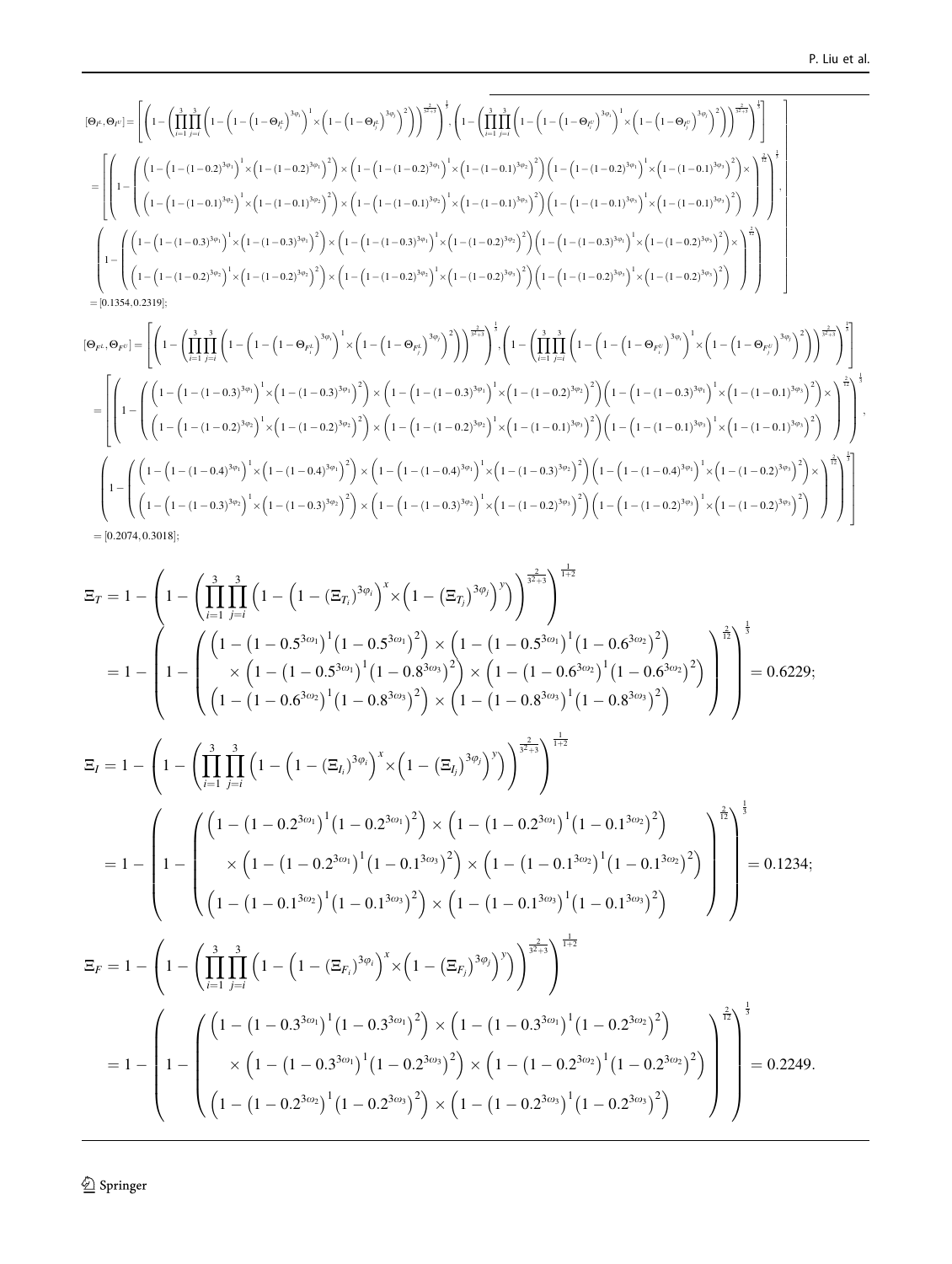So, the comprehensive value  $n = \frac{\binom{n}{0.5680}}{0.5680}$  $(0.6703]$ ,  $[0.1354, 0.2319]$ ,  $[0.2074, 0.3018]$ ,  $\langle 0.6229,$  $0.1234, 0.2249$ ).

So 
$$
\varphi_z = \frac{1}{m}
$$
 for all  $z = 1, 2, ..., m$ , and then,

$$
\begin{split} &\text{NCPHA}^{4, y}(n_1, n_2, \ldots, n_m) = \text{NCPHA}^{4, y}(n_1, n_1, \ldots, n) \\ &= \left(\left\langle \left[\left(1 - \left(\prod_{i=1}^m \prod_{j=1}^m \left(1 - \left(1 - (1 - \Theta_{fi})^{n_2}\right)^x \right) \left(1 - (1 - \Theta_{fi})^{n_2}\right)^x\right)\right]^{-\frac{1}{2 + m}}\right]^{-\frac{1}{2 + m}}\right)^{\frac{1}{2 + m}}\right)^{\frac{1}{2 + m}} \right)^{\frac{1}{2 + m}} \left(1 - \left(\prod_{i=1}^m \prod_{j=1}^m \left(1 - \left(1 - (1 - \Theta_{fi})^{n_2}\right)^x\right)\right)^{\frac{1}{2 + m}}\right)^{\frac{1}{2 + m}}\right)^{\frac{1}{2 + m}} \right) \\ &\qquad \left[\left(1 - \left(\prod_{i=1}^m \prod_{j=1}^m \left(1 - \left(1 - (1 - \Theta_{fi})^{n_2}\right)^x \right) \times \left(1 - (1 - \Theta_{fi})^{n_2}\right)^x\right)\right)^{\frac{1}{2 + m}}\right)^{\frac{1}{2 + m}}\right]^{-\frac{1}{2 + m}} \left(\left[1 - \left(\prod_{i=1}^m \prod_{j=1}^m \left(1 - \left(1 - (1 - \Theta_{fi})^{n_2}\right)^x\right) \right)^{\frac{1}{2 + m}}\right)^{\frac{1}{2 + m}}\right)^\frac{1}{2 + m} \right) \\ &\qquad \left(\left[1 - \left(\prod_{i=1}^m \prod_{j=1}^m \left(1 - \left(1 - (1 - \Theta_{fi})^{n_2}\right)^x \right) \times \left(1 - (1 - \Theta_{fi})^{n_2}\right)^x\right) \left(1 - (1 - \Theta_{fi})^{n_2}\right)^x\right)\right]^{-\frac{1}{2 + m}}\right)^\frac{1}{2 + m} \right) \\ &\qquad \left(1 - \left(\prod_{i=1}^m \prod_{j=1}^m \left(1 - \left(1 - (\Xi_f)^{m_2}\right)^x \times \left(1 - (\Xi_f)^{m_2}\right)^x\right) \right)^{\frac{1}{2 + m}}\right)^\frac{1}{2 + m} \right)^\frac
$$

**Theorem 4** (Idempotency) Let  $n_i = \left\{ \left\langle \left[\Theta_{T_i^L}, \Theta_{T_i^U} \right], \left[\Theta_{I_i^L}, \Theta_{T_i^U} \right], \left[\Theta_{T_i^L}, \Theta_{T_i^U} \right], \left[\Theta_{T_i^L}, \Theta_{T_i^U} \right], \left[\Theta_{T_i^L}, \Theta_{T_i^U} \right], \left[\Theta_{T_i^L}, \Theta_{T_i^U} \right], \left[\Theta_{T_i^L}, \Theta_{T_i^U} \right], \left[\Theta_{T_i^L}, \Theta_{T_i^U} \right], \left[\Theta_{T_i^L}, \$  $\frac{1}{2}$  $\Theta_{I_i^U}],\, \left[\Theta_{F_i^L},\right.$ h  $\{\Theta_{F_i^U}\}\rangle, \langle \Xi_{T_i}, \Xi_{I_i}, \Xi_{F_i}\rangle\}$   $(i=1,2,\ldots,m)$  be a group of NCNs; if  $n_i = n = (\langle [\Theta_{T^L}, \Theta_{T^U}], [\Theta_{T^L}, \Theta_{T^U}], [\Theta_{F^L},$  $\{\Theta_{F^U}\}\rangle, \langle \Xi_T, \Xi_I, \Xi_F\rangle)$  for all  $i = 1, 2, ..., m$ , then  $NCPHA^{x,y}(n_1, n_2, ..., n_m) = n.$ 

**Proof** Since  $n_i = n = (\langle [\Theta_{T^L}, \Theta_{T^U}], [\Theta_{I^L}, \Theta_{I^U}], [\Theta_{F^L}, \Theta_{I^U}] \rangle)$  $\{\Theta_{F^U}\}\rangle, \langle \Xi_T, \Xi_I, \Xi_F \rangle)$  for all  $i = 1, 2, \ldots, m$ , we have  $\text{Sup}(n_z, n_j) = 1 \text{ for all } z, j = 1, 2, ..., m.$ 

This completes the proof of Theorem 4.

**Theorem 5** (Boundedness) Let  $n_i = \{ \langle | \Theta_{T_i^L}, \Theta_{T_i^L} \rangle \}$  $\sqrt{2}$  $\left[\Theta_{T^U_i}\right], \left[\Theta_{I^L_i}, \Theta_{I^U_i}\right], \left[\Theta_{F^L_i}, \Theta_{F^U_i}\right] \rangle, \langle \Xi_{T_i} \rangle$  $\langle \Xi_{T_i}, \Xi_{I_i}, \qquad \qquad \Xi_{F_i} \rangle \}$   $(i =$ 1, 2, ..., *m*) be a group of NCNs, and  $p =$  $\min(n_1, n_2, \ldots, n_m) = (\langle [\Theta_{T^L}, \Theta_{T^U}], [\Theta_{T^L},$  $\{\Theta_{I^U}\}, [\Theta_{F^L}, \Theta_{F^U}\}\rangle, \langle \Xi_T, \Xi_I, \Xi_F \rangle), \qquad q = \max(n_1, n_2, \ldots, n_K)$  $n_m) = \left( \left\langle \left[ \overline{\Theta_{T}} \iota, \overline{\Theta_{T}} \iota \right], \left[ \overline{\Theta_{\mu}}, \overline{\Theta_{I}} \iota \right], \left[ \overline{\Theta_{F}} \iota, \overline{\Theta_{F}} \iota \right], \left[ \overline{\Theta_{F}} \iota \right], \left[ \overline{\Theta_{F}} \iota \right] \right\rangle, \left\langle \overline{\Xi_{T}}, \overline{\Xi_{I}} \right\rangle$  $\overline{\Xi_F}$ ), then the NCPHA lies:  $p \leq$ NCPHA<sup>x,y</sup>  $(n_1, n_2, \ldots, n_m) \leq q$ , where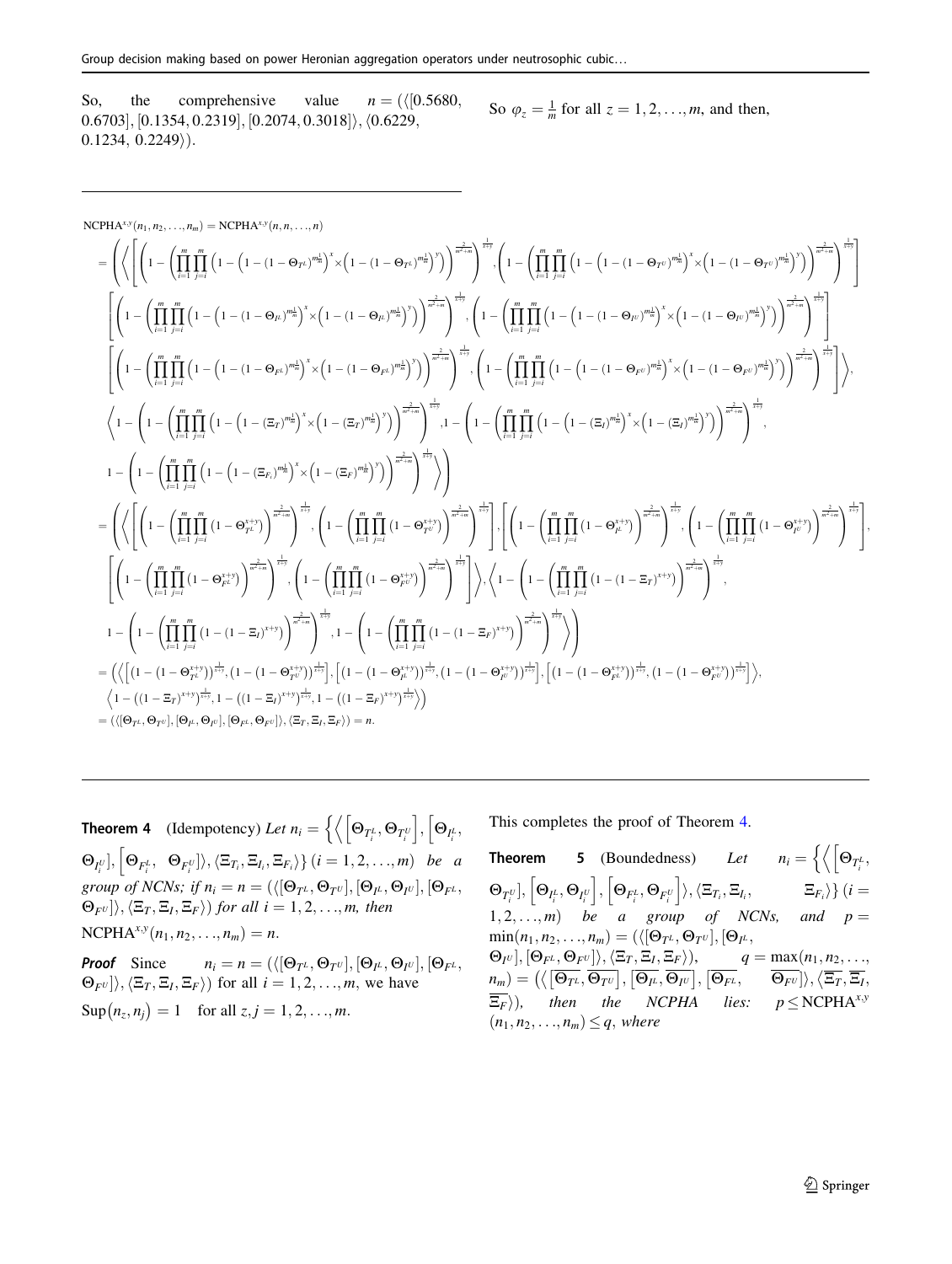$$
p = \left( \left\langle \left[ \left( 1 - \left( \prod_{i=1}^{m} \prod_{j=1}^{m} (1 - (1 - (1 - \Theta_{ri})^{m\omega})^{s} \times (1 - (1 - \Theta_{ri})^{m\omega})^{s} \right) \right)^{\frac{1}{m\omega_{in}}} \right)^{\frac{1}{m\omega_{in}}} \right]^{1 - \left( \prod_{i=1}^{m} \prod_{j=1}^{m} (1 - (1 - (1 - \Theta_{ri})^{m\omega})^{s} \times (1 - (1 - \Theta_{ri})^{m\omega})^{s}) \right)^{\frac{1}{m\omega_{in}}} \right)^{\frac{1}{m\omega_{in}}} \right)
$$
\n
$$
\left[ \left( 1 - \left( \prod_{i=1}^{m} \prod_{j=1}^{m} (1 - (1 - (1 - \Theta_{ri})^{m\omega})^{s} \times (1 - (1 - \Theta_{ri})^{m\omega})^{s}) \right)^{\frac{1}{m\omega_{in}}} \right)^{\frac{1}{m\omega_{in}}} \right]^{1 - \left( \prod_{i=1}^{m} \prod_{j=1}^{m} (1 - (1 - (1 - \Theta_{ri})^{m\omega})^{s} \times (1 - (1 - \Theta_{ri})^{m\omega})^{s}) \right)^{\frac{1}{m\omega_{in}}} \right)^{\frac{1}{m\omega_{in}}} \right]
$$
\n
$$
\left\langle 1 - \left( \prod_{i=1}^{m} \prod_{j=1}^{m} (1 - (1 - (1 - \Theta_{ri})^{m\omega})^{s} \times (1 - (1 - \Theta_{ri})^{m\omega})^{s}) \right)^{\frac{1}{m\omega_{in}}} \right)^{\frac{1}{m\omega_{in}}} \right]^{1 - \left( 1 - \left( \prod_{i=1}^{m} \prod_{j=1}^{m} (1 - (1 - (1 - \Theta_{ri})^{m\omega})^{s} \times (1 - (1 - \Theta_{ri})^{m\omega})^{s}) \right)^{\frac{1}{m\omega_{in}}} \right)^{\frac{1}{m\omega_{in}}} \right)
$$
\n
$$
q = \left( \left\langle \left[ \left( 1 - \left( \prod_{i=1}^{m} \prod_{j=1}^{m} (1 - (1 - (\Xi_{ri})^{m\omega})^{s}) \times (1 - (\Xi_{ri})^{m\omega})^{s}) \right)^{\frac{1}{m\omega_{in}}} \right)^{\frac{1}{
$$

Proof Since

$$
\begin{split} &m\phi_{i}n_{i}=\Big(\Big\langle \Big[1-\Big(1-\Theta_{T_{i}^{L}}\Big)^{m\phi_{i}},1-\Big(1-\Theta_{T_{i}^{U}}\Big)^{m\phi_{i}}\Big],\Big[1-\Big(1-\Theta_{I_{r}^{L}}\Big)^{m\phi_{i}},1-\Big(1-\Theta_{I_{r}^{U}}\Big)^{m\phi_{i}}\Big],\\ &\Big[1-\Big(1-\Theta_{F_{i}^{L}}\Big)^{m\phi_{i}},1-\Big(1-\Theta_{F_{i}^{U}}\Big)^{m\phi_{i}}\Big]\Big\rangle,\langle(\Xi_{T_{i}})^{m\phi_{i}},(\Xi_{I_{i}})^{m\phi_{i}},(\Xi_{F_{i}})^{m\phi_{i}}\rangle\Big)\geq (\langle [1-(1-\Theta_{T^{L}})^{m\phi_{i}},1-(1-\Theta_{T^{U}})^{m\phi_{i}}],\\ &\Big[1-(1-\Theta_{I^{L}})^{m\phi_{i}},1-(1-\Theta_{I^{U}})^{m\phi_{i}}\Big],\Big[1-(1-\Theta_{F^{L}})^{m\phi_{i}},1-(1-\Theta_{F^{U}})^{m\phi_{i}}\Big]\rangle,\langle(\Xi_{T})^{m\phi_{i}},(\Xi_{T})^{m\phi_{i}},(\Xi_{T})^{m\phi_{i}}\rangle,\\ &\Big(\langle [1-(1-\Theta_{T_{i}^{L}})^{m\phi_{i}}]^{m\phi_{i}},1-(1-\Theta_{T_{i}^{U}})^{m\phi_{i}}\rangle^{m\phi_{i}}\Big)\Big],\Big[\Big(1-\Big(1-\Theta_{I_{r}^{U}}\Big)^{m\phi_{i}},1-(1-\Theta_{I_{r}^{U}})^{m\phi_{i}}\Big)^{m\phi_{i}}\Big],\Big[\Big(1-\Big(1-\Theta_{I_{r}^{U}}\Big)^{m\phi_{i}},(\Xi_{T})^{m\phi_{i}},(\Xi_{T})^{m\phi_{i}}\rangle^{m\phi_{i}}\Big)\Big],\\ &\Big(\langle [1-(1-\Theta_{T_{i}^{U}})^{m\phi_{i}}]^{m\phi_{i}}^{m\phi_{i}},1-(1-(\Xi_{T_{i}^{U}})^{m\phi_{i}})^{m\phi_{i}}\rangle^{m\phi_{i}}\Big]\Big(\Big(1-\Big(1-\Theta_{I_{r}^{U}}\Big)^{m\phi_{i}}\Big)^{m\phi_{i}}\Big)\Big)\Big]\Big\rangle\\ \geq & \
$$

Similarly, we have Then,

$$
\begin{array}{l} (m\varphi_{j}n_{j})^{y} = \Big( \Big\langle \Big[ \Big(1-\Big(1-\Theta_{T_{j}^{L}}\Big)^{m\varphi_{j}}\Big)^{y}, \Big(1-\Big(1-\Theta_{T_{j}^{U}}\Big)^{m\varphi_{j}}\Big)^{y} \Big], \Big[ \Big(1-\Big(1-\Theta_{T_{j}^{L}}\Big)^{m\varphi_{j}}\Big)^{y}, \Big(1-\Big(1-\Theta_{T_{j}^{L}}\Big)^{m\varphi_{j}}\Big)^{y} \Big], \Big[ \Big(1-\Big(1-\Theta_{T_{j}^{L}}\Big)^{m\varphi_{j}}\Big)^{y} \Big], \Big[ \Big(1-\Big(1-\Theta_{T_{j}^{L}}\Big)^{m\varphi_{j}}\Big)^{y}, \Big(1-\Big(1-\Theta_{T_{j}^{L}}\Big)^{m\varphi_{j}}\Big)^{y} \Big], \Big[ \Big(1-\Big(1-\Theta_{T_{j}^{L}}\Big)^{m\varphi_{j}}\Big)^{y}, \Big(1-\Big(1-\Theta_{T_{j}^{L}}\Big)^{m\varphi_{j}}\Big)^{y} \Big], \Big[ \Big(1-\Big(1-\Theta_{T_{j}^{L}}\Big)^{m\varphi_{j}}\Big)^{y}, \Big(1-\Big(1-\Theta_{T_{j}^{L}}\Big)^{m\varphi_{j}}\Big)^{y} \Big], \Big[ \Big(1-\Big(1-\Theta_{T_{j}^{L}}\Big)^{m\varphi_{j}}\Big)^{y}, \Big(1-\Big(1-\Theta_{T_{j}^{L}}\Big)^{m\varphi_{j}}\Big)^{y}, \Big[ \Big(1-\Big(1-\Theta_{T_{j}^{L}}\Big)^{m\varphi_{j}}\Big)^{y}, \Big(1-\Big(1-\Theta_{T_{j}^{L}}\Big)^{m\varphi_{j}}\Big)^{y}, \Big[ \Big(1-\Big(1-\Theta_{T_{j}^{L}}\Big)^{m\varphi_{j}}\Big)^{y}, \Big[ \Big(1-\Big(1-\Theta_{T_{j}^{L}}\Big)^{m\varphi_{j}}\Big)^{y}, \Big[ \Big(1-\Big(1-\Theta_{T_{j}^{L}}\Big)^{m\varphi_{j}}\Big)^{y}, \Big[ \Big(1-\Big(1-\Theta_{T_{j}^{L}}\Big)^{m\varphi_{j}}\Big)^{y}, \Big[ \Big(1-\Big(1
$$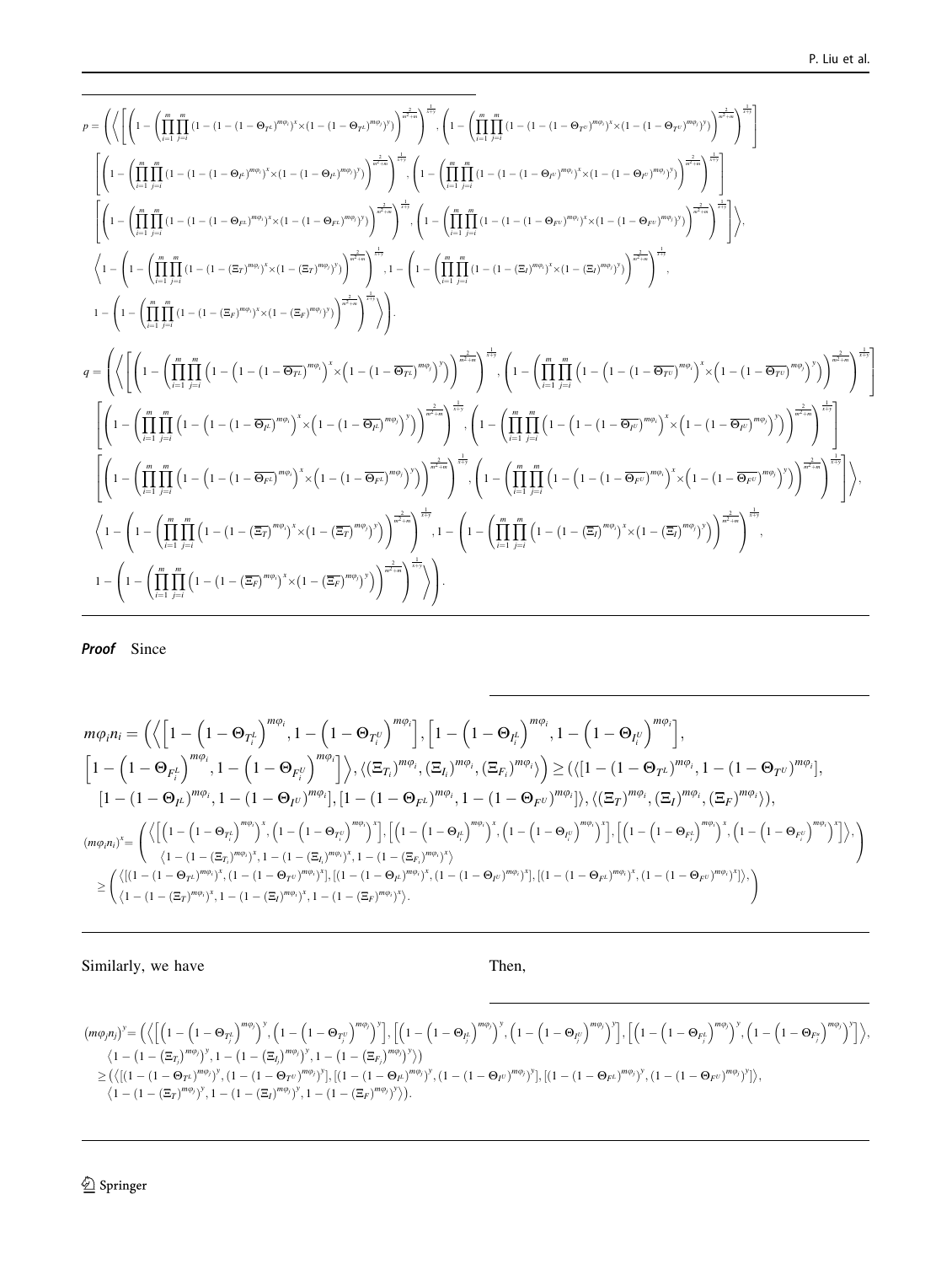Group decision making based on power Heronian aggregation operators under neutrosophic cubic…

$$
(m\varphi_i n_i)^x \otimes_h (m\varphi_j n_j)^y = \Big( \Big\{ \Big[ \Big( 1 - \Big( 1 - \Theta_{T_i^L} \Big)^{m\varphi_i} \Big)^x \times \Big( 1 - \Big( 1 - \Theta_{T_i^L} \Big)^{m\varphi_j} \Big)^y, \Big( 1 - \Big( 1 - \Theta_{T_i^U} \Big)^{m\varphi_i} \Big)^x \times \Big( 1 - \Big( 1 - \Theta_{T_i^U} \Big)^{m\varphi_j} \Big)^y, \Big[ \Big( 1 - \Big( 1 - \Theta_{T_i^U} \Big)^{m\varphi_j} \Big)^y, \Big[ \Big( 1 - \Big( 1 - \Theta_{T_i^U} \Big)^{m\varphi_j} \Big)^x \times \Big( 1 - \Big( 1 - \Theta_{T_i^U} \Big)^{m\varphi_j} \Big)^x \times \Big( 1 - \Big( 1 - \Theta_{T_i^U} \Big)^{m\varphi_j} \Big)^x \times \Big( 1 - \Big( 1 - \Theta_{T_i^U} \Big)^{m\varphi_j} \Big)^x \times \Big( 1 - \Big( 1 - \Theta_{T_i^U} \Big)^{m\varphi_j} \Big)^x \times \Big( 1 - \Big( 1 - \Theta_{T_i^U} \Big)^{m\varphi_j} \Big)^y, \Big[ \Big( 1 - \Big( 1 - \Theta_{T_i^U} \Big)^{m\varphi_j} \Big)^y, \Big( 1 - \Big( 1 - \Theta_{T_i^U} \Big)^{m\varphi_j} \Big)^y \times \Big( 1 - \Big( 1 - \Theta_{T_i^U} \Big)^{m\varphi_j} \Big)^y \Big] \Big\rangle, \\ \Big\langle 1 - \Big( 1 - \Big( \Xi_{T_i} \Big)^{m\varphi_j} \Big)^x \times \Big( 1 - \Big( \Xi_{T_i} \Big)^{m\varphi_j} \Big)^y, \Big( 1 - \Big( 1 - \Theta_{T_i^U} \Big)^{m\varphi_j} \Big)^y, \Big( 1 - \Big( 1 - \Theta_{T_i^U} \Big)^{m\varphi_j} \Big)^y \Big\rangle, \Big[ \Big( 1 - \Big( 1 - \Theta_{T_i^U} \Big)^{m\varphi_j} \Big)^y \Big\rangle, \\ \geq \Big( \Big\langle \Big[ \big( 1 - \big( 1 -
$$

and

$$
\sum_{i=1}^{m} \sum_{j=i}^{m} (m\varphi_{i}n_{i})^{x} \otimes_{h} (m\varphi_{j}n_{j})^{y}
$$
\n
$$
= \left( \left\langle \left[1 - \prod_{i=1}^{m} \prod_{j=i}^{m} \left(1 - \left(1 - \left(1 - \Theta_{T_{i}^{L}}\right)^{m\varphi_{i}}\right)^{x} \times \left(1 - \left(1 - \Theta_{T_{i}^{L}}\right)^{m\varphi_{j}}\right)^{y}\right), 1 - \prod_{i=1}^{m} \prod_{j=i}^{m} \left(1 - \left(1 - \left(1 - \Theta_{T_{i}^{L}}\right)^{m\varphi_{j}}\right)^{x} \times \left(1 - \left(1 - \Theta_{T_{i}^{L}}\right)^{m\varphi_{j}}\right)^{y}\right)\right] \right) \times \left[1 - \prod_{i=1}^{m} \prod_{j=i}^{m} \left(1 - \left(1 - \left(1 - \Theta_{T_{i}^{L}}\right)^{m\varphi_{i}}\right)^{x} \times \left(1 - \left(1 - \Theta_{T_{i}^{L}}\right)^{m\varphi_{j}}\right)^{y}\right), 1 - \prod_{i=1}^{m} \prod_{j=i}^{m} \left(1 - \left(1 - \left(1 - \Theta_{T_{i}^{L}}\right)^{m\varphi_{j}}\right)^{x} \times \left(1 - \left(1 - \Theta_{T_{i}^{L}}\right)^{m\varphi_{j}}\right)^{y}\right)\right] \times \left[1 - \prod_{i=1}^{m} \prod_{j=i}^{m} \left(1 - \left(1 - \left(1 - \Theta_{T_{i}^{L}}\right)^{m\varphi_{j}}\right)^{x}\right) \times \left(1 - \left(1 - \Theta_{T_{i}^{L}}\right)^{m\varphi_{j}}\right)^{y}\right), 1 - \prod_{i=1}^{m} \prod_{j=i}^{m} \left(1 - \left(1 - \left(1 - \Theta_{T_{i}^{L}}\right)^{m\varphi_{j}}\right)^{x}\times \left(1 - \left(1 - \Theta_{T_{i}^{L}}\right)^{m\varphi_{j}}\right)^{y}\right)\right], 1 - \prod_{i=1}^{m} \prod_{j=i}^{m} \left(1 - \left(1 - \left(1 - \
$$

Further,

$$
\begin{split} &\frac{2}{m^2+m}\sum_{i=1}^m\sum_{j=i}^m(m\varphi_i n_i)^s\otimes_h(m\varphi_j n_j)^s\\ &=\left(\left\langle \left[1-\left(\prod_{i=1}^m\prod_{j=i}^m\left(1-\left(1-\left(1-\Theta_{T_i^c}\right)^{m\varphi_j}\right)^x\times\left(1-\left(1-\Theta_{T_i^c}\right)^{m\varphi_j}\right)^x\right)\right)^{\frac{1}{m^2+m}} ,1-\left(\prod_{i=1}^m\prod_{j=i}^m\left(1-\left(1-\left(1-\left(1-\Theta_{T_i^c}\right)^{m\varphi_j}\right)^x\right)\right)^{\frac{1}{m^2+m}}\right],\\ &\left[1-\left(\prod_{i=1}^m\prod_{j=i}^m\left(1-\left(1-\left(1-\left(1-\Theta_{T_i^c}\right)^{m\varphi_j}\right)^x\times\left(1-\left(1-\Theta_{T_i^c}\right)^{m\varphi_j}\right)^x\right)\right)^{\frac{1}{m^2+m}} ,1-\left(\prod_{i=1}^m\prod_{j=i}^m\left(1-\left(1-\left(1-\left(1-\Theta_{T_i^c}\right)^{m\varphi_j}\right)^x\right)\right)^{\frac{1}{m^2+m}}\right],\\ &\left[1-\left(\prod_{i=1}^m\prod_{j=i}^m\left(1-\left(1-\left(1-\left(1-\Theta_{F_i^c}\right)^{m\varphi_j}\right)^x\times\left(1-\left(1-\Theta_{F_i^c}\right)^{m\varphi_j}\right)^x\right)\right)^{\frac{1}{m^2+m}} ,1-\left(\prod_{i=1}^m\prod_{j=i}^m\left(1-\left(1-\left(1-\left(1-\Theta_{F_i^c}\right)^{m\varphi_j}\right)^x\right)\right)^{\frac{1}{m^2+m}}\right],\\ &\left\langle\left(\prod_{i=1}^m\prod_{j=i}^m\left(1-\left(1-\left(1-\left(1-\Theta_{F_i^c}\right)^{m\varphi_j}\right)^x\times\left(1-\left(\Xi_{T_i}\right)^{m\varphi_j}\right)^x\right)\right)^{\frac{1}{m^2+m}} ,1-\left(\prod_{i=1}^m\prod_{j=i}^m\left(1-\left(1-\left(1-\left(1-\Theta_{F_i^c}\right)^{m\varphi_j}\right)^x\right
$$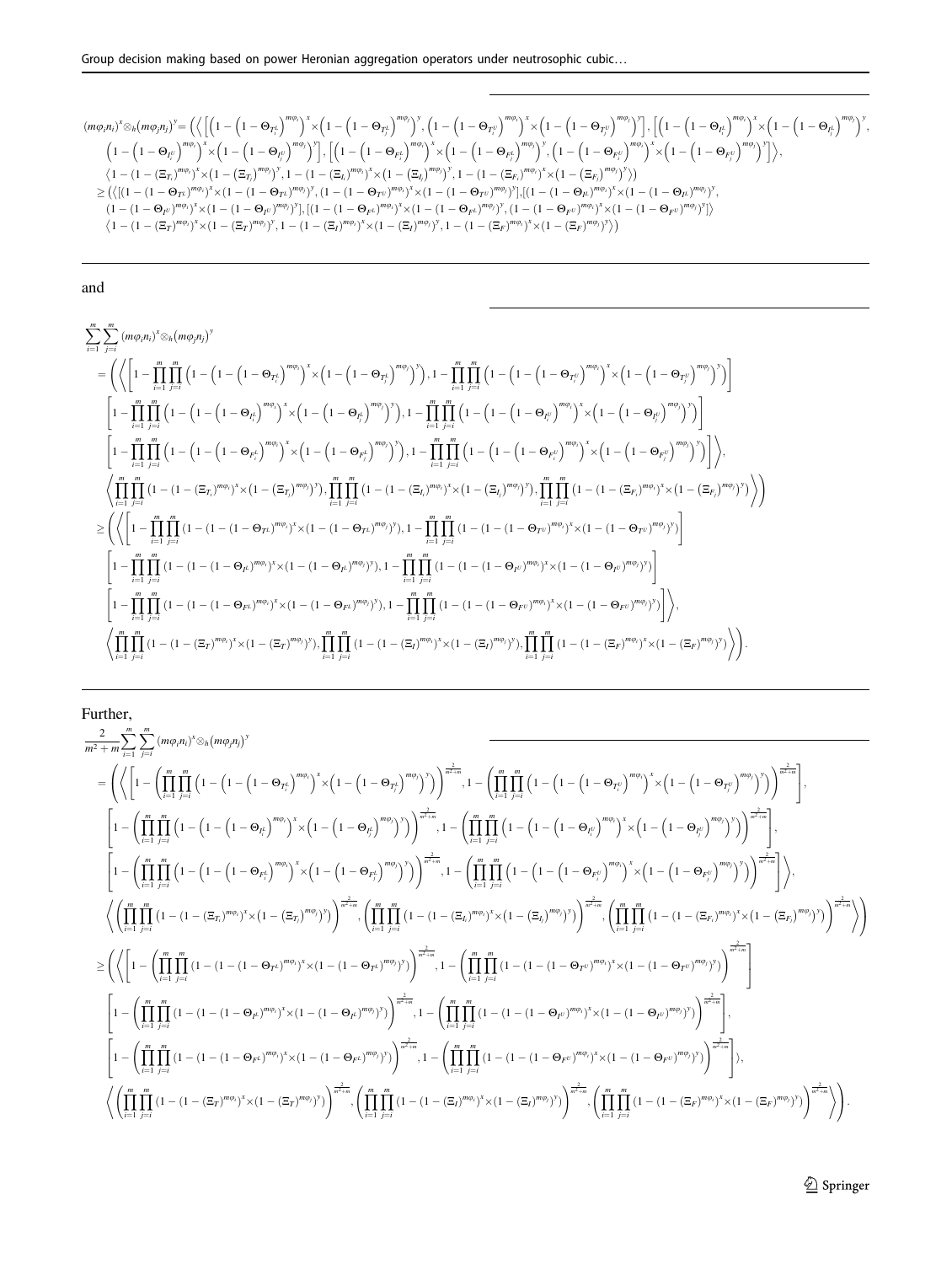$$
\begin{split} &\left(\frac{2}{m^2+m}\sum_{i=1}^m\sum_{j=1}^m(m\phi_i n_j)^s\otimes_b(m\phi_j n_j)^s\right)^{\frac{1}{s+1}}\\ &=\left(\left\langle\left[\left(1-\left(\prod_{i=1}^m\prod_{j=1}^m\left(1-\left(1-\left(1-\left(1-\Theta_{r_j}\right)^{m\phi_j}\right)^s\times\left(1-\left(1-\Theta_{r_j}\right)^{m\phi_j}\right)^s\right)\right)^{\frac{1}{s+1}}\right)^{\frac{s}{s+1}}\right]_{\phi_i}\right.\\ &\left.\left[\left(1-\left(\prod_{i=1}^m\prod_{j=1}^m\left(1-\left(1-\left(1-\Theta_{r_j}\right)^{m\phi_j}\right)^s\times\left(1-\left(1-\Theta_{r_j}\right)^{m\phi_j}\right)^s\right)\right)^{\frac{s}{s+1}}\right)^{\frac{1}{s+1}}\right]_{\phi_i}\left(1-\left(\prod_{i=1}^m\prod_{j=1}^m\left(1-\left(1-\left(1-\Theta_{r_j}\right)^{m\phi_j}\right)^s\right)\right)^{\frac{s}{s+1}}\right)^{\frac{1}{s+1}}\right)\\ &\left[\left(1-\left(\prod_{i=1}^m\prod_{j=1}^m\left(1-\left(1-\left(1-\Theta_{r_j}\right)^{m\phi_j}\right)^s\times\left(1-\left(1-\Theta_{r_j}\right)^{m\phi_j}\right)^s\right)\right)^{\frac{1}{s+1}}\right)^{\frac{1}{s+1}}\right]_{\phi_i}\left(1-\left(\prod_{i=1}^m\prod_{j=1}^m\left(1-\left(1-\left(1-\Theta_{r_j}\right)^{m\phi_j}\right)^s\right)\right)^{\frac{s}{s+1}}\right)^{\frac{1}{s+1}}\right)\\ &\left\langle1-\left(1-\left(\prod_{i=1}^m\prod_{j=1}^m\left(1-\left(1-\left(1-\Theta_{r_j}\right)^{m\phi_j}\right)^s\times\left(1-\left(\Xi_{r_j}\right)^{m\phi_j}\right)^s\right)\right)^{\frac{s}{s+1}}\right)^{\frac{1}{s+1}}\right)^{\frac{1}{s+1}}\right)\right\rangle\\ &\left.+\left(1-\left(\prod_{i=1}^m\prod_{j=1}^m\left(1-\left(1-\left
$$

In a similar way, we can show that  $NCPHA^{x,y}(n_1, n_2, ..., n_m) \leq q.$ 

So, we have  $p \le \text{NCPHA}^{x,y}(n_1, n_2, \ldots, n_m) \le q$ .

However, the NCPHA does not have the property of monotonicity.

The main reason is that the weight vector of the two collections comes from the different support degrees and they have no constant inequality relationship.

Then, we can explore some special examples of the NCPH $A^{x,y}$  operator based on the parameters x and y.

(1) When  $y \rightarrow 0$ , Eq. (21) degenerates to neutrosophic cubic power generalized linear descending weighted operator, and so we have

So,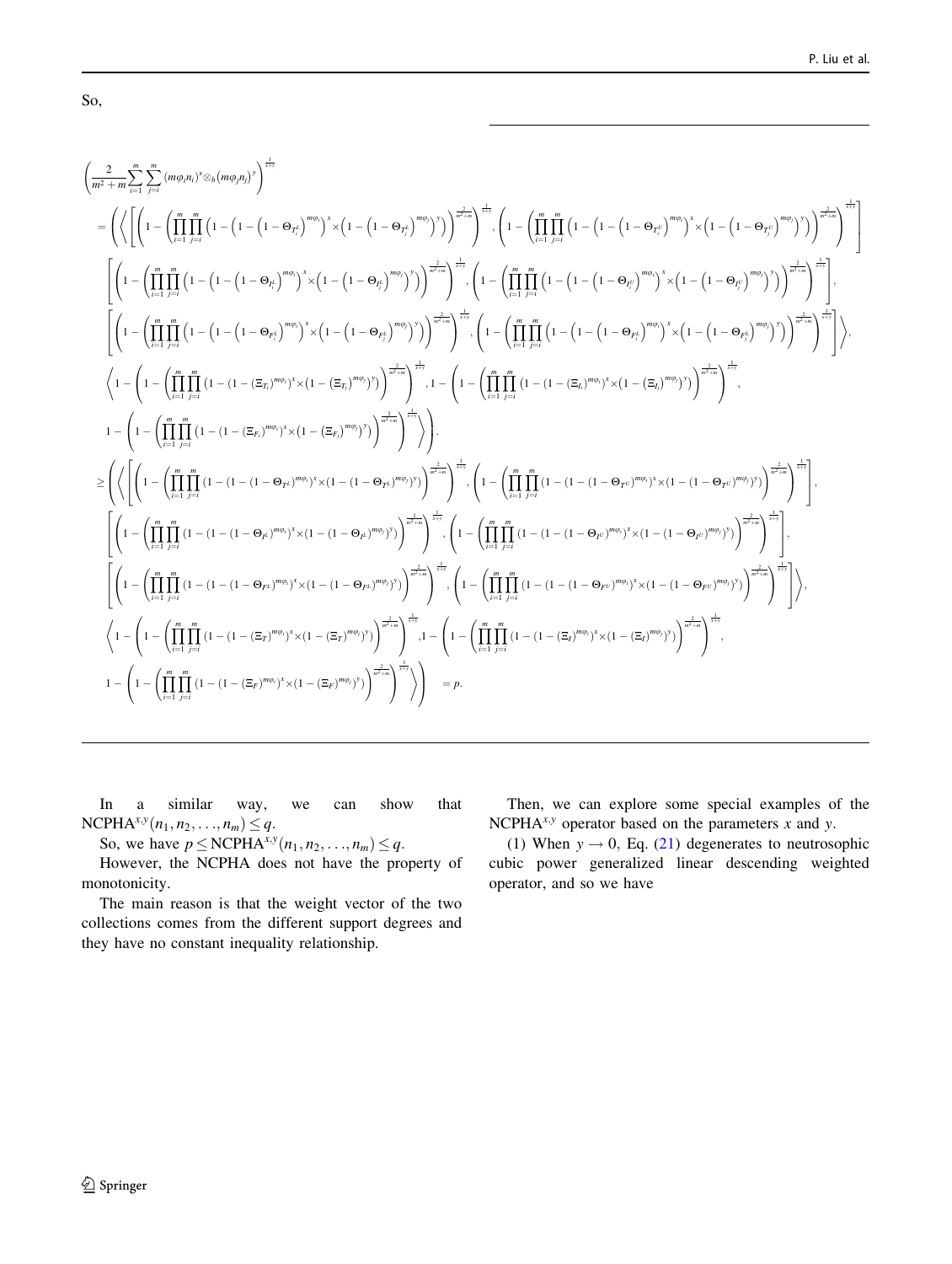# NCPHA<sup>x,0</sup> $(n_1, n_2, ..., n_m)$

$$
\left(\left\{\left(\left[1-\left(\prod_{i=1}^{m}\left(1-\left(1-\left(1-\Theta_{T_{i}}\right)^{m\phi_{i}}\right)^{x}\right)^{m+1-i}\right)^{\frac{2}{m^{2}+m}}\right)^{\frac{1}{x}},\left(1-\left(\prod_{i=1}^{m}\left(1-\left(1-\left(1-\Theta_{T_{i}^{\prime}}\right)^{m\phi_{i}}\right)^{x}\right)^{m+1-i}\right)^{\frac{2}{m^{2}+m}}\right)^{\frac{1}{x}}\right],
$$
\n
$$
\left[\left(1-\left(\prod_{i=1}^{m}\left(1-\left(1-\left(1-\Theta_{T_{i}^{\prime}}\right)^{m\phi_{i}}\right)^{x}\right)^{m+1-i}\right)^{\frac{2}{m^{2}+m}}\right)^{\frac{1}{x}},\left(1-\left(\prod_{i=1}^{m}\left(1-\left(1-\left(1-\Theta_{T_{i}^{\prime}}\right)^{m\phi_{i}}\right)^{x}\right)^{m+1-i}\right)^{\frac{2}{m^{2}+m}}\right)^{\frac{1}{x}}\right],
$$
\n
$$
\left[\left(1-\left(\prod_{i=1}^{m}\left(1-\left(1-\left(1-\Theta_{T_{i}^{\prime}}\right)^{m\phi_{i}}\right)^{x}\right)^{m+1-i}\right)^{\frac{2}{m^{2}+m}}\right)^{\frac{1}{x}},\left(1-\left(\prod_{i=1}^{m}\left(1-\left(1-\left(1-\Theta_{T_{i}^{\prime}}\right)^{m\phi_{i}}\right)^{x}\right)^{m+1-i}\right)^{\frac{2}{m^{2}+m}}\right)^{\frac{1}{x}}\right],
$$
\n
$$
\left\{\left(1-\left(1-\left(\prod_{i=1}^{m}\left(1-\left(1-\left(\Xi_{T_{i}}\right)^{n\phi_{i}}\right)^{x}\right)^{m+1-i}\right)^{\frac{2}{m^{2}+m}}\right)^{\frac{1}{x}},\left(1-\left(\prod_{i=1}^{m}\left(1-\left(1-\left(\Xi_{T_{i}}\right)^{n\phi_{i}}\right)^{x}\right)^{m+1-i}\right)^{\frac{2}{m^{2}+m}}\right)^{\frac{1}{x}}\right),
$$
\n
$$
1-\left(1-\left(\prod_{i=1}^{m}\left(1-\
$$

(2) When  $x \to 0$ , Eq. (21) degenerates to neutrosophic cubic power generalized linear ascending weighted operator, and so we have

 $((m\varphi_1 n_1)^y, (m\varphi_2 n_2)^y, \ldots, (m\varphi_m n_m)^y)$  with heavy weight vectors  $(m, (m-1), \ldots, 1)$  and  $(1, 2, \ldots, m)$ . Hence, whenever  $x = 0$  or  $y = 0$ , NCPHA<sup>x,y</sup>( $n_1, n_2, ..., n_m$ ) has

NCPHA<sup>0,y</sup>(n<sub>1</sub>, n<sub>2</sub>,...,n<sub>m</sub>)  
\n=
$$
\left(\left\langle \left[ \left(1 - \left(\prod_{i=1}^{m} \left(1 - \left(1 - \left(1 - \Theta_{T_j^L}\right)^{m\varphi_j}\right)^y\right)^i\right)^{\frac{2}{m^2+m}}\right)^{\frac{1}{y}} , \left(1 - \left(\prod_{i=1}^{m} \left(1 - \left(1 - \left(1 - \Theta_{T_j^U}\right)^{m\varphi_j}\right)^y\right)^i\right)^{\frac{2}{m^2+m}}\right)^{\frac{1}{y}} \right],
$$
  
\n $\left[\left(1 - \left(\prod_{i=1}^{m} \left(1 - \left(1 - \left(1 - \Theta_{T_j^L}\right)^{m\varphi_j}\right)^y\right)^i\right)^{\frac{2}{m^2+m}}\right)^{\frac{1}{y}}, \left(1 - \left(\prod_{i=1}^{m} \left(1 - \left(1 - \left(1 - \Theta_{T_j^U}\right)^{m\varphi_j}\right)^y\right)^i\right)^{\frac{2}{m^2+m}}\right)^{\frac{1}{y}}\right],$   
\n $\left[\left(1 - \left(\prod_{i=1}^{m} \left(1 - \left(1 - \left(1 - \Theta_{F_j^L}\right)^{m\varphi_j}\right)^y\right)^i\right)^{\frac{2}{m^2+m}}\right)^{\frac{1}{y}}, \left(1 - \left(\prod_{i=1}^{m} \left(1 - \left(1 - \left(1 - \Theta_{F_j^U}\right)^{m\varphi_j}\right)^y\right)^i\right)^{\frac{2}{m^2+m}}\right)^{\frac{1}{y}}\right],$   
\n $\left\langle 1 - \left(1 - \left(\prod_{i=1}^{m} \left(1 - \left(1 - \left(\Xi_{T_j}\right)^{n\varphi_j}\right)^y\right)^i\right)^{\frac{2}{m^2+m}}\right)^{\frac{1}{y}}, 1 - \left(1 - \left(\prod_{i=1}^{m} \left(1 - \left(1 - \left(\Xi_{T_j}\right)^{n\varphi_j}\right)^y\right)^i\right)^{\frac{2}{m^2+m}}\right)^{\frac{1}{y}},$   
\n $1 - \left(1 - \left(\prod_{i=1}^{m} \left(1 - \left(1 - \left(\Xi_{F_j$ 

From Eqs. (23) and (24), we know NCPHA<sup>x,0</sup> $(n_1, n_2, ..., n_m)$  and NCPHA<sup>0,y</sup> $(n_1, n_2, ..., n_m)$ , respectively, can weigh the information  $((m\varphi_1 n_1)^x, (m\varphi_2 n_2)^x, ..., (m\varphi_m n_m)^x),$ 

the linear weighted function. We also know from Eqs. (13) and  $(14)$  the parameters x and y are not interchangeable.

(3) When  $x = y = \frac{1}{2}$ , Eq. (21) degenerates to neutrosophic cubic power basic Heronian operator; so, we have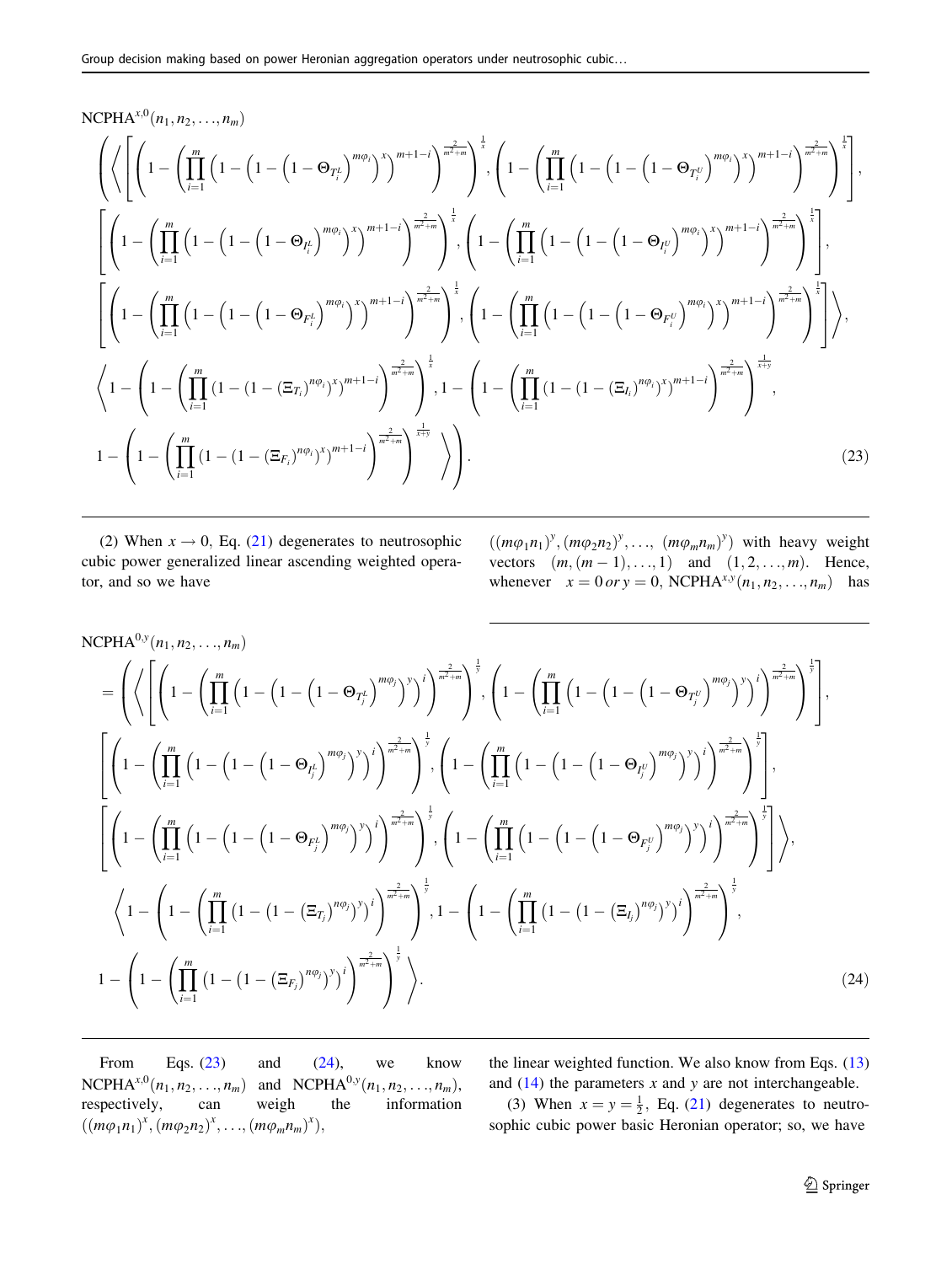<span id="page-15-0"></span>NCPHA<sup>$$
\frac{1}{2}
$$
st<sub>(n\_1, n\_2, ..., n\_m)</sub>  
\n
$$
= \left( \left\langle \left[ \left( 1 - \left( \prod_{i=1}^{m} \prod_{j=i}^{m} \left( 1 - \sqrt{\left( 1 - \left( 1 - \Theta_{T_i^L} \right)^{m\phi_i}} \right) \times \left( 1 - \left( 1 - \Theta_{T_i^L} \right)^{m\phi_i}} \right) \right) \right]_{\pi^2 + m}^{-\frac{2}{n-1}} \right), \left( 1 - \left( \prod_{i=1}^{m} \prod_{j=i}^{m} \left( 1 - \sqrt{\left( 1 - \left( 1 - \Theta_{T_i^U} \right)^{m\phi_i}} \right) \times \left( 1 - \left( 1 - \Theta_{T_i^U} \right)^{m\phi_j}} \right) \right) \right)_{\pi^2 + m} \right) \right],
$$
\n
$$
\left[ \left( 1 - \left( \prod_{i=1}^{m} \prod_{j=i}^{m} \left( 1 - \sqrt{\left( 1 - \left( 1 - \Theta_{T_i^L} \right)^{m\phi_i}} \right) \times \left( 1 - \left( 1 - \Theta_{T_i^L} \right)^{m\phi_j}} \right) \right) \right)_{\pi^2 + m} \right), \left( 1 - \left( \prod_{i=1}^{m} \prod_{j=i}^{m} \left( 1 - \sqrt{\left( 1 - \left( 1 - \Theta_{T_i^U} \right)^{m\phi_i}} \right) \times \left( 1 - \left( 1 - \Theta_{T_i^U} \right)^{m\phi_j}} \right) \right) \right)_{\pi^2 + m} \right) \right]
$$
\n
$$
\left\langle \left( \left( \prod_{i=1}^{m} \prod_{j=i}^{m} \left( 1 - \sqrt{\left( 1 - \left( 1 - \Theta_{F_i^L} \right)^{m\phi_i}} \right) \times \left( 1 - \left( 1 - \Theta_{F_i^L} \right)^{m\phi_i}} \right) \right) \right)_{\pi^2 + m} \right), \left( 1 - \left( \prod_{i=1}^{m} \prod_{j=i}^{m} \left( 1 - \sqrt{\left( 1 - \left( 1 - \Theta_{F_i^U} \right)^{m\phi_i}} \right) \right) \right) \right)_{\
$$</sup>

(4) When  $x = y = 1$ , Eq. (21) degenerates to neutrosophic cubic power line Heronian operator; so, we have

NCPHA<sup>1,1</sup>(n<sub>1</sub>, n<sub>2</sub>,..., n<sub>m</sub>)  
\n
$$
= \left( \left\langle \left[ \left( 1 - \left( \prod_{i=1}^{m} \prod_{j=i}^{m} \left( 1 - \left( 1 - \left( 1 - \Theta_{\tau_i^L} \right)^{m\varphi_i} \right) \times \left( 1 - \left( 1 - \Theta_{\tau_i^L} \right)^{m\varphi_i} \right) \right) \right] \right]_{\substack{s=\mu_0}}^{\frac{2}{\alpha + \mu_0}} \right)^{\frac{1}{\alpha}} \right\rangle
$$
\n
$$
\left[ \left( 1 - \left( \prod_{i=1}^{m} \prod_{j=i}^{m} \left( 1 - \left( 1 - \left( 1 - \Theta_{\tau_i^L} \right)^{m\varphi_i} \right) \times \left( 1 - \left( 1 - \Theta_{\tau_i^L} \right)^{m\varphi_i} \right) \right) \right) \right]_{\substack{s=\mu_0}}^{\frac{2}{\alpha + \mu_0}} \right)^{\frac{1}{\alpha}} \right],
$$
\n
$$
\left[ \left( 1 - \left( \prod_{i=1}^{m} \prod_{j=i}^{m} \left( 1 - \left( 1 - \left( 1 - \Theta_{\tau_i^L} \right)^{m\varphi_i} \right) \times \left( 1 - \left( 1 - \Theta_{\tau_i^L} \right)^{m\varphi_i} \right) \right) \right) \right]_{\substack{s=\mu_0}}^{\frac{2}{\alpha + \mu_0}} \right)^{\frac{1}{\alpha}} \right],
$$
\n
$$
\left[ \left( 1 - \left( \prod_{i=1}^{m} \prod_{j=i}^{m} \left( 1 - \left( 1 - \left( 1 - \Theta_{\tau_i^L} \right)^{m\varphi_i} \right) \times \left( 1 - \left( 1 - \Theta_{\tau_i^L} \right)^{m\varphi_i} \right) \right) \right) \right]_{\substack{s=\mu_0}}^{\frac{2}{\alpha + \mu_0}} \right)^{\frac{1}{\alpha}} \right],
$$
\n
$$
\left\langle 1 - \left( 1 - \left( \prod_{i=1}^{m} \prod_{j=i}^{m} \left( 1 - \left( 1 - \left( 1 - \Theta_{\tau
$$

In NCPHA operator, we only take the weight vector from PA and do not take the weight of each NCN into consideration. However, in practical decision-making problem, the weight vector of every NCN plays an important role. Therefore, to overcome this limitation of the above aggregation operator, we further propose neutrosophic cubic power weighted Heronian aggregation operator.

**Definition 8** Let  $n_i = \left\{ \left\langle \left[\Theta_{T_i^L}, \Theta_{T_i^U}\right], \left[\Theta_{I_i^L}, \Theta_{I_i^U}\right], \left[\Theta_{F_i^L}, \Theta_{I_i^U}\right], \left[\Theta_{F_i^L}, \Theta_{I_i^U}\right], \left[\Theta_{F_i^L}, \Theta_{F_i^U}\right], \left[\Theta_{F_i^L}, \Theta_{F_i^U}\right], \left[\Theta_{F_i^L}, \Theta_{F_i^U}\right], \left[\Theta_{F_i^L}, \Theta_{F_i^U}\right], \left[\Theta_{F_i^L}, \Theta_{F_i^U}\right], \left[\Theta_{F_i^L},$  $\frac{1}{2}$  $\{\Theta_{F_i^U}\}\rangle, \langle \Xi_{T_i}, \Xi_{I_i}, \Xi_{F_i}\rangle\}$   $(i = 1, 2, ..., m)$  be a group of NCNs,  $x, y \ge 0$ , and *NCPWHA* :  $\aleph^m \rightarrow \aleph$ , if

$$
NCPWHA^{x,y}(n_1,n_2,...,n_m)
$$

$$
= \left(\frac{2}{m^2+m}\sum_{i=1}^m\sum_{j=1}^m\left(\frac{m\varphi_i\delta_i}{\sum_{z=1}^m\varphi_z\delta_z}n_i\right)^x\otimes_h\left(\frac{m\varphi_j\delta_j}{\sum_{z=1}^m\varphi_z\delta_z}n_j\right)^y\right)^{\frac{1}{x+y}},\tag{27}
$$

where N is the set of all NCNs,  $\varphi_g = \frac{(T(n_g)+1)}{\sum^m (T(n_g))}$ where  $\aleph$  is the set of all NCNs,  $\varphi_g = \frac{\binom{1}{s} \binom{n_g}{s} + 1}{\sum_{g=1}^m (T(n_g) + 1)}$  and  $\sum_{g=1}^m \varphi_g = 1$ .

 $T(n_z) = \sum_{\substack{i=1 \ i \neq z}}^m \sup(n_z, n_i)$ , and  $\sup(n_z, n_i)$  is the support degree for  $n_z$  from  $n_i$ , which satisfies the following axioms.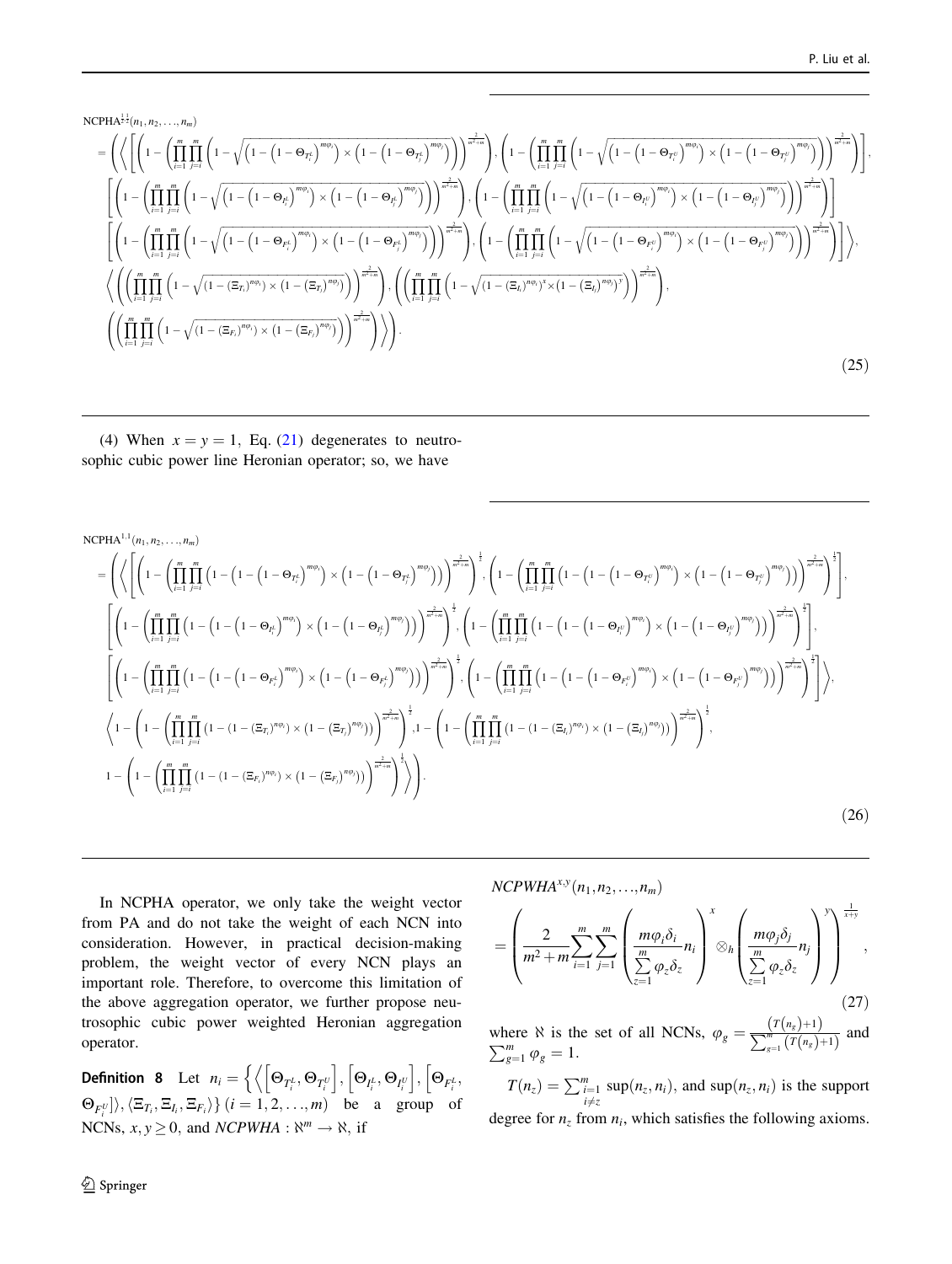<span id="page-16-0"></span>(1)  $\sup(n_z, n_i) \in [0, 1]$ ; (2)  $\sup(n_z, n_i) = \sup(n_i,$  $n_z$ ; (3) sup $(s, t) \ge \sup(p, q)$ , if  $D(s, t) < D(p, q)$ , in which  $D(s, t)$  is the distance measure from Definition [4](#page-4-0). Further,  $\delta = (\delta_1, \delta_2, \dots, \delta_m)^T$  is the importance degree of the NCNs  $(n_1, n_2, \ldots, n_m), \quad \delta_g \in [0, 1]$  and  $\sum_{g=1}^m \delta_g = 1$ . Then, NCPWHA is called the neutrosophic cubic power weighted Heronian aggregation (NCPWHA) operator.

Then, we have the following theorem by the operational laws of the NCNs described in Definition [8.](#page-15-0)

Theorem 6 Let  $n_i = \left\{ \left\langle \left[\Theta_{T_i^L}, \Theta_{T_i^U} \right], \left[\Theta_{I_i^L}, \Theta_{T_i^U} \right], \left[\Theta_{T_i^L}, \Theta_{T_i^U} \right], \left[\Theta_{T_i^L}, \Theta_{T_i^U} \right], \left[\Theta_{T_i^L}, \Theta_{T_i^U} \right], \left[\Theta_{T_i^L}, \Theta_{T_i^U} \right], \left[\Theta_{T_i^L}, \Theta_{T_i^U} \right], \left[\Theta_{T_i^L}, \Theta_{T_i^U} \right], \left[\Theta_{T_i^L}, \Theta_{T_i^U} \right], \left[\Theta_{T$  $\frac{1}{2}$  $\Theta_{I_i^U}, \left[ \Theta_{F_i^L}, \Theta_{F_i^U} \right] \rangle, \langle \Xi_{T_i}, \Xi_{I_i}, \Xi_{F_i} \rangle \}$   $(i = 1, 2, ..., m)$  be a group of NCNs and  $x, y > 0$ , then the aggregated value from Eq.  $(27)$  is still NCN and even

are *m* alternatives  $(M_1, M_2, \ldots, M_m)$  and *n* criteria  $(B_1, B_2, \ldots, B_n)$  and the importance degree of the criteria  $B_j$   $(j = 1, 2, \ldots, n)$  is represented by  $\varphi = (\varphi_1, \varphi_2, \ldots, \varphi_n)^T$ with  $\varphi_j \ge 0, j = 1, 2, ..., n, \sum_{j=1}^n \varphi_j = 1$ . Assume that there are z experts  $(V_1, V_2, \ldots, V_z)$  and the importance degree of the expert is denoted by  $\delta = (\delta_1, \delta_2, \ldots, \delta_{z})^T$ with  $\delta_l \ge 0$   $(l = 1, 2, \ldots, z)$ ,  $\sum_{l=1}^{z} \delta_l = 1$ . Assume that  $D^l =$  $\left[n_{ij}^l\right]_{m \times n}$  is the decision matrix, where  $n_{ij}^l$  takes the form NCNs, given by the expert  $V_l$  for the alternative  $M_i$  with respect to criteria  $B_i$ . Then, the goal of this MAGDM is to rank the alternatives.

$$
NCPWA^{N}(n_1, n_2, \ldots, n_m)
$$
\n
$$
= \left( \left\langle \left[ \left( 1 - \left( \prod_{i=1}^m \prod_{j=1}^m \left( 1 - \left( 1 - \Theta_{r_i} \right)^{\frac{-m\Delta}{\sum_{j=1}^m \Delta_{r_i}} \right)^x \left( 1 - \left( 1 - \Theta_{r_i} \right)^{\frac{-m\Delta}{\sum_{j=1}^m \Delta_{r_i}} \right)^x \right) \right] \right] \right\rangle^{2\pi} \right)^{1/2} \right) \right\}^{2\pi}
$$
\n
$$
= \left( \left\langle \left[ \left( 1 - \left( \prod_{i=1}^m \prod_{j=1}^m \left( 1 - \left( 1 - \Theta_{r_i} \right)^{\frac{-m\Delta}{\sum_{j=1}^m \Delta_{r_i}} \right)^x \left( 1 - \left( 1 - \Theta_{r_i} \right)^{\frac{-m\Delta}{\sum_{j=1}^m \Delta_{r_i}} \right)^x} \right) \right] \right\rangle^{2\pi} \right)^{2\pi}
$$
\n
$$
\left[ \left( 1 - \left( \prod_{i=1}^m \prod_{j=1}^m \left( 1 - \left( 1 - \Theta_{r_i} \right)^{\frac{-m\Delta}{\sum_{j=1}^m \Delta_{r_i}} \right)^x \left( 1 - \left( 1 - \Theta_{r_i} \right)^{\frac{-m\Delta}{\sum_{j=1}^m \Delta_{r_i}} \right)^x} \right) \right] \right\rangle^{2\pi} \right]^{2\pi}
$$
\n
$$
\left[ \left( 1 - \left( \prod_{i=1}^m \prod_{j=1}^m \left( 1 - \left( 1 - \Theta_{r_i} \right)^{\frac{-m\Delta}{\sum_{j=1}^m \Delta_{r_i}} \right)^x \left( 1 - \left( 1 - \Theta_{r_i} \right)^{\frac{-m\Delta}{\sum_{j=1}^m \Delta_{r_i}} \right)^x} \left( 1 - \left( 1 - \Theta_{r_i} \right)^{\frac{-m\Delta}{\sum_{j=1}^m \Delta_{r_i}} \right)^x} \right) \right) \right]^{2\pi} \right]^{2\pi}
$$
\n
$$
\left\langle 1 - \left( \prod_{i=1}^m \prod_{j=1}^
$$

# 4 A group decision-making approach based on the NCPWHA operator

In this part, we present the application of the NCPWHA operator in the MAGDM.

Assume a MAGDM problem with NCNs, in which the criteria and experts importance degrees are known. There

In the following, we give the decision steps based on the NCPWHA operator as follows.

Step 1. Normalize the criterion values.

Generally, there are two types of criterion values. The one is of cost type and the other is of benefit type. We can change them into the same type. In general, cost-type criteria will be changed into benefit one which is done by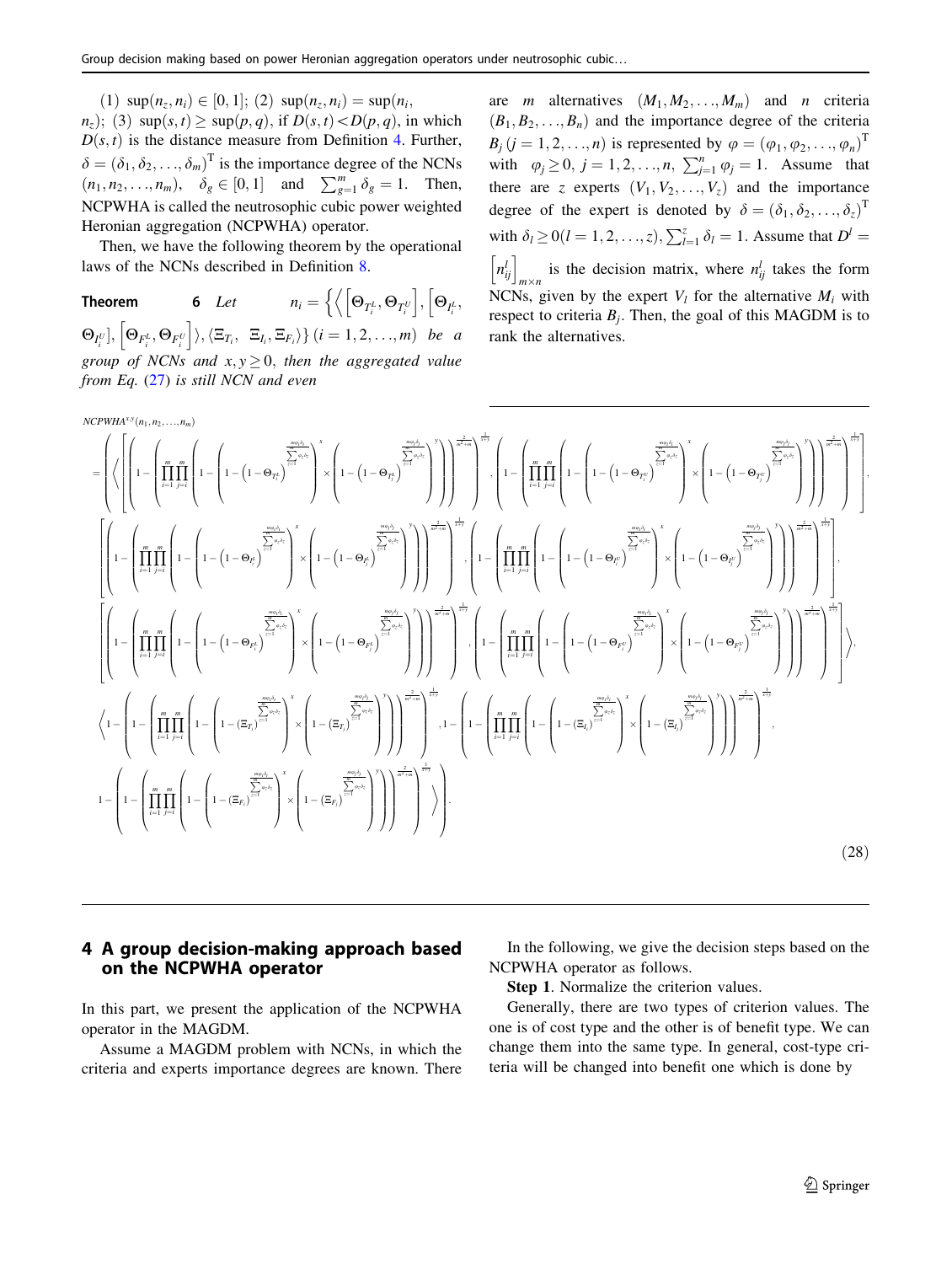<span id="page-17-0"></span>
$$
\begin{aligned} & n_{ij}^{l}=\left(\left\langle\left[\Theta_{\boldsymbol{\prime}_{l_{ij}^{l}}},\Theta_{\boldsymbol{\prime}_{l_{ij}^{l}}}\right],\left[\Theta_{\boldsymbol{\prime}_{l_{ij}^{l}}},\Theta_{\boldsymbol{\prime}_{l_{ij}^{l}}}\right],\left[\Theta_{\boldsymbol{\prime}_{l_{ij}^{l}}},\Theta_{\boldsymbol{\prime}_{l_{ij}^{l}}^{l}}\right]\right\rangle,\left\langle\Xi_{\boldsymbol{\prime}_{l_{ij}}},\Xi_{\boldsymbol{\prime}_{l_{ij}}},\Xi_{\boldsymbol{\prime}_{l_{ij}}}\right\rangle\right)\\ &=\left\{\begin{aligned} &\left(\left\langle\left[\Theta_{\boldsymbol{\prime}_{l_{ij}^{l}}},\Theta_{\boldsymbol{\prime}_{l_{ij}^{l}}^{l}}\right],\left[\Theta_{\boldsymbol{\prime}_{l_{ij}^{l}}},\Theta_{\boldsymbol{\prime}_{l_{ij}^{l}}^{l}}\right],\left[\Theta_{\boldsymbol{\prime}_{l_{ij}^{l}}},\Theta_{\boldsymbol{\prime}_{l_{ij}^{l}}^{l}}\right]\right\rangle,\left\langle\Xi_{\boldsymbol{\prime}_{l_{ij}}},\Xi_{\boldsymbol{\prime}_{l_{ij}}},\Xi_{\boldsymbol{\prime}_{l_{ij}}}\right\rangle\right)\\ &=\left\{\begin{aligned} &\left(\left\langle\left[\left[1-\Theta_{\boldsymbol{\prime}_{l_{ij}^{l}}},1-\Theta_{\boldsymbol{\prime}_{l_{ij}^{l}}^{l}}\right],\left[1-\Theta_{\boldsymbol{\prime}_{l_{ij}^{l}}},1-\Theta_{\boldsymbol{\prime}_{l_{ij}^{l}}^{l}}\right],\left[1-\Theta_{\boldsymbol{\prime}_{l_{ij}^{l}}},1-\Theta_{\boldsymbol{\prime}_{l_{ij}^{l}}^{l}}\right],\left[1-\Theta_{\boldsymbol{\prime}_{l_{ij}^{l}}},1-\Theta_{\boldsymbol{\prime}_{l_{ij}^{l}}^{l}}\right]\right\rangle,\left\langle1-\Xi_{\boldsymbol{\prime}_{l_{ij}}},1-\Xi_{\boldsymbol{\prime}_{l_{ij}}},1-\Xi_{\boldsymbol{\prime}_{l_{ij}}}\right\rangle\right) \end{aligned}\right. \text{ for each type }\\ \end{aligned}
$$

So, the decision matrix 
$$
D^l = [n_{ij}^l]_{m \times n}
$$
 can be changed into  
\n
$$
R^l = [n_{ij}^l]_{m \times n}.
$$
\n**Step 2:** Calculate the support 
$$
\text{Sup}(n_{ij}^l, n_{ik}^l)(i =
$$

 $1, 2, \ldots, m; l = 1, 2, \ldots, z; j, k = 1, 2, \ldots, n$  by  $\text{Sup}\left(n_{ij}^l, n_{ik}^l\right) = 1 - D\left(n_{ij}^l, n_{ik}^l\right)$ , (29)

where  $D\left(n_{ij}^l, n_{ik}^l\right)$  is the Euclidean distance from Definition [4](#page-4-0).

**Step 3**: Calculate  $T\left(n_{ij}^l\right)$  by

$$
T\left(n_{ij}^l\right) = \sum_{\substack{k=1\\k\neq j}}^n \text{Sup}\left(n_{ij}^l, n_{ik}^l\right) (i = 1, 2, \dots, \tag{30}
$$

 $m; l = 1, 2, \ldots, z; j = 1, 2, \ldots, n$ 

Step 4: Calculate

$$
\kappa_{ij}^l = \frac{n\varphi_j\left(1 + T\left(n_{ij}^l\right)\right)}{\sum\limits_{z=1}^n \varphi_z\left(1 + T\left(n_{iz}^l\right)\right)} (i = 1, 2, \dots, m; l = 1, 2, \dots, k; j = 1, 2, \dots, n).
$$
\n(31)

Step 5: Use the NCPWHA operator

$$
n_i^l = \left( \left\langle \left[ \Theta_{\substack{r_i^l, \\ r_i^l}} \Theta_{\substack{r_i^l, \\ r_i^l}} \right], \left[ \Theta_{\substack{r_i^l, \\ r_i^l}} \Theta_{\substack{r_i^l, \\ r_i^l}} \right], \left[ \Theta_{\substack{r_i^l, \\ r_i^l}} \Theta_{\substack{r_i^l, \\ r_i^l}} \right] \right\rangle, \left\langle \Xi_{\substack{r_i, \\ r_i^l}} \Xi_{\substack{r_i, \\ r_i^l}} \Xi_{\substack{r_i, \\ r_i^l}} \right\rangle \right) \tag{32}
$$

to calculate the comprehensive NCNs  $n_i^l (i = 1, 2, \ldots, m; k = 1, 2, \ldots, z).$ 

Step 6: Calculate the supports  $\sup(n_i^l, n_i^h)(i = 1, 2, ..., m; l, h = 1, 2, ..., z)$  by

$$
Sup(n_i^l, n_i^h) = 1 - D(n_i^l, n_i^h),
$$
\n(33)

where  $D(n_i^l, n_i^h)$  is the Euclidean distance from Definition [4](#page-4-0).

**Step 7:** Calculate  $T(n_i^l)$  by

$$
\hat{\underline{\mathbb{Z}}}
$$
 Springer

$$
T(n_i^l) = \sum_{\substack{h=1 \ h \neq i}}^n \text{Sup}(n_i^l, n_i^h)(i = 1, 2, ..., m; h = 1, 2, ..., z)
$$
\n(34)

Step 8: Calculate

$$
\kappa_i^l = \frac{n\delta_l\big(1 + T\big(n_i^l\big)\big)}{\sum_{l=1}^n \delta_l(1 + T\big(n_i^l)\big)} (i = 1, 2, \dots, m; l = 1, 2, \dots, z).
$$
\n(35)

Step 9: Use the NCWPHA operator to get calculate the collective NCNs  $n_i (i = 1, 2, \ldots, m)$ .

$$
n_i = \left( \left\langle \left[ \Theta_{T_i^L}, \Theta_{T_i^U} \right], \left[ \Theta_{I_i^L}, \Theta_{I_i^U} \right], \left[ \Theta_{F_i^L}, \Theta_{F_i^U} \right] \right\rangle, \left\langle \Xi_{T_i}, \Xi_{I_i}, \Xi_{F_i} \right\rangle \right) = NCWPHA(n_i^1, n_i^2, \dots, n_i^z)
$$
 (36)

Step 10: Calculate the score values of each NCN by Definition [3](#page-4-0).

**Step 11.** Rank all the alternatives  $n_i$  according to their score values based on the comparison rules from Theorem [2](#page-4-0) and select the best alternative.

### 5 An application example

In this subsection, a practical example is adapted from Smarandache ([1998\)](#page-26-0) to show the effectiveness of the proposed aggregation operator in MAGDM.

**Example 6** Assume that there are four alternatives  $(M_1, M_2, \ldots, M_m)$  expressing the air quality of the Guangzhou of the years 2006, 2007, 2008, and 2009, respectively, which are assessed. The three criteria  $SO2(B_1)$ ,  $NO2(B_2)$ , and  $PM10(B_3)$  are taken under account. The importance degree of the criteria is given by  $\varphi = (0.5, 0.3, 0.2)^T$ . The four possible alternatives  $M_i(i = 1, 2, 3, 4)$  are evaluated by three air quality stations regarded as DMs  $(V_1, V_2, V_3)$ . The importance degree of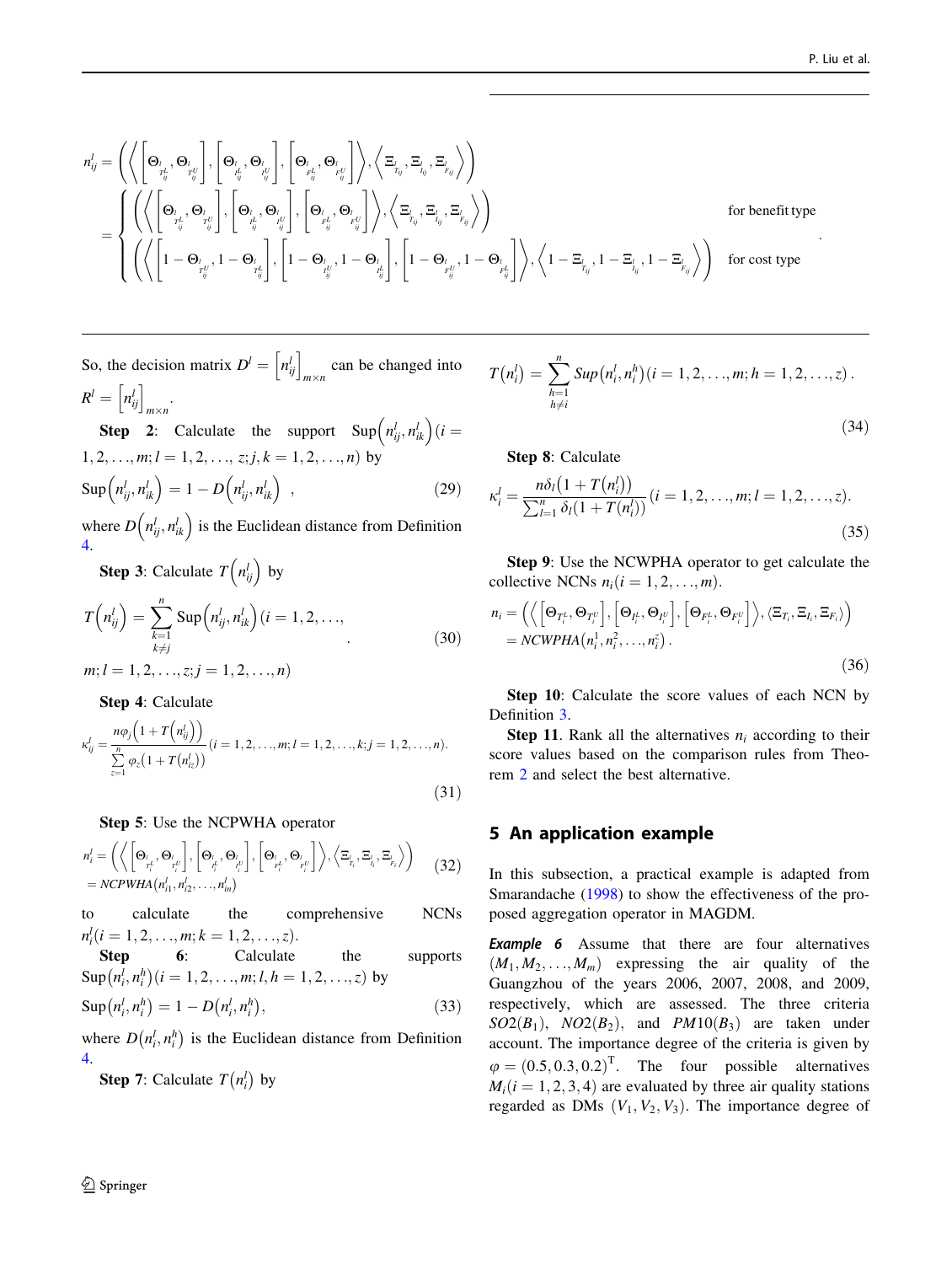the DMs is given by  $\delta = (0.4, 0.3, 0.3)^T$ . The evaluation values by the form of NCNs are given in Tables [1,](#page-20-0) [2](#page-20-0) and [3.](#page-20-0)

The following steps are involved to rank the alternatives by the proposed method.

**Step 1.** Change the decision matrix  $D^l = \left[ n_{ij}^l \right]_{m \times n}$  into the normalize decision matrix  $R^l = \left[ n_{ij}^l \right]_{m \times n}$ .

Since all the criteria are of benefit type. Hence, there is no need to change it.

**Step 2.** Calculate the supports  $\text{Sup}(n_{ij}^l, n_{ik}^l)$  $(i = 1, 2, 3, 4; l = 1, 2, 3; j, k = 1, 2, 3)$  by formula (29); for computational simplicity, we shall represent Sup $(n_{ij}^l, n_{ik}^l)$ with  $S_{ij,ik}^l(j, k = 1, 2, 3; i = 1, 2, 3, 4; l = 1, 2, 3)$ . We have  $S^1_{11,12} = S^1_{12,11} = 0.7946, S^1_{12,13} = S^1_{13,12} = 0.9058,$  $S^1_{11,13} = S^1_{13,11} = 0.8115$ ,  $S^1_{21,22} = S^1_{22,21} = 0.8269, S^1_{22,23} = S^1_{23,22} = 0.9001,$  $S^1_{21,23} = S^1_{23,21} = 0.7841,$  $S_{31,32}^1 = S_{32,31}^1 = 0.8473, S_{32,33}^1 = S_{33,32}^1 = 0.9334,$  $s_{31,33}^1 = S_{33,31}^1 = 0.8710$  $S^1_{41,42} = S^1_{42,41} = 0.8586, S^1_{42,43} = S^1_{43,42} = 0.9001,$  $s_{41,43}^1 = S_{43,41}^1 = 0.8145$  $S_{11,12}^2 = S_{12,11}^2 = 0.7841, S_{12,13}^2 = S_{13,12}^2 = 0.7765,$  $S_{11,13}^2 = S_{13,11}^2 = 0.9119$ ,  $S_{21,22}^2 = S_{22,21}^2 = 0.8626, S_{22,23}^2 = S_{23,22}^2 = 0.8473,$  $S_{21,23}^2 = S_{23,21}^2 = 0.8799,$  $S_{31,32}^2 = S_{32,31}^2 = 0.8799, S_{32,33}^2 = S_{33,32}^2 = 0.9184,$  $S_{31,33}^2 = S_{33,31}^2 = 0.8799,$  $S_{41,42}^2 = S_{42,41}^2 = 0.7598, S_{42,43}^2 = S_{43,42}^2 = 0.8586,$  $S_{41,43}^2 = S_{43,41}^2 = 0.8586,$  $S_{11,12}^3 = S_{12,11}^3 = 0.8115$ ,  $S_{12,13}^3 = S_{13,12}^3 = 0.8029$ ,  $S_{11,13}^3 = S_{13,11}^3 = 0.7893$ ,  $S_{21,22}^3 = S_{22,21}^3 = 0.9001, S_{22,23}^3 = S_{23,22}^3 = 0.8029,$  $S_{21,23}^3 = S_{23,21}^3 = 0.8402,$  $S_{31,32}^3 = S_{32,31}^3 = 0.9334, S_{32,33}^3 = S_{33,32}^3 = 0.8086,$  $S_{31,33}^3 = S_{33,31}^3 = 0.8206$ ,  $S_{41,42}^3 = S_{42,41}^3 = 0.8710, S_{42,43}^3 = S_{43,42}^3 = 0.9119,$  $S_{41,43}^3 = S_{43,41}^3 = 0.8237.$ 

**Step 3.** Calculate  $T(n_{ij}^l)$   $(j = 1, 2, 3; i = 1, 2, 3, 4; l =$ 1, 2, 3) by Eq. (30). For simplicity,  $T(n_{ij}^l)$  can be represented as  $T_{ij}^l$ . We have

$$
T_{11}^1 = 1.6062, T_{12}^1 = 1.7173, T_{13}^1 = 1.7004,
$$
  
\n
$$
T_{21}^1 = 1.6110, T_{22}^1 = 1.6841, T_{23}^1 = 1.7269,
$$
  
\n
$$
T_{31}^1 = 1.7183, T_{32}^1 = 1.8043, T_{33}^1 = 1.7807,
$$
  
\n
$$
T_{41}^1 = 1.6732, T_{42}^1 = 1.7146, T_{43}^1 = 1.7587,
$$
  
\n
$$
T_{11}^2 = 1.6959, T_{12}^2 = 1.6884, T_{13}^2 = 1.5606,
$$
  
\n
$$
T_{21}^2 = 1.7425, T_{22}^2 = 1.7272, T_{23}^2 = 1.7100,
$$
  
\n
$$
T_{31}^2 = 1.7598, T_{32}^2 = 1.7983, T_{33}^2 = 1.7983,
$$
  
\n
$$
T_{41}^2 = 1.6184, T_{42}^2 = 1.6184, T_{43}^2 = 1.7173,
$$
  
\n
$$
T_{11}^3 = 1.6008, T_{12}^3 = 1.5922, T_{13}^3 = 1.6144,
$$
  
\n
$$
T_{21}^3 = 1.7403, T_{22}^3 = 1.7156, T_{23}^3 = 1.7754,
$$
  
\n
$$
T_{31}^3 = 1.7540, T_{32}^3 = 1.6292, T_{33}^3 = 1.7420,
$$
  
\n
$$
T_{41}^3 = 1.6947, T_{42}^3 = 1.7356, T_{43}^3 = 1.7828.
$$
  
\n**Step 4.** Calculate  $\kappa_{ij}^l$  ( $j = 1, 2, 3, i = 1, 2, 3, 4; l = 1, 2,$ 

Step 5. Use NCWPHA operator to determine the comprehensive NCNs  $n_i^l$ , which is given in Table [4](#page-21-0) (assume  $x = 1, y = 2$ 

Step 6. Calculate the supports  $i<sub>i</sub>$ ,  $n_i<sub>i</sub>$  $\left( \begin{array}{cc} l & k \end{array} \right)$  $(i = 1, 2, 3, 4; l, k = 1, 2, 3)$  by formula (33); for computational simplicity, we shall represent  $\text{Sup}(n_i^l, n_i^k)$  $\begin{pmatrix} 1 & k \end{pmatrix}$  $(i = 1, 2, 3, 4; k, l = 1, 2, 3)$  with  $S_{ij, ik}^l(j, k = 1, 2, 3; i =$  $1, 2, 3, 4; l = 1, 2, 3$ . We have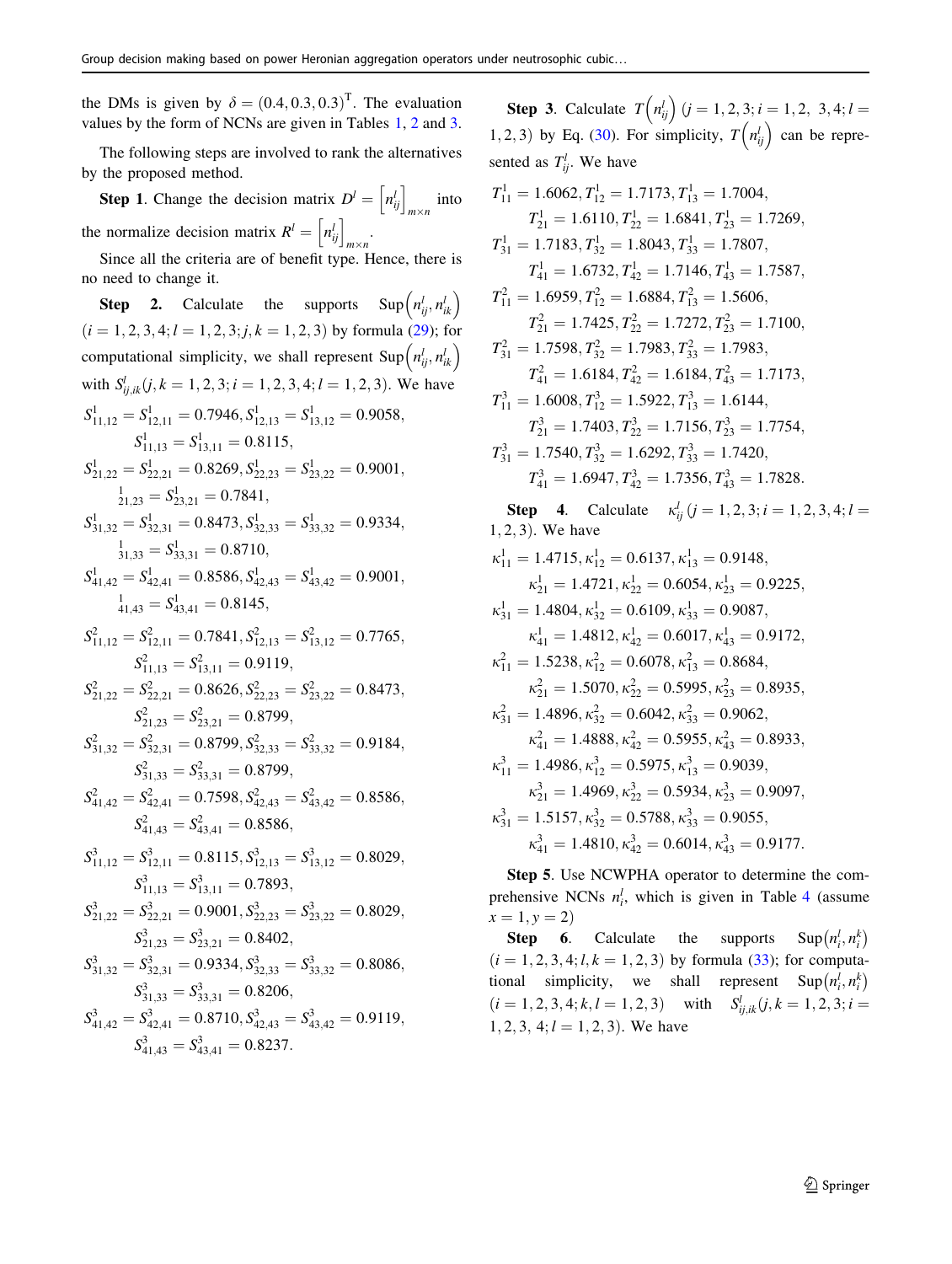<span id="page-19-0"></span>
$$
S_{1,2}^1 = S_{2,1}^1 = 0.8994, S_{2,3}^1 = S_{3,2}^1 = 0.9548,
$$
  
\n
$$
S_{1,3}^1 = S_{3,1}^1 = 0.9181,
$$
  
\n
$$
S_{1,2}^2 = S_{2,1}^2 = 0.8136, S_{2,3}^2 = S_{3,2}^2 = 0.9196,
$$
  
\n
$$
S_{1,3}^2 = S_{3,1}^2 = 0.8633,
$$
  
\n
$$
S_{1,2}^3 = S_{2,1}^3 = 0.9370, S_{2,3}^3 = S_{3,2}^3 = 0.9463,
$$
  
\n
$$
S_{1,3}^3 = S_{3,1}^3 = 0.9611,
$$
  
\n
$$
S_{1,2}^4 = S_{2,1}^4 = 0.9301, S_{2,3}^4 = S_{3,2}^4 = 0.9559,
$$
  
\n
$$
S_{1,3}^4 = S_{3,1}^4 = 0.9414.
$$

**Step 7.** Calculate  $T(n_i^l)$  by using formula (34); we can get

$$
T_1^1 = 1.8175, T_2^1 = 1.8730, T_3^1 = 1.8542,
$$
  
\n
$$
T_1^2 = 1.6769, T_2^2 = 1.7829, T_3^2 = 1.7331,
$$
  
\n
$$
T_1^3 = 1.8981, T_2^3 = 1.9074, T_3^3 = 1.8833,
$$
  
\n
$$
T_1^4 = 1.8715, T_2^4 = 1.8973, T_3^4 = 1.8859.
$$

**Step 8.** Calculate  $\kappa_i^l$  by using Eq. (35), we have  $\kappa_1^1 = 1.1883, \kappa_2^1 = 0.9088, \kappa_3^1 = 0.9029, \kappa_1^2 = 1.1786,$  $\kappa_2^2 = 0.9189, \kappa_3^2 = 0.9025,$  $\kappa_1^3 = 1.2007, \kappa_2^3 = 0.9189, \kappa_3^3 = 0.8959, \kappa_1^4 = 1.1950,$  $\kappa_2^4 = 0.9043, \kappa_3^4 = 0.9007.$ 

Step 9. Use the NCWPHA operator to get the collective NCNs  $n_i (i = 1, 2, 3, 4)$  by Eq. (36), and we can obtain

 $n_1 = (\langle [0.3080, 0.4044], [0.2017, 0.2961],$  $[0.3589, 0.4482] \rangle$ ,  $(0.7772, 0.2724, 0.3915)$ ,  $n_2$  = ( $\langle$ [0.3817, 0.4780], [0.1719, 0.2648],  $[0.2634, 0.3559] \rangle$ ,  $\langle 0.3833, 0.2488, 0.3197 \rangle$ ,  $n_3 = (\langle [0.4505, 0.5635], [0.1272, 0.2387],$  $[0.1536, 0.2682] \rangle$ ,  $\langle 0.5431, 0.1572, 0.2045 \rangle$ ,  $n_4 = (\langle [0.6044, 0.7124], [0.1468, 0.2304],$  $[0.1542, 0.2475] \rangle, \langle 0.6504, 0.1724, 0.1942 \rangle).$ 

Step 10. Calculate the score values of each NCN by using Definition [2,](#page-3-0) and we have

$$
\hat{S}(M_1) = 0.6134
$$
,  $\hat{S}(M_2) = 0.6243$ ,  
\n $\hat{S}(M_3) = 0.7120$ ,  $\hat{S}(M_4) = 0.7580$ .

**Step 11.** Rank all the alternatives  $n_i(1, 2, 3, 4)$  according to their score values. We have  $M_4 > M_3 > M_2 > M_1$ . So  $M_4$  is the best alternative and the worst one is  $M_1$ .

## 5.1 The effect of the parameters  $x, y$  on the this decision-making problem

To perceive the effect of the parameters  $x, y$  on the decision making, we set different values for the parameters  $x, y$  in step 5 and step 9 and then rank the alternatives  $M_i(1, 2, 3, 4)$ . The ranking order for different parameters values is given in Table [5.](#page-22-0)

From Table [5,](#page-22-0) we can see that the ranking orders obtained for different values of the parameters  $x, y$  are slightly different, and the best alternative is  $M_4$  and the worst one is  $M_1$  or  $M_2$ . The difference in the ranking order occurs when we take the neutrosophic cubic weighted power generalized linear descending operator. That is, when  $x = 1, y = 0$ , the ranking order slightly changed to  $M_4 > M_3 > M_1 > M_2$ . Otherwise, the ranking orders remain the same. So, the proposed aggregation operators in this article are more practical and effective. For computational simplicity, we set the parameters  $x = y = 1$ .

### 5.2 Comparison with existing methods

#### 5.2.1 Validity of the proposed approach

To further illustrate the validity of the proposed approach, we solve an example adopted from Zhan et al. [\(2017](#page-26-0)) by comparing our method with that from Zhan et al. ([2017](#page-26-0)).

**Example 7** A passenger wants to travel to Karachi in the available four vans  $M_i$  ( $i = 1, 2, 3, 4$ ). The attributes under consideration are (i)  $B_1$  is the facility, (ii)  $B_2$  is the rent saving, (iii)  $B_3$  is the comfort, and (iv)  $B_4$  is the safety. The importance degree of the attributes is given as  $\omega = (0.5, 0.25, 0.125, 0.125)^T$ . The four possible alternatives  $M_i(i = 1, 2, 3, 4)$  are evaluated, and the assessment values provided by NCNs for the attributes  $B_i$  (j =  $1, 2, 3, 4$  are given in Table [6.](#page-23-0)

(1) Ranking four vans by the method based on the NCWA operator (Zhan et al. [2017](#page-26-0))

The steps are shown as follows.

Step 1. We use the method based on the NCWA operator (Zhan et al. [2017\)](#page-26-0) to obtain the comprehensive NCNs, which are shown as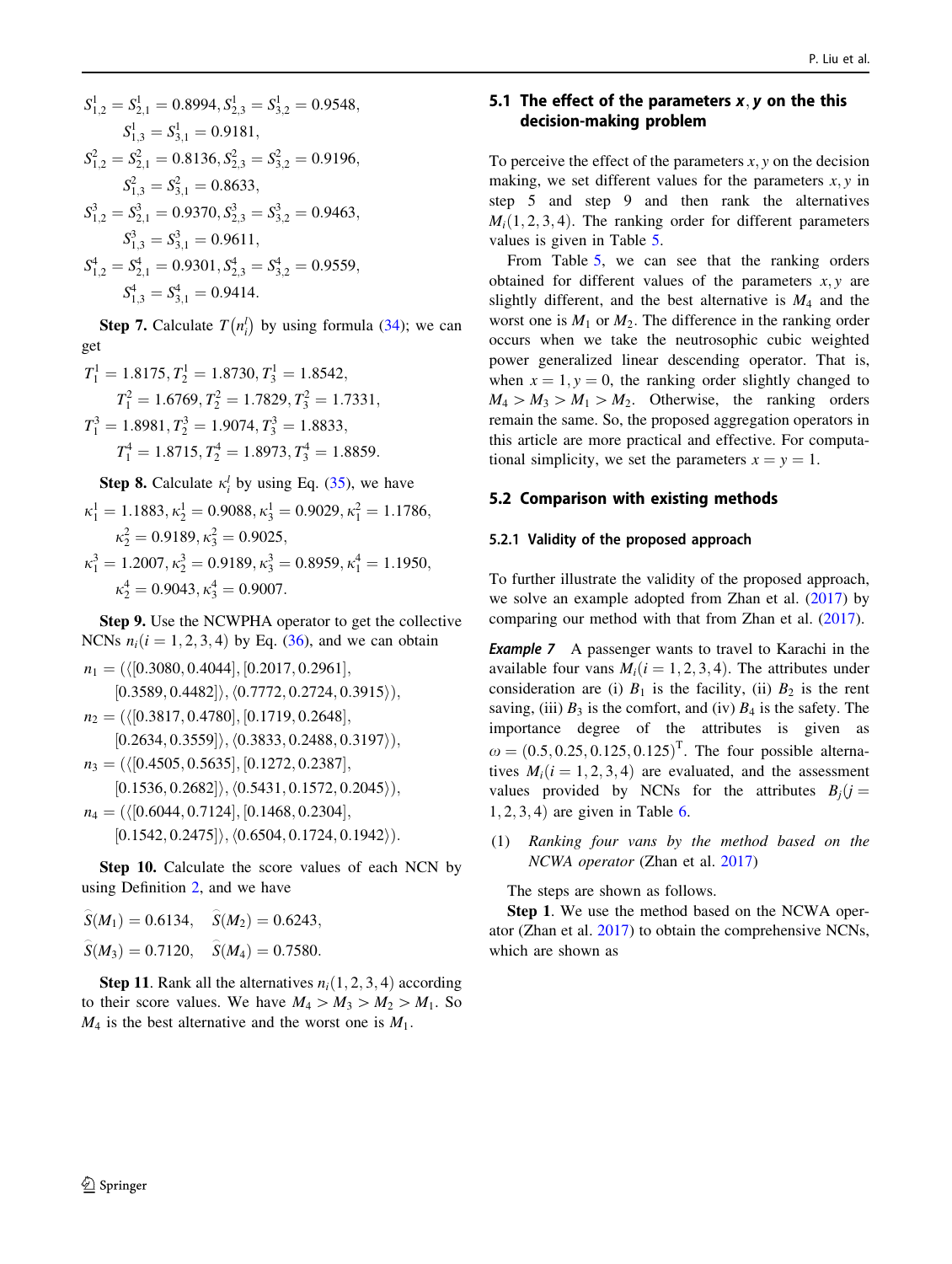|       | B <sub>1</sub>                                           | B <sub>2</sub>                                           | $B_3$                                                  |
|-------|----------------------------------------------------------|----------------------------------------------------------|--------------------------------------------------------|
| $M_1$ | $(\langle [0.2, 0.3], [0.2, 0.3], [0.4, 0.5] \rangle,$   | $(\langle [0.3, 0.4], [0.2, 0.3], [0.1, 0.2] \rangle,$   | $(\langle [0.4, 0.5], [0.1, 0.2], [0.2, 0.3] \rangle,$ |
|       | (0.3, 0.3, 0.5)                                          | $\langle 0.4, 0.2, 0.1 \rangle$                          | $\langle 0.5, 0.2, 0.2 \rangle$                        |
| $M_2$ | $({\langle [0.3, 0.4], [0.1, 0.2], [0.2, 0.3] \rangle},$ | $({\langle [0.2, 0.3], [0.3, 0.4], [0.4, 0.5] \rangle},$ | $(\langle [0.1, 0.2], [0.2, 0.3], [0.5, 0.6] \rangle,$ |
|       | $\langle 0.3, 0.2, 0.3 \rangle$                          | $\langle 0.2, 0.4, 0.5 \rangle$                          | $\langle 0.1, 0.3, 0.6 \rangle$                        |
| $M_3$ | $(\langle [0.3, 0.4], [0.1, 0.2], [0.1, 0.2] \rangle,$   | $(\langle [0.5, 0.6], [0.2, 0.3], [0.2, 0.3] \rangle,$   | $(\langle [0.5, 0.6], [0.1, 0.2], [0.2, 0.3] \rangle,$ |
|       | (0.4, 0.1, 0.1)                                          | (0.6, 0.2, 0.3)                                          | $\langle 0.6, 0.1, 0.2 \rangle$                        |
| $M_4$ | $(\langle [0.4, 0.5], [0.1, 0.2], [0.2, 0.3] \rangle,$   | $(\langle [0.6, 0.7], [0.2, 0.3], [0.1, 0.2] \rangle,$   | $(\langle [0.7, 0.8], [0.2, 0.3], [0.2, 0.3] \rangle,$ |
|       | $\langle 0.5, 0.1, 0.2 \rangle$                          | $\langle 0.7, 0.2, 0.1 \rangle$                          | (0.8, 0.2, 0.3)                                        |

<span id="page-20-0"></span>**Table 1** Air quality data from station  $V_1$ 

**Table 2** Air quality data from station  $V_2$ 

|                | B <sub>1</sub>                                           | B <sub>2</sub>                                         | $B_3$                                                    |
|----------------|----------------------------------------------------------|--------------------------------------------------------|----------------------------------------------------------|
| $M_1$          | $({\langle [0.3, 0.4], [0.2, 0.3], [0.5, 0.6] \rangle},$ | $(\langle [0.5, 0.6], [0.3, 0.4], [0.2, 0.3] \rangle,$ | $({\langle [0.2, 0.3], [0.2, 0.3], [0.4, 0.5] \rangle},$ |
|                | $\langle 0.3, 0.3, 0.6 \rangle$                          | $\langle 0.5, 0.4, 0.3 \rangle$                        | $\langle 0.2, 0.2, 0.5 \rangle$                          |
| M <sub>2</sub> | $(\langle [0.5, 0.6], [0.2, 0.3], [0.1, 0.2] \rangle,$   | $(\langle [0.4, 0.5], [0.1, 0.2], [0.3, 0.4] \rangle,$ | $(\langle [0.6, 0.7], [0.2, 0.3], [0.1, 0.2] \rangle,$   |
|                | (0.5, 0.3, 0.1)                                          | $\langle 0.5, 0.2, 0.3 \rangle$                        | $\langle 0.6, 0.3, 0.2 \rangle$                          |
| $M_3$          | $(\langle [0.4, 0.6], [0.1, 0.3], [0.2, 0.4] \rangle,$   | $(\langle [0.6, 0.7], [0.1, 0.2], [0.2, 0.3] \rangle,$ | $(\langle [0.5, 0.6], [0.1, 0.2], [0.1, 0.2] \rangle,$   |
|                | $\langle 0.5, 0.2, 0.3 \rangle$                          | $\langle 0.7, 0.1, 0.2 \rangle$                        | (0.6, 0.1, 0.1)                                          |
| $M_4$          | $(\langle [0.8, 0.9], [0.1, 0.1], [0.1, 0.2] \rangle,$   | $(\langle [0.4, 0.5], [0.1, 0.2], [0.2, 0.3] \rangle,$ | $(\langle [0.6, 0.7], [0.2, 0.3], [0.1, 0.2] \rangle,$   |
|                | (0.9, 0.1, 0.1)                                          | $\langle 0.5, 0.1, 0.2 \rangle$                        | $\langle 0.7, 0.2, 0.1 \rangle$                          |

**Table 3** Air quality data from station  $V_3$ 

|       | $B_1$                                                    | B <sub>2</sub>                                         | $B_3$                                                  |
|-------|----------------------------------------------------------|--------------------------------------------------------|--------------------------------------------------------|
| $M_1$ | $({\langle [0.2, 0.3], [0.1, 0.2], [0.3, 0.4] \rangle},$ | $(\langle [0.3, 0.4], [0.3, 0.4], [0.5, 0.6] \rangle,$ | $(\langle [0.5, 0.6], [0.2, 0.3], [0.3, 0.4] \rangle,$ |
|       | $\langle 0.2, 0.1, 0.4 \rangle$                          | $\langle 0.3, 0.4, 0.6 \rangle$                        | $\langle 0.6, 0.3, 0.4 \rangle$                        |
| $M_2$ | $({\langle [0.3, 0.4], [0.1, 0.2], [0.2, 0.3] \rangle},$ | $(\langle [0.4, 0.5], [0.2, 0.3], [0.3, 0.4] \rangle,$ | $(\langle [0.6, 0.7], [0.1, 0.2], [0.2, 0.3] \rangle,$ |
|       | (0.4, 0.1, 0.3)                                          | (0.5, 0.2, 0.4)                                        | (0.6, 0.2, 0.3)                                        |
| $M_3$ | $(\langle [0.4, 0.5], [0.1, 0.2], [0.1, 0.2] \rangle,$   | $(\langle [0.4, 0.5], [0.2, 0.3], [0.1, 0.2] \rangle,$ | $(\langle [0.7, 0.8], [0.1, 0.2], [0.2, 0.3] \rangle,$ |
|       | (0.5, 0.1, 0.2)                                          | $\langle 0.5, 0.2, 0.1 \rangle$                        | (0.8, 0.1, 0.2)                                        |
| $M_4$ | $(\langle [0.5, 0.6], [0.2, 0.3], [0.1, 0.2] \rangle,$   | $(\langle [0.7, 0.8], [0.1, 0.2], [0.2, 0.3] \rangle,$ | $(\langle [0.8, 0.9], [0.1, 0.2], [0.1, 0.2] \rangle,$ |
|       | $\langle 0.6, 0.2, 0.3 \rangle$                          | $\langle 0.7, 0.1, 0.2 \rangle$                        | (0.8, 0.2, 0.1)                                        |

 $n_1 = (\langle [0.1881, 0.5226], [0.3393, 0.6760],$ 

 $[0.2455, 0.4709] \rangle$ ,  $\langle 0.7610, 0.5835, 0.3298 \rangle$ ,

 $n_2$  = ( $\langle$ [0.2882, 0.8391], [0.3740, 0.7551],

- $[0.3529, 0.5838] \rangle$ ,  $\langle 0.5853, 0.5370, 0.600 \rangle$ ,
- $n_3 = (\langle [0.3380, 0.5602], [0.3085, 0.6452],$
- $[0.2410, 0.5804] \rangle, \langle 0.1996, 0.3557, 0.2359 \rangle),$

 $n_4 = (\langle [0.4328, 0.7960], [0.3326, 0.7461],$ 

 $[0.2570, 0.5281] \rangle$ ,  $\langle 0.1914, 0.5131, 0.2667 \rangle$ .

Step 2. By the score function from Definition [3](#page-4-0), we can get the score values of the alternatives as follows.

$$
\begin{aligned} \widehat{S}(n_1) &= 0.5363, \widehat{S}(n_2) = 0.5011, \widehat{S}(n_3) = 0.5257, \widehat{S}(n_4) \\ &= 0.5307. \end{aligned}
$$

Step 3. The ranking order of their alternatives according to the score values is

$$
M_1 > M_4 > M_3 > M_2.
$$

So, the best alternative is  $M_1$ , while the worst one is  $M_2$ .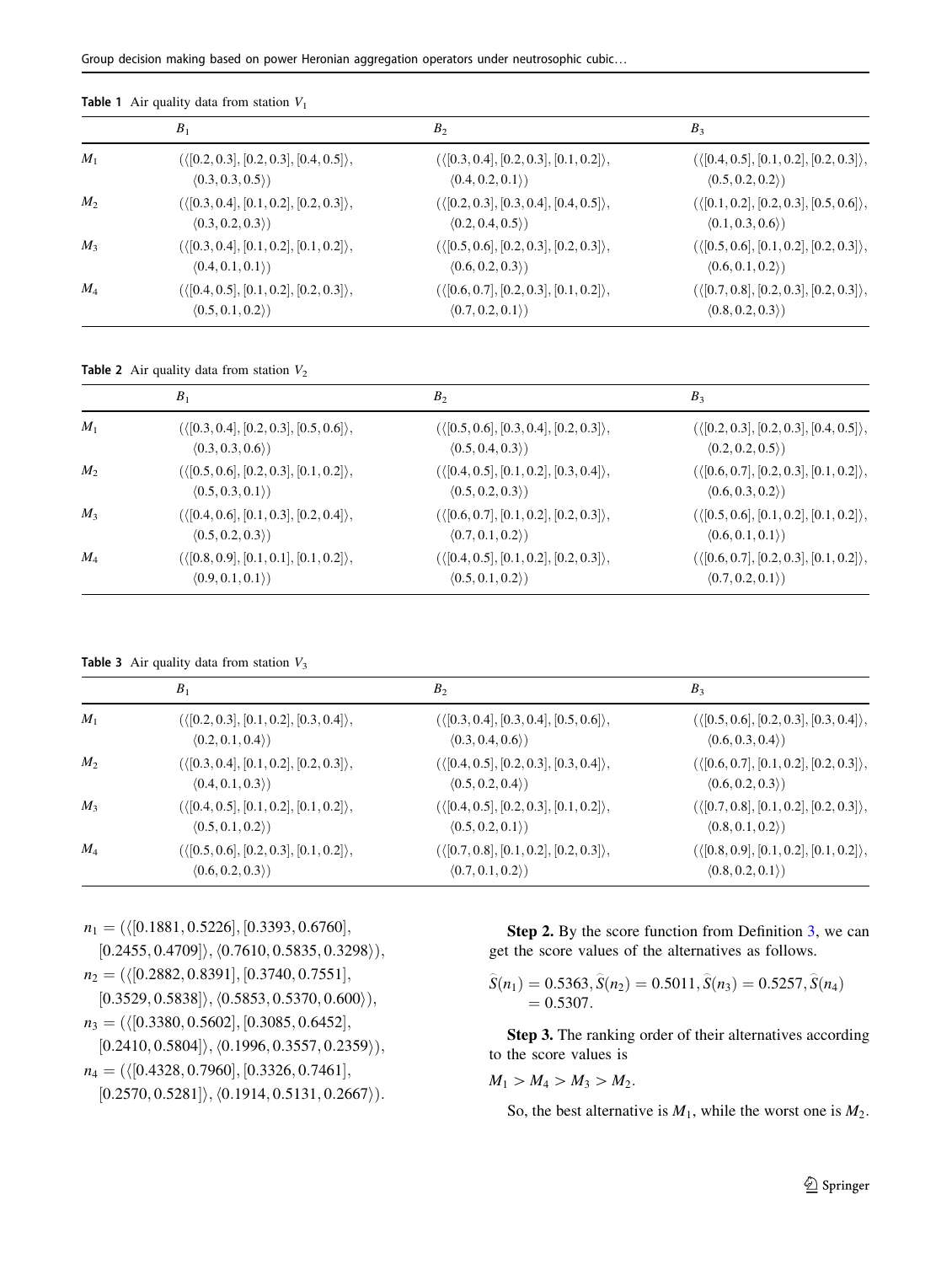<span id="page-21-0"></span>

|                | $[0.3076, 0.3915]\rangle, \langle 0.3861, 0.2562, 0.2602\rangle)$                           | $[0.4106, 0.4990]), (0.3381, 0.3181, 0.4753)$                                              | $[0.3708, 0.4671] \rangle, \langle 0.3098, 0.2357, 0.4668 \rangle)$                      |
|----------------|---------------------------------------------------------------------------------------------|--------------------------------------------------------------------------------------------|------------------------------------------------------------------------------------------|
|                | $(\langle [0.2753, 0.3736], [0.1882, 0.2832],$                                              | $(\langle [0.3570, 0.4517], [0.2316, 0.3283],$                                             | $\left(\left[0.3043, 0.4030\right], \left[0.1940, 0.2887\right],\right.$                 |
| M,             | $[0.3382, 0.4374]), (0.2166, 0.3004, 0.4231)$                                               | $[0.1824, 0.2745]$ , $(0.5276, 0.2827, 0.1994)$                                            | $[0.2339, 0.3306]$ , $\langle 0.4777, 0.1764, 0.3492 \rangle$                            |
|                | $\left[\left( 0.2494, 0.3395\right], \left[0.1961, 0.2908\right], \right.$                  | $\left( \left\langle \left[ 0.4854, 0.5821 \right], \left[ 0.1789, 0.2732 \right] \right.$ | $\frac{1}{2}$ (0.4026, 0.5038], [0.1378, 0.2339],                                        |
| M <sub>2</sub> | $[0.1529, 0.2503] \rangle, \langle 0.5025, 0.1494, 0.1998 \rangle)$                         | $[0.1889, 0.3405]$ , $(0.5784, 0.1517, 0.2182)$                                            | $[0.1204, 0.2182]$ , $\langle 0.5437, 0.1516, 0.1805 \rangle$ )                          |
|                | $\left( \left\langle \left[ 0.4082, 0.5076 \right], \left[ 0.1375, 0.2335 \right], \right.$ | $\left( \langle [0.4839, 0.6196], [0.1009, 0.2582], \right.$                               | $\left(\left\{ \left[0.4746, 0.5788\right], \left[0.1377, 0.2340\right], \right.\right)$ |
|                | $[0.1774, 0.2718]), (0.6000, 0.1764, 0.1952)$                                               | $[0.1423, 0.2376]\rangle, \langle 0.6979, 0.1440, 0.1518\rangle)$                          | $[0.1381, 0.2342]$ , $\langle 0.6598, 0.1788, 0.2180 \rangle$ )                          |
|                | $\langle [0.5381, 0.6430], [0.1530, 0.2504],$                                               | $(\{$ [0.6425, 0.7442], $[$ 0.1164, 0.1688],                                               | $\langle$ [0.6430, 0.7553], [0.1657, 0.2577],                                            |

(2) Ranking four vans by the proposed method in this paper

Now we use the aggregation operators defined in this article to solve this example.

**Step 1.** Calculate the support  $\text{Sup}(n_{ij}, n_{ik})$  (*i* = 1, 2, 3, 4; j, k = 1, 2, 3, 4) by Sup $(n_{ij}, n_{ik}) = 1 - D(n_{ij}, n_{ik})$ where  $D(n_{ij}, n_{ik})$  is the Euclidean distance defined in Definition [4](#page-4-0). We can get

$$
S_{11,12}^1 = S_{12,11}^1 = 0.7946, S_{11,13}^1 = S_{13,11}^1 = 0.7356,
$$
  
\n
$$
S_{11,14}^1 = S_{14,11}^1 = 0.6538, S_{12,13}^1 = S_{13,12}^1 = 0.7716,
$$
  
\n
$$
S_{12,14}^1 = S_{14,12}^1 = 0.8057, S_{13,14}^1 = S_{14,13}^1 = 0.7867,
$$
  
\n
$$
S_{11,12}^2 = S_{12,11}^2 = 0.7973, S_{11,13}^2 = S_{13,11}^2 = 0.7668,
$$
  
\n
$$
S_{11,14}^2 = S_{14,11}^2 = 0.7271, S_{12,13}^2 =
$$
  
\n
$$
S_{13,12}^2 = 0.7507, S_{12,14}^2 = S_{14,12}^2 = 0.7507, S_{13,14}^2 =
$$
  
\n
$$
S_{11,12}^3 = S_{12,11}^3 = 0.8001, S_{11,13}^3 = S_{13,11}^3 = 0.5920, S_{11,14}^3 =
$$
  
\n
$$
S_{14,11}^3 = 0.7356, S_{12,13}^3 = S_{13,12}^3 = 0.6635, S_{12,14}^3 =
$$
  
\n
$$
S_{14,12}^3 = 0.7115, S_{13,14}^3 = S_{14,13}^3 = 0.7867,
$$
  
\n
$$
S_{11,12}^4 = S_{12,11}^4 = 0.7377, S_{11,13}^4 = S_{13,11}^4 = 0.7377, S_{11,14}^4 =
$$
  
\n
$$
S_{14,11}^4 = 0.6187, S_{12,13}^4 = S_{13,12}^4 = 0.7644, S_{1
$$

**Step 2.** Calculate  $T(n_{ij})$  by  $T(n_{ij})$ <br>  $\sum_{\substack{k=1 \ k \neq j}}^{n} \text{Sup}(n_{ij}, n_{ik}) (i = 1, 2, 3, 4; j, k = 1, 2, 3, 4)$ , and  $T(n_{ij}) =$  $\text{Sup}(n_{ij}, n_{ik})$   $(i = 1, 2, 3, 4; j, k = 1, 2, 3, 4)$ , and we have

$$
T_{11}^1 = 2.1839, T_{12}^1 = 2.3719, T_{13}^1 = 2.2938,
$$
  
\n
$$
T_{14}^1 = 2.2462, T_{11}^2 = 2.2914, T_{12}^2 = 2.2987,
$$
  
\n
$$
T_{13}^2 = 2.2866, T_{14}^2 = 2.2471,
$$
  
\n
$$
T_{11}^3 = 2.1276, T_{12}^3 = 2.1751, T_{13}^3 = 2.0421,
$$
  
\n
$$
T_{14}^3 = 2.2337, T_{11}^4 = 2.0940, T_{12}^4 = 2.1607,
$$
  
\n
$$
T_{13}^4 = 2.2174, T_{14}^4 = 1.9926.
$$
  
\n**Step 3.** Calculate  $\kappa_{ij} = \frac{n\omega_j(1+T(n_{ij}))}{\sum_{z=1}^{3} \omega_z(1+T(n_{iz}))} (i = 1, 2, 3, 4; j = 1, 2, 3, 4),$  and we obtain  $\sum_{z=1}^{3} \omega_z(1+T(n_{iz}))$   
\n
$$
\kappa_{11}^1 = 1.9579, \kappa_{12}^1 = 1.0367, \kappa_{13}^1 = 0.5064,
$$
  
\n
$$
\kappa_{14}^1 = 0.4990, \kappa_{11}^2 = 2.0026, \kappa_{12}^2 = 1.0035,
$$
  
\n
$$
\kappa_{13}^2 = 0.4999, \kappa_{14}^2 = 0.4937;
$$
  
\n
$$
\kappa_{11}^3 = 1.9908, \kappa_{12}^3 = 1.0105, \kappa_{13}^3 = 0.4841,
$$

$$
\kappa_{14}^3 = 0.5146, \kappa_{11}^4 = 1.9875, \kappa_{12}^4 = 1.0152, \n\kappa_{13}^4 = 0.5167, \kappa_{14}^4 = 0.4806.
$$

Step 4. The comprehensive NCNs by the NCWPHA operator defined in this paper are obtained as follows (assume  $x = 2, y = 2$ :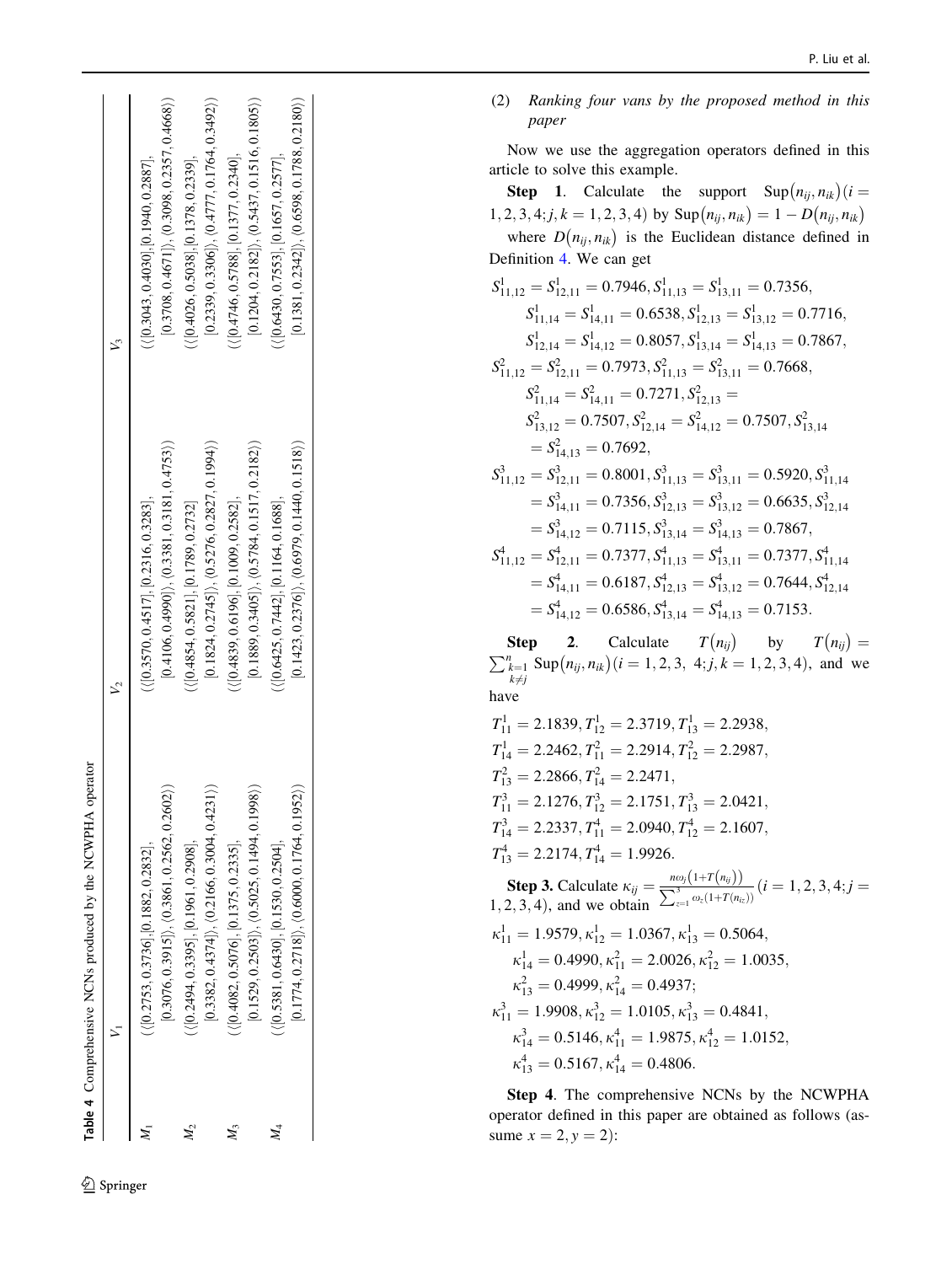<span id="page-22-0"></span>**Table 5** Ordering of the alternatives based on NCWPHA by using different values of  $x, y$ 

| x, y            | Score values                                                                                  | Ranking order           |
|-----------------|-----------------------------------------------------------------------------------------------|-------------------------|
| $x = 0, y = 1$  | $\hat{S}(M_1) = 0.6409, \hat{S}(M_2) = 0.6440, \hat{S}(M_3) = 0.7281, \hat{S}(M_4) = 0.7697;$ | $M_4 > M_3 > M_2 > M_1$ |
| $x = 1, y = 0$  | $\hat{S}(M_1) = 0.6401, \hat{S}(M_2) = 0.6222, \hat{S}(M_3) = 0.7092, \hat{S}(M_4) = 0.7664;$ | $M_4 > M_3 > M_1 > M_2$ |
| $x = 2, y = 1$  | $\hat{S}(M_1) = 0.6150, \hat{S}(M_2) = 0.6185, \hat{S}(M_3) = 0.7082, \hat{S}(M_4) = 0.7551;$ | $M_4 > M_3 > M_2 > M_1$ |
| $x = 3, y = 4$  | $\hat{S}(M_1) = 0.5685, \hat{S}(M_2) = 0.6144, \hat{S}(M_3) = 0.6936, \hat{S}(M_4) = 0.7384;$ | $M_4 > M_3 > M_2 > M_1$ |
| $x = 7, y = 5$  | $\hat{S}(M_1) = 0.5493, \hat{S}(M_2) = 0.6121, \hat{S}(M_3) = 0.6832, \hat{S}(M_4) = 0.7276;$ | $M_4 > M_3 > M_2 > M_1$ |
| $x = 10, y = 1$ | $\hat{S}(M_1) = 0.5483, \hat{S}(M_2) = 0.6138, \hat{S}(M_3) = 0.6833, \hat{S}(M_4) = 0.7301$  | $M_4 > M_3 > M_2 > M_1$ |

 $n_1 = (\langle [0.2247, 0.5326], [0.3637, 0.6790],$ 

 $[0.2521, 0.4774] \rangle$ ,  $\langle 0.7504, 0.5549, 0.3251 \rangle$ ,  $n_2$  = ( $\langle$ [0.3282, 0.8057], [0.4012, 0.7504],  $[0.3685, 0.5873] \rangle, \langle 0.5284, 0.5340, 0.5401 \rangle),$  $n_3 = (\langle [0.3593, 0.5630], [0.3817, 0.6639],$  $[0.2529, 0.5924] \rangle$ ,  $\langle 0.2141, 0.3413, 0.2466 \rangle$ ,  $n_4 = (\langle [0.4754, 0.7613], [0.3650, 0.7337],$  $[0.2785, 0.5552] \rangle, \langle 0.2231, 0.5120, 0.2629 \rangle).$ 

Step 5. The score values of the alternatives are obtained by Definition [3](#page-4-0) as follows.

$$
\widehat{S}(M_1) = 0.5395, \widehat{S}(M_2) = 0.4979, \widehat{S}(M_3) = 0.5175, \widehat{S}(M_4) = 0.5281.
$$

Step 6. So the ranking order of their alternative according to the score values is

$$
M_1 > M_4 > M_3 > M_2.
$$

There are the same ranking results from the method proposed in this paper and the method in Zhan et al. [\(2017](#page-26-0)), so this can show that our proposed method is valid.

#### 5.2.2 The advantage of the proposed approach

Example 8 A customer wants to buy Huawei P Series mobile model in the available four models. The available four models are as follows: (1)  $M_1$  is the P7 model, (2)  $M_2$ is the P10 model, (3)  $M_3$  is the P9 model, and (4)  $M_4$  is the P8 model. The customer takes the following three attributes under consideration: (i)  $B_1$  is the RAM, (ii)  $B_2$  is the price, and (iii)  $B_3$  is the camera. The importance degree of the attributes is given as  $\omega = (0.4, 0.2, 0.4)^T$ . The four possible alternatives  $M_i(i = 1, 2, 3, 4)$  are evaluated, and the assessment values provided by the neutrosophic cubic information with respect to the attributes  $B_i$  ( $j = 1, 2, 3$ ) are given in the following decision matrix  $D_{4\times3}$  given in Table [7](#page-23-0).

### (1) Ranking four Huawei P Series mobile model by the proposed method in this paper

Now we use the aggregation operators defined in this article to solve this example.

**Step 1.** Calculate the support  $\text{Sup}(n_{ii}, n_{ik})$  (*i* = 1, 2, 3, 4; j,  $k = 1, 2, 3$  by  $\text{Sup}(n_{ij}, n_{ik}) = 1 - D(n_{ij}, n_{ik})$ 

where  $D(n_{ij}, n_{ik})$  is the Euclidean distance from Definition [4.](#page-4-0) We can get

$$
S_{11,12}^1 = S_{12,11}^1 = 0.9001, S_{12,13}^1 = S_{13,12}^1 = 0.8586,
$$
  
\n
$$
S_{11,13}^1 = S_{13,11}^1 = 0.8895,
$$
  
\n
$$
S_{11,12}^2 = S_{12,11}^2 = 0.8368, S_{12,13}^2 = S_{13,12}^2 = 0.8269,
$$
  
\n
$$
S_{11,13}^2 = S_{13,11}^2 = 0.9423,
$$
  
\n
$$
S_{11,12}^3 = S_{12,11}^3 = 0.8510, S_{12,13}^3 = S_{13,12}^3 = 0.8753,
$$
  
\n
$$
S_{11,13}^3 = S_{13,11}^3 = 0.8301,
$$
  
\n
$$
S_{11,12}^4 = S_{12,11}^4 = 0.8799, S_{12,13}^4 = S_{13,12}^4 = 0.8946,
$$
  
\n
$$
S_{11,13}^4 = S_{13,11}^4 = 0.9423.
$$

**Step 2.** Calculate  $T(n_{ij})$  by  $T(n_{ij}) = \sum_{k=1}^{n} \text{Sup}(n_{ij}, n_{ik})(i = 1, 2, 3, 4; j, k = 1, 2, 3)$ , and we  $k\neq j$ have

$$
T_{11}^1 = 1.7896, T_{12}^1 = 1.7587, T_{13}^1 = 1.7482,
$$
  
\n
$$
T_{11}^2 = 1.7791, T_{12}^2 = 1.6637, T_{13}^2 = 1.7692,
$$
  
\n
$$
T_{11}^3 = 1.6811, T_{12}^3 = 1.7263, T_{13}^3 = 1.7055,
$$
  
\n
$$
T_{11}^4 = 1.8222, T_{12}^4 = 1.7745, T_{13}^4 = 1.8369.
$$
  
\n**Step 3.** Calculate  $\kappa_{ij} = \frac{n\omega_j(1+T(n_{ij}))}{\sum_{z=1}^{3}\omega_z(1+T(n_{iz}))}$  ( $i = 1, 2, 3, 4; j = 1, 2, 3$ ), and we obtain  
\n
$$
\kappa_{11}^1 = 1.2099, \kappa_{12}^1 = 0.5982, \kappa_{13}^1 = 1.1919,
$$
  
\n
$$
\kappa_{11}^2 = 1.2118, \kappa_{12}^2 = 0.5807, \kappa_{13}^2 = 1.2075;
$$
  
\n
$$
\kappa_{11}^3 = 1.1917, \kappa_{12}^3 = 0.6059, \kappa_{13}^3 = 1.2025,
$$
  
\n
$$
\kappa_{11}^4 = 1.2015, \kappa_{12}^4 = 0.5906, \kappa_{13}^4 = 1.2078.
$$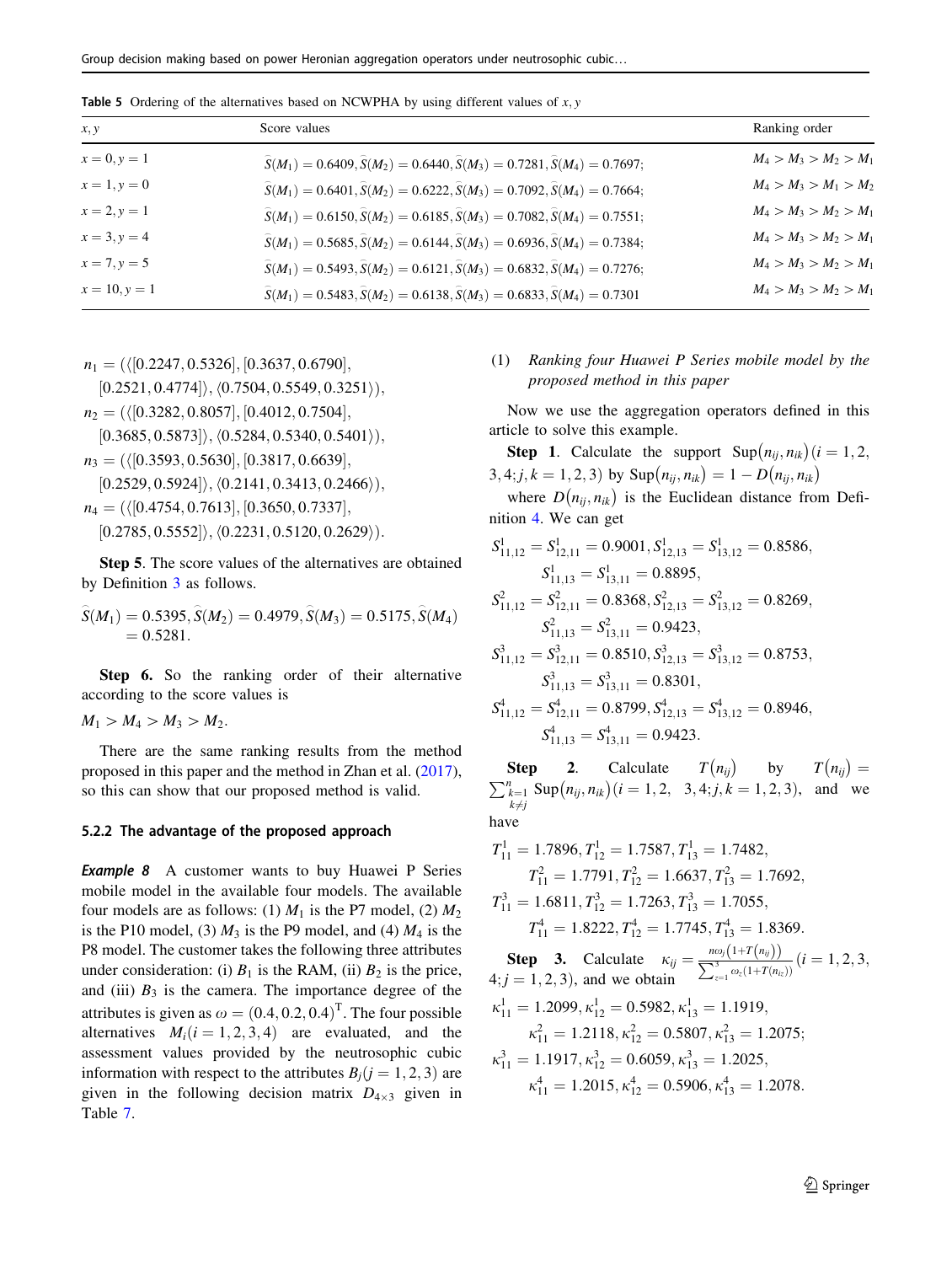<span id="page-23-0"></span>

| $\left(\langle [0.2, 0.4], [0.4, 0.5], [0.2, 0.5]\rangle, \langle 0.7, 0.4, 0.5\rangle\right)$<br>B <sub>2</sub> | $B_3$                                                                                          | $B_4$                                                                                      |
|------------------------------------------------------------------------------------------------------------------|------------------------------------------------------------------------------------------------|--------------------------------------------------------------------------------------------|
|                                                                                                                  | $(\langle [0.2, 0.7], [0.4, 0.9], [0.5, 0.7]\rangle, \langle 0.7, 0.7, 0.5\rangle)$            | $\langle ([0.1, 0.6], [0.3, 0.4],$<br>$[0.5, 0.8] \rangle$ , $\langle 0.5,$<br>0.5, 0.7)   |
| $\left(\{ [0.3, 0.7], [0.6, 0.8], [0.2, 0.4] \right), \langle 0.7, 0.6, 0.8 \rangle \right)$                     | $\left(\langle [0.3, 0.9], [0.4, 0.6], [0.6, 0.8]\rangle, \langle 0.9, 0.4, 0.6\rangle\right)$ | $\langle ([0.2, 0.5],$<br>$[0.4, 0.9], [0.5,$<br>0.8), $\langle 0.5, 0.2, 0.7 \rangle$     |
| $\left(\{ [0.2, 0.4], [0.2, 0.3], [0.2, 0.5] \right), \{ 0.2, 0.2, 0.2, 0.2 \} \right)$                          | $\left(\langle [0.4, 0.9], [0.1, 0.2], [0.4, 0.5]\rangle, \langle 0.9, 0.5, 0.5\rangle\right)$ | $\langle \langle [0.6, 0.7], [0.3, 0.7], 0.3, 0.7], \langle 0.7, 0.3, 0.3 \rangle \rangle$ |
| $(\langle [0.3, 0.5], [0.1, 0.2], [0.1, 0.2] \rangle, \langle 0.3, 0.5, 0.2 \rangle)$                            | $(\langle [0.5, 0.6], [0.2, 0.4], [0.3, 0.5] \rangle, \langle 0.5, 0.4, 0.5 \rangle)$          | $\begin{array}{l} (\{[0.3,0.7],[0.7,0.8]},\ [0.6,0.7]),\ \{0.4,0.2,0.8)\} \end{array}$     |
|                                                                                                                  |                                                                                                |                                                                                            |

 $\underline{\textcircled{\tiny 2}}$  Springer

|                                                                                                       | $B_2$                                                                                                                                       | $B_3$                                                                                |
|-------------------------------------------------------------------------------------------------------|---------------------------------------------------------------------------------------------------------------------------------------------|--------------------------------------------------------------------------------------|
| $\langle [0.5, 0.7], [0.2, 0.3], [0.3, 0.4] \rangle, \langle 0.6, 0.3, 0.3 \rangle$                   | $\langle [0.6, 0.8] [0.3, 0.4], [0.20.5] \rangle, \langle 0.7, 0.2, 0.5 \rangle \rangle$                                                    | $\{ [0.4, 0.7], [0.4, 0.5], [0.3, 0.4] \}, \langle 0.5, 0.3, 0.3 \rangle \}$         |
| (2)<br>$\langle [0.7, 0.8], [0.1, 0.2], [0.2, 0.3] \rangle, \langle 0.8, 0.1, 0.1 \rangle$            | $\{ [0.6, 0.9], [0.4, 0.5], [0.3, 0.4] \rangle, \langle 0.9, 0.2, 0.2 \rangle \}$                                                           | $\langle [0.7, 0.8], [0.1, 0.2], [0.2, 0.4] \rangle, \langle 0.7, 0.1, 0.3 \rangle)$ |
| $\langle [0.6, 0.9], [0.2, 0.4], [0.3, 0.4] \rangle, \langle 0.6, 0.4, 0.4 \rangle$                   | $\left( \{ [0.7, 0.8], [0.3, 0.5], [0.2, 0.3] \right), \{ 0.7, 0.1, 0.2 \} \right)$                                                         | $\{ [0.8, 0.9], [0.1, 0.3], [0.1, 0.2] \}, \langle 0.8, 0.2, 0.2 \rangle \}$         |
| $\widehat{2})$<br>$\langle [0.6, 0.8], [0.2, 0.4], [0.2, 0.3] \rangle, \langle 0.8, 0.1, 0.1 \rangle$ | $\left\langle\left\{ 0.8,0.9\right],\left[0.3,0.4\right],\left[0.1,0.3\right]\right\rangle, \left\langle 0.7,0.2,0.4\right\rangle \right\}$ | $\langle [0.7, 0.8], [0.2, 0.4], [0.1, 0.2] \rangle, \langle 0.8, 0.1, 0.2 \rangle)$ |
|                                                                                                       |                                                                                                                                             |                                                                                      |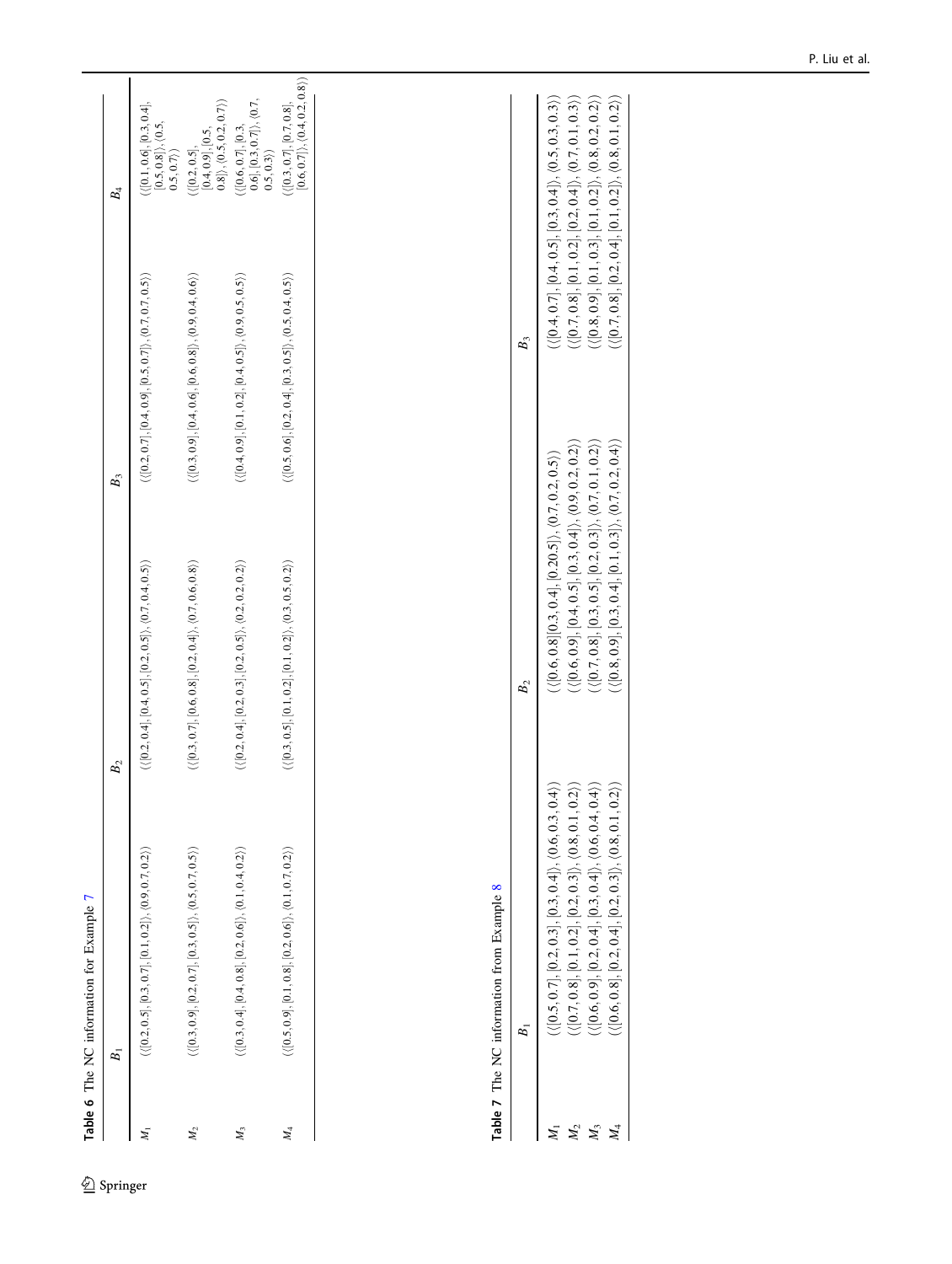Step 4. The comprehensive NCNs by the NCWPHA operator defined in this paper are obtained as follows (assume  $x = 1, y = 1$ :

$$
n_1 = (\langle [0.4846, 0.7207], [0.3038, 0.4024],
$$

 $[0.2809, 0.4208] \rangle$ ,  $\langle 0.5801, 0.2793, 0.3843 \rangle$ ,

$$
n_2 = (\langle [0.6724, 0.8224], [0.1690, 0.2695],
$$

 $[0.2205, 0.3603] \rangle$ ,  $\langle 0.7743, 0.1292, 0.2428 \rangle$ ,

$$
n_3 = \left( \langle [0.7012, 0.8710], [0.1841, 0.3843], \right.
$$

$$
[0.2060, 0.3006]\rangle, \langle 0.6960, 0.2341, 0.2721\rangle),
$$

$$
n_4 = (\langle [0.6545, 0.8231], [0.2208, 0.3984], [0.1436, 0.2612] \rangle, \langle 0.7792, 0.1291, 0.2462 \rangle).
$$

Step 5. The score values of the alternatives are obtained by Definition [3](#page-4-0) as follows:

$$
\widehat{S}(n_1) = 0.6349, \widehat{S}(n_2) = 0.7642, \widehat{S}(n_3) = 0.7430, \widehat{S}(n_4) = 0.7619.
$$

Step 6. So the ranking order of their alternative according to the score values is

$$
M_2 > M_4 > M_3 > M_1.
$$

So, the best alternative is  $M_2$ , while the worst one is  $M_1$ .

(2) Ranking four Huawei P Series mobile model by the method based on the NCWA operator (Zhan et al. [2017\)](#page-26-0)

The steps are shown as follows.

Step 1. We use the method based on the NCWA operator (Zhan et al. [2017\)](#page-26-0) to obtain the comprehensive NCNs, which are shown as

 $n_1 = (\langle [0.4856, 0.7234], [0.3057, 0.4067], [0.28110.4215] \rangle,$  $(0.5753, 0.2766, 0.3728)$ ,  $n_2$  = ( $\langle$ [0.6822, 0.8259],  $[0.1701, 0.2718], [0.2211, 0.3618]$ ,  $(0.7765, 0.1149, 0.2352)$ ,  $n_3 = (\langle [0.7138, 0.8851], [0.1835, 0.3847],$  $[0.2050, 0.3057] \rangle$ ,  $\langle 0.6943, 0.2297, 0.2639 \rangle$ ,  $n_4 = (\langle [0.6896, 0.8259], [0.2211, 0.4000], [0.1414, 0.2616] \rangle,$  $(0.7789, 0.1149, 0.2297)$ .

Step 2. By the score function defined in Definition [3](#page-4-0), we can get the score values of the alternatives as follows.

$$
\widehat{S}(n_1) = 0.6355, \widehat{S}(n_2) = 0.7677, \widehat{S}(n_3) = 0.7467, \widehat{S}(n_4) \n= 0.7695.
$$

Step 3. The ranking order of their alternatives according to the score values is

$$
M_4 > M_2 > M_3 > M_1.
$$

So, the best alternative is  $M_4$ , while the worst one is  $M_1$ .

Obviously, there are the different ranking results produced by these two methods. In order to explain that our ranking result is more reasonable than the method in Zhan et al. [\(2017](#page-26-0)), we give the following discussions.

(i) In the above example, we take the weights of PA operator that are equal to the proposed aggregation operators and because  $x = 1$  and  $y = 0$ , we can get  $\hat{S}(n_1) =$  $0.5804, \hat{S}(n_2) = 0.6681, \hat{S}(n_3) = 0.6251, \hat{S}(n_4) = 0.6694$ and then  $M_4 > M_2 > M_3 > M_1$ . Obviously, there are the same ranking orders obtained by the proposed aggregation operators in this article and in Wu et al. ([2018\)](#page-26-0). We can explain the results as follows.

In this special case, because the weights of PA operator are equal, the proposed method does not use the PA operator. In addition, because  $x = 1$  and  $y = 0$ , the proposed method does not consider the relationship between the attributes. So in this case, the proposed method is similar to that proposed by Zhan et al. [\(2017](#page-26-0)), and they can produce

(ii) If we can only set  $x = 0$  or  $y = 0$  in the proposed aggregation operator, then the ranking results obtained for these two cases by the proposed aggregation operators in this paper and in Zhan et al. ([2017\)](#page-26-0) are the same. Because in these two cases  $x = 0$  or  $y = 0$ , the proposed method does not consider the relationship between the attributes, we can get the same ranking results by the proposed aggregation operator in this paper and in Zhan et al. [\(2017](#page-26-0)), and this can show the PA operator cannot influence the ranking results.

(iii) For the initial results of this example, we get the different ranking results. From above (i) and (ii), we can know the reason produced the different ranking results is the relationship between the attributes. The proposed method in this paper considers the relationship between the attributes, while the method in Wu et al. ([2018](#page-26-0)) does not take into account. Because this example is with three attributes, i.e., (i)  $B_1$  is the RAM, (ii)  $B_2$  is the price, and (iii)  $B_3$  is the camera. Obviously, there exists the relationship between the attributes. So, the ranking result obtained by the proposed method in this paper is more reasonable than that produced by Zhan et al. ([2017\)](#page-26-0), i.e., the best alternative is  $M_2$ , not  $M_4$ .

Based on the above analysis, the developed aggregation operators are more practical and effective than the existing aggregation operators. The main difference between the developed aggregation operators and the existing aggregation operators is that the proposed aggregation operators have two characteristics: (1) It can consider the interrelationship among the input argument and (2) it can remove the influence of awkward data at the same time. Some developed aggregation operators can only deal with NC information for one property. That is, they can consider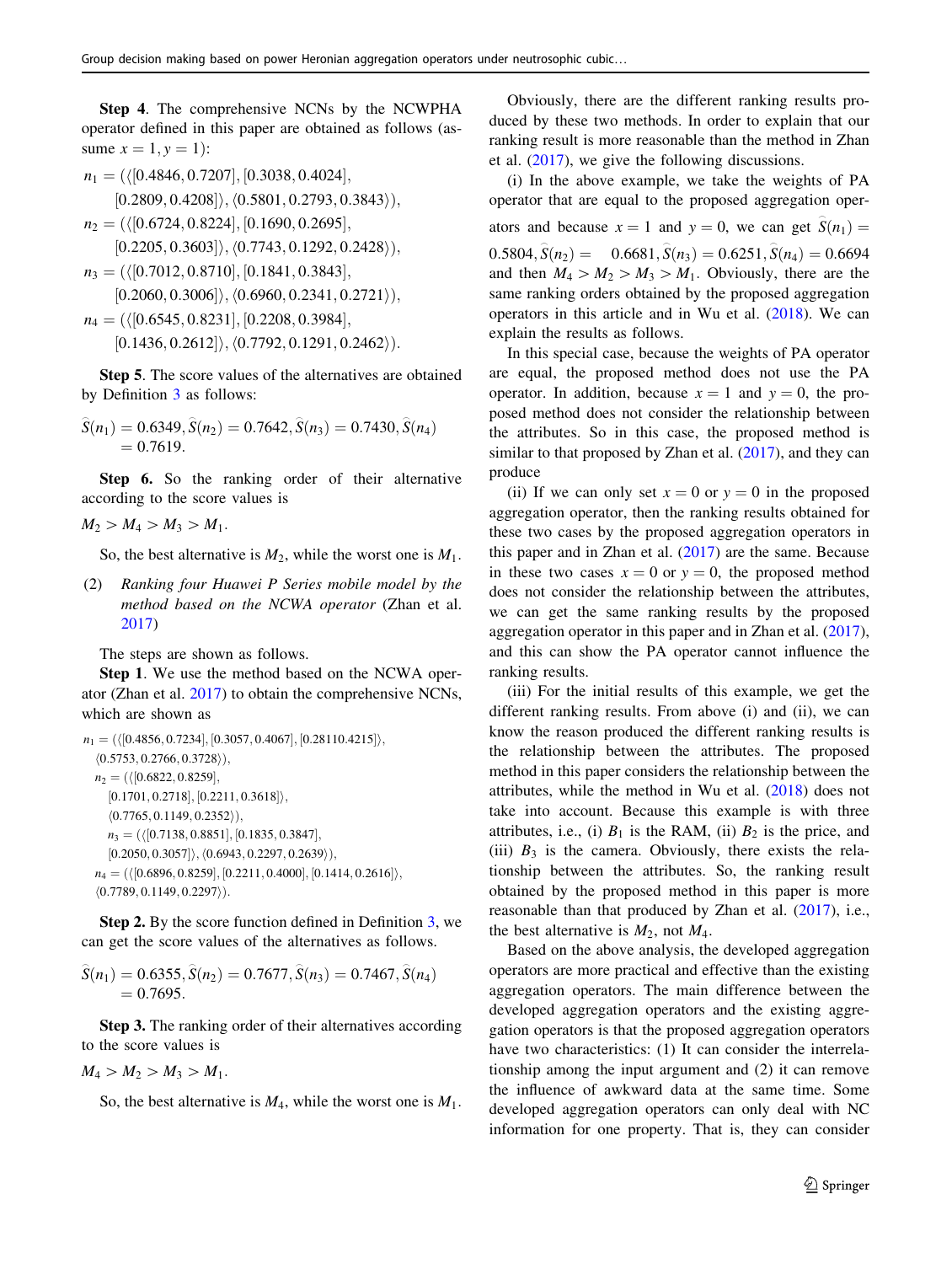<span id="page-25-0"></span>interrelationship among input argument or remove the effect of awkward data. Therefore, the developed method which is based on the proposed aggregation operator is more practical and effective for solving MADM and MAGDM problems.

## 6 Conclusion

In this paper, firstly we presented the novel comparison method and distance measure for NCNs and then we proposed the NCPHA operator and NCPWHA operator by extending the PHM operator to NCNs; further, we explored some characteristics and special examples for the proposed operators and developed a new approach for MAGDM problems with NCNs. Finally, we proved the validity and showed the advantages of the developed method by some examples, i.e., the proposed approach has three main advantages: (1) It adopts novel comparison method and distance measure for NCNs which can overcome some existing weaknesses; (2) it can process the relationships between any two arguments of real decision-making problems, which makes the decision result more reasonable; (3) it can eliminate the negative effects because of the unreasonable attribute values by the power weighting. In a word, the proposed method is more practical and effective in solving the MADM and MAGDM problems. In the future research, we will extend PHM aggregation operator to some new uncertain environment, such as two-dimensional uncertain linguistic information (Liu and Teng 2016; Liu et al. 2016b) and so on.

Acknowledgements This paper is supported by the National Natural Science Foundation of China (Nos. 71771140 and 71471172) and the Special Funds of Taishan Scholars Project of Shandong Province (No. ts201511045).

### Compliance with ethical standards

Conflict of interest We declare that we do have no commercial or associative interests that represent a conflict of interests in connection with this manuscript. There are no professional or other personal interests that can inappropriately influence our submitted work.

Research involving human participants and/or animals This article does not contain any studies with human participants or animals performed by any of the authors.

# References

Abdel-Basset M, Mohamed M, Hussien AN, Sangaiah AK (2018) A novel group decision-making model based on triangular neutrosophic numbers. Soft Comput 22(20):6629–6643

- Ali M, Deli I, Smarandache F (2016) The theory of neutrosophic cubic sets and their applications in pattern recognition. J Intell Fuzzy Syst 30(4):1957–1963
- Atanassov KT (1986) Intuitionistic fuzzy sets. Fuzzy Sets Syst 20(1):87–96
- Atanassov K, Gargov G (1989) Interval valued intuitionistic fuzzy sets. Fuzzy Sets Syst 31(3):343–349
- Banerjee D, Giri BC, Pramanik S, Smarandache F (2017) GRA for multi attribute decision making in neutrosophic cubic set environment. Neutrosophic Sets Syst 15:60–69
- Bolturk E, Kahraman C (2018) A novel interval-valued neutrosophic AHP with cosine similarity measure. Soft Comput 22:4941–4958
- Chen TY (2014) A prioritized aggregation operator-based approach to multiple criteria decision making using interval-valued intuitionistic fuzzy sets: a comparative perspective. Inf Sci 281:97–112
- He YD, He Z, Shi LX, Meng SS (2016) Multiple attribute group decision making based on IVHFPBMs and a new ranking method for interval-valued hesitant fuzzy information. Comput Ind Eng 99:63–77
- Iqbal R, Zafar S, Sardar MS (2016) Neutrosophic cubic subalgebras and neutrosophic cubic closed ideals of B-algebras. Neutrosophic Sets Syst 14:47–60
- Ju D, Ju Y, Wang A (2018) Multi-attribute group decision making based on power generalized Heronian mean operator under hesitant fuzzy linguistic environment. Soft Comput. [https://doi.](https://doi.org/10.1155/2018/9531064) [org/10.1155/2018/9531064](https://doi.org/10.1155/2018/9531064)
- Jun YB, Kim CS, Yang KO (2012) Cubic sets. Ann Fuzzy Math Inform 4(1):83–98
- Jun YB, Smarandache F, Kim CS (2017) Neutrosophic cubic sets. New Math Nat Comput 13(01):41–54
- Liu P (2017) Multiple attribute group decision making method based on interval-valued intuitionistic fuzzy power Heronian aggregation operators. Comput Ind Eng 108:199–212
- Liu P, Chen SM (2017) Group decision making based on Heronian aggregation operators of intuitionistic fuzzy numbers. IEEE Trans Cybern 47(9):2514–2530
- Liu P, Li H (2017) Interval-valued intuitionistic fuzzy power Bonferroni aggregation operators and their application to group decision making. Cogn Comput 9(4):494–512
- Liu P, Shi L (2017) Some Neutrosophic uncertain linguistic number Heronian mean operators and their application to multi-attribute group decision making. Neural Comput Appl 28(5):1079–1093
- Liu P, Tang G (2016) Multi-criteria group decision-making based on interval neutrosophic uncertain linguistic variables and Choquet integral. Cogn Comput 8(6):1036–1056
- Liu P, Teng F (2016) An extended TODIM method for multiple attribute group decision-making based on 2-dimension uncertain linguistic variable. Complexity 21(5):20–30
- Liu P, Wang P (2017) Some improved linguistic intuitionistic fuzzy aggregation operators and their applications to multiple-attribute decision making. Int J Inf Technol Decis Mak 16(3):817–850
- Liu P, Zhang X (2018) Some intuitionistic uncertain linguistic Bonferroni mean operators and their application to group decision making. Soft Comput 69:1–24
- Liu P, Zhang L, Liu X, Wang P (2016a) Multi-valued Neutrosophic number Bonferroni mean operators and their application in multiple attribute group decision making. Int J Inf Technol Decis Mak 15(5):1181–1210
- Liu P, He L, Yu XC (2016b) Generalized hybrid aggregation operators based on the 2-dimension uncertain linguistic information for multiple attribute group decision making. Group Decis Negot 25(1):103–126
- Liu P, Chen SM, Liu J (2017) Some intuitionistic fuzzy interaction partitioned Bonferroni mean operators and their application to multi-attribute group decision making. Inf Sci 411:98–121